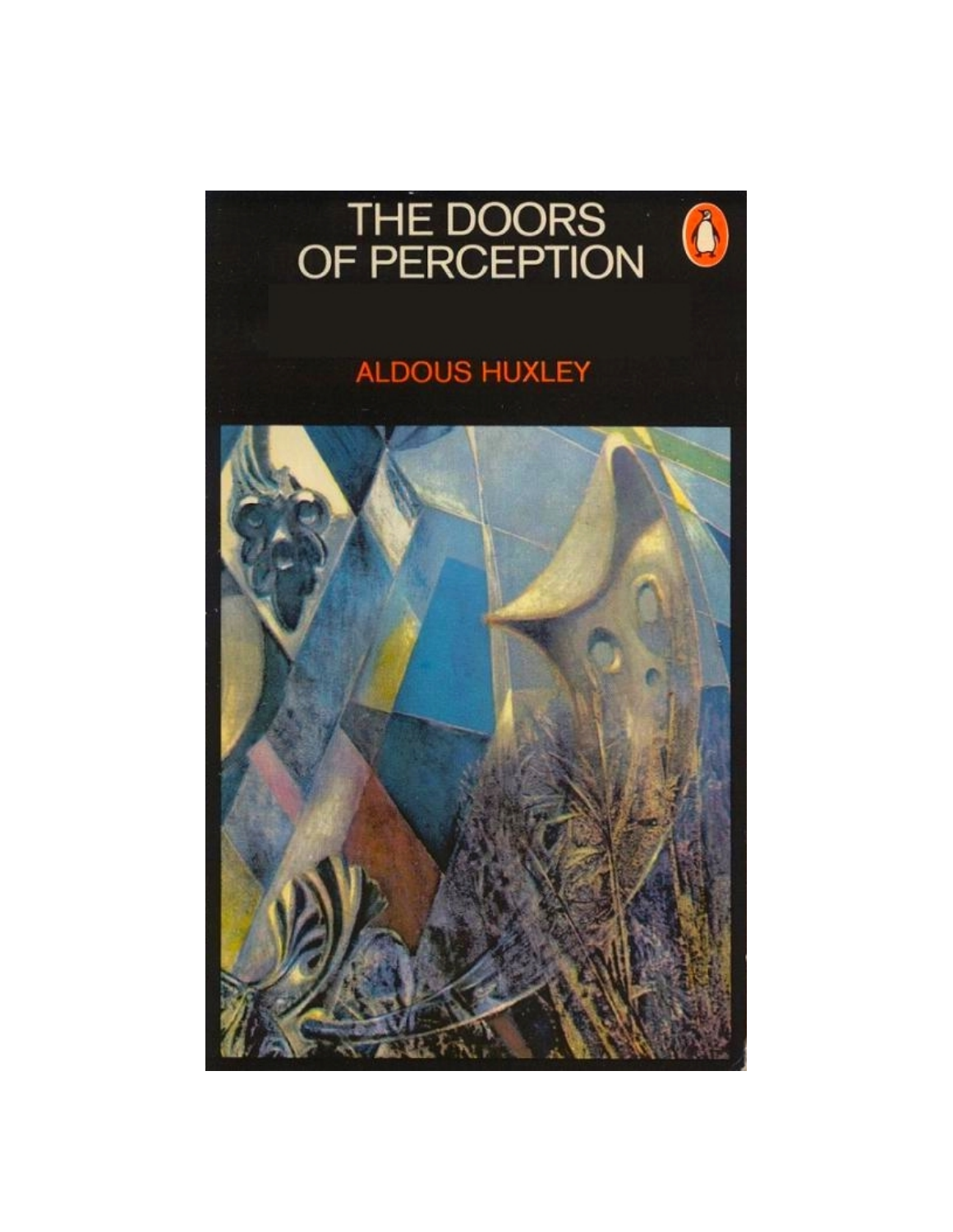## The Doors of Perception

Aldous Huxley

If the doors of perception were cleansed everything would appear to man as it is, infinite.  $\blacksquare$  William Blake

 $\Pi$  WAS  $\mathbb N$  1886 that the German pharmacologist, Louis Lewin, published the first systematic study of the cactus, to which his own name was subsequently given. Anhalonium lewinii was new to science. To primitive religion and the Indians of Mexico and the American Southwest it was a friend of immemorially long standing. Indeed, it was much more than a friend. In the words of one of the early Spanish visitors to the New World, "they eat a root which they call peyote, and which they venerate as though it were a deity."

 Why they should have venerated it as a deity became apparent when such eminent psychologists as Jaensch, Havelock Ellis and Weir Mitchell began their experiments with mescalin, the active principle of peyote. True, they stopped short at a point well this side of idolatry; but all concurred in assigning to mescalin a position among drugs of unique distinction. Administered in suitable doses, it changes the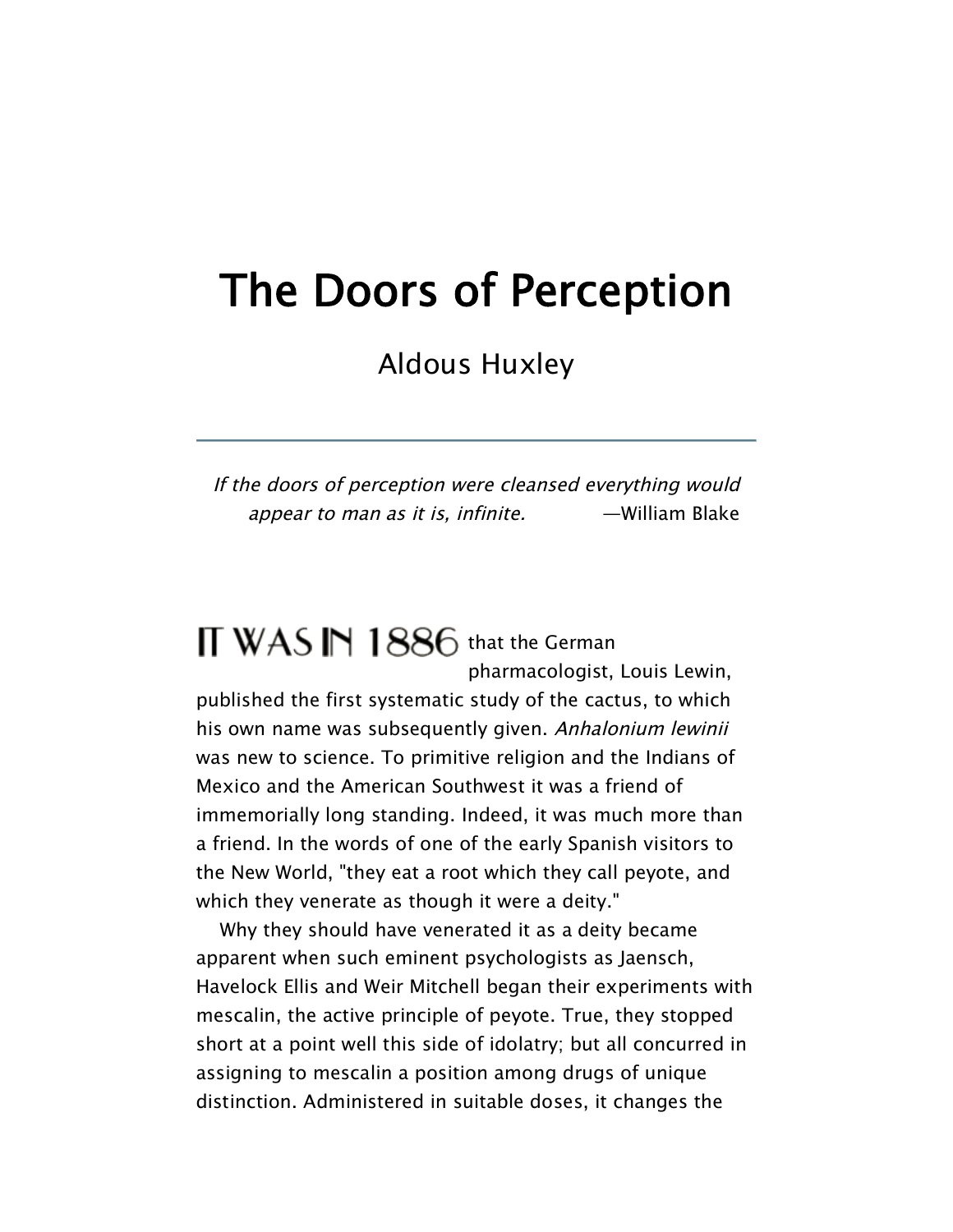quality of consciousness more profoundly and yet is less toxic than any other substance in the pharmacologist's repertory.

 Mescalin research has been going on sporadically ever since the days of Lewin and Havelock Ellis. Chemists have not merely isolated the alkaloid; they have learned how to synthesize it, so that the supply no longer depends on the sparse and intermittent crop of a desert cactus. Alienists have dosed themselves with mescalin in the hope thereby of coming to a better, a first-hand, understanding of their patients' mental processes. Working unfortunately upon too few subjects within too narrow a range of circumstances, psychologists have observed and catalogued some of the drug's more striking effects. Neurologists and physiologists have found out something about the mechanism of its action upon the central nervous system. And at least one Professional philosopher has taken mescalin for the light it may throw on such ancient, unsolved riddles as the place of mind in nature and the relationship between brain and consciousness.

<span id="page-2-0"></span> There matters rested until, two or three years ago, a new and perhaps highly significant fact was **observed.**\* Actually the fact had been staring everyone in the face for several decades; but nobody, as it happened, had noticed it until a Young English psychiatrist, at present working in Canada, was struck by the close similarity, in chemical composition, between mescalin and adrenalin. Further research revealed that lysergic acid, an extremely potent hallucinogen derived from ergot, has a structural biochemical relationship to the others. Then came the discovery that adrenochrome, which is a product of the decomposition of adrenalin, can produce many of the symptoms observed in mescalin intoxication. But adrenochrome probably occurs spontaneously in the human body. In other words, each one of us may be capable of manufacturing a chemical, minute doses of which are known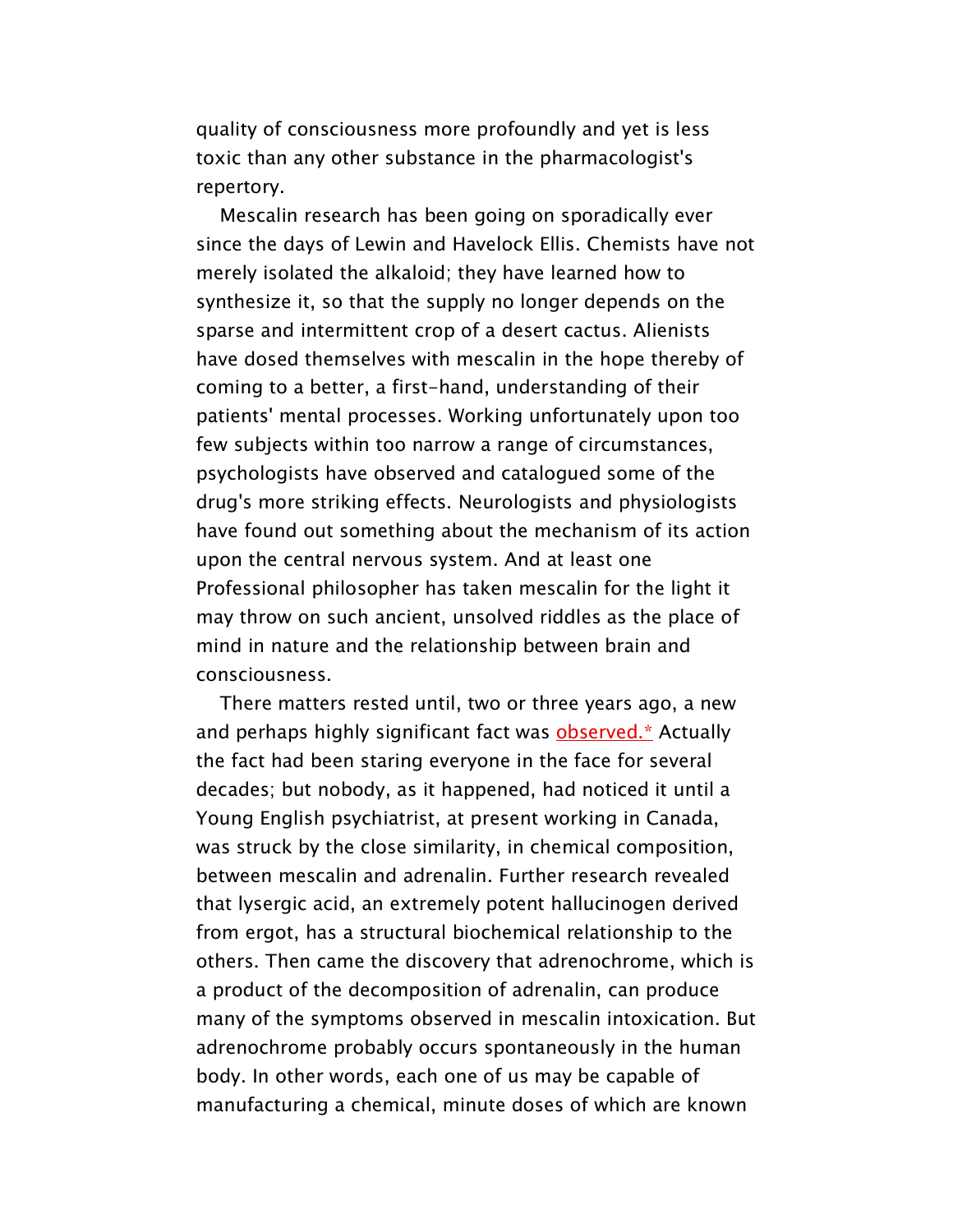to cause Profound changes in consciousness. Certain of these changes are similar to those which occur in that most characteristic plague of the twentieth century, schizophrenia. Is the mental disorder due to a chemical disorder? And is the chemical disorder due, in its turn, to psychological distresses affecting the adrenals? It would be rash and premature to affirm it. The most we can say is that some kind of a *prima* facie case has been made out. Meanwhile the clue is being systematically followed, the sleuths—biochemists , psychiatrists, psychologists—are on the trail.

 By a series of, for me, extremely fortunate circumstances I found myself, in the spring of 1953, squarely athwart that trail. One of the sleuths had come on business to California. In spite of seventy years of mescalin research, the psychological material at his disposal was still absurdly inadequate, and he was anxious to add to it. I was on the spot and willing, indeed eager, to be a guinea pig. Thus it came about that, one bright May morning, I swallowed fourtenths of a gram of mescalin dissolved in half a glass of water and sat down to wait for the results.

 We live together, we act on, and react to, one another; but always and in all circumstances we are by ourselves. The martyrs go hand in hand into the arena; they are crucified alone. Embraced, the lovers desperately try to fuse their insulated ecstasies into a single self-transcendence; in vain. By its very nature every embodied spirit is doomed to suffer and enjoy in solitude. Sensations, feelings, insights, fancies all these are private and, except through symbols and at second hand, incommunicable. We can pool information about experiences, but never the experiences themselves. From family to nation, every human group is a society of island universes.

 Most island universes are sufficiently like one another to Permit of inferential understanding or even of mutual empathy or "feeling into." Thus, remembering our own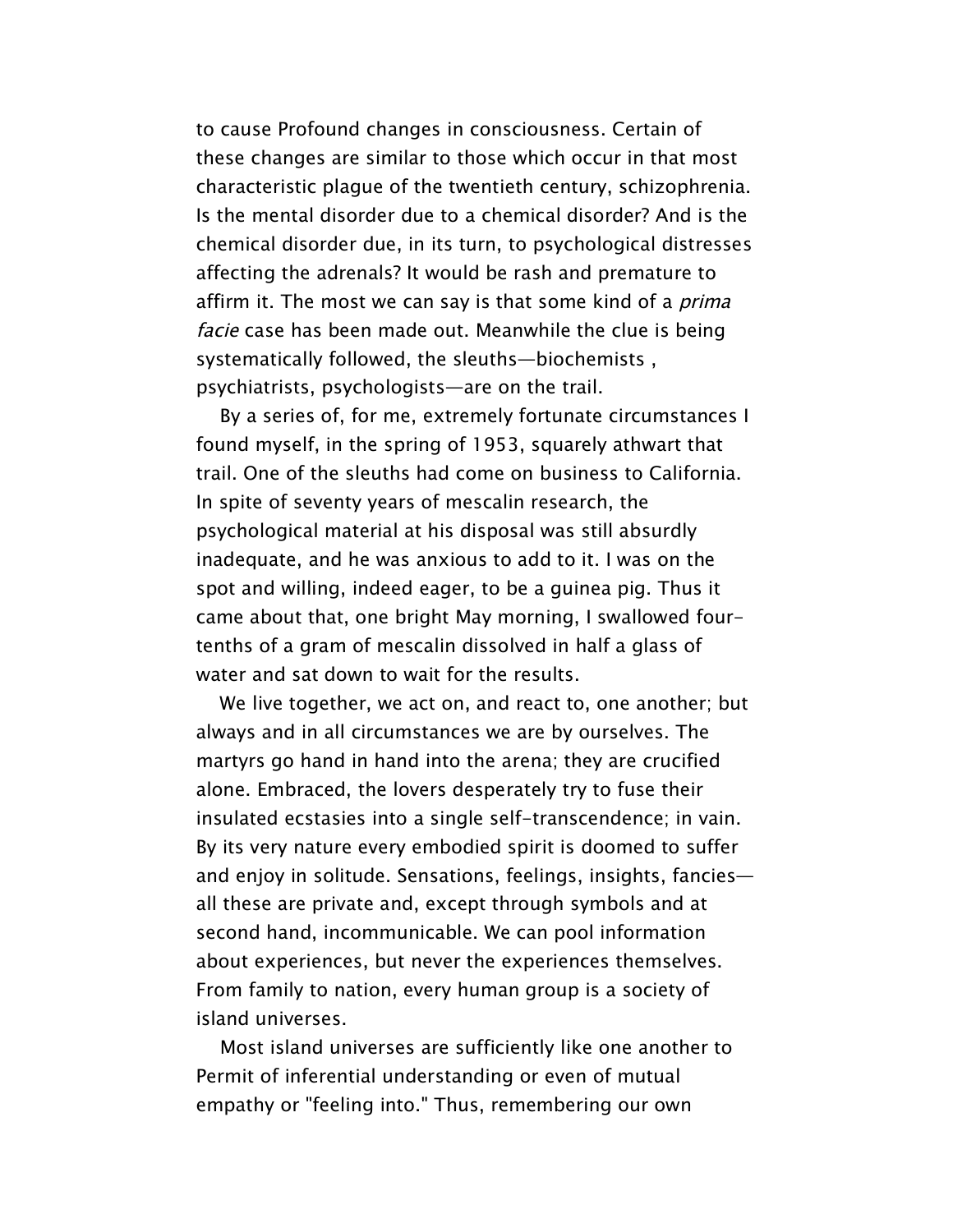bereavements and humiliations, we can condole with others in analogous circumstances, can put ourselves (always, of course, in a slightly Pickwickian sense) in their places. But in certain cases communication between universes is incomplete or even nonexistent. The mind is its own place, and the Places inhabited by the insane and the exceptionally gifted are so different from the places where ordinary men and women live, that there is little or no common ground of memory to serve as a basis for understanding or fellow feeling. Words are uttered, but fail to enlighten. The things and events to which the symbols refer belong to mutually exclusive realms of experience.

 To see ourselves as others see us is a most salutary gift. Hardly less important is the capacity to see others as they see themselves. But what if these others belong to a different species and inhabit a radically alien universe? For example, how can the sane get to know what it actually feels like to be mad? Or, short of being born again as a visionary, a medium, or a musical genius, how can we ever visit the worlds which, to Blake, to Swedenborg, to Johann Sebastian Bach, were home? And how can a man at the extreme limits of ectomorphy and cerebrotonia ever put himself in the place of one at the limits of endomorphy and viscerotonia, or, except within certain circumscribed areas, share the feelings of one who stands at the limits of mesomorphy and somatotonia? To the unmitigated behaviorist such questions, I suppose, are meaningless. But for those who theoretically believe what in practice they know to be true—namely, that there is an inside to experience as well as an outside—the problems posed are real problems, all the more grave for being, some completely insoluble, some soluble only in exceptional circumstances and by methods not available to everyone. Thus, it seems virtually certain that I shall never know what it feels like to be Sir John Falstaff or Joe Louis. On the other hand, it had always seemed to me possible that, through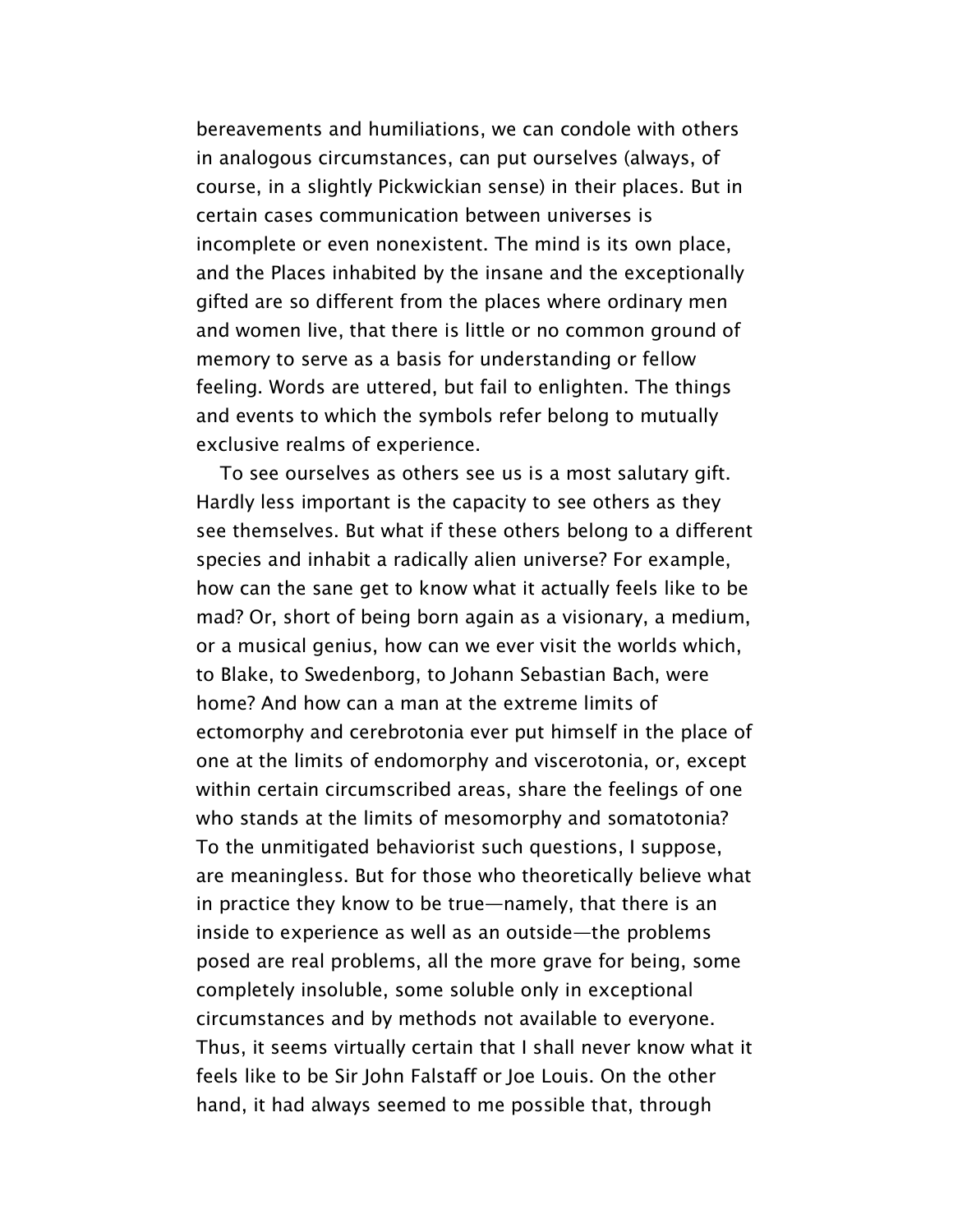hypnosis, for example, or auto-hypnosis, by means of systematic meditation, or else by taking the appropriate drug, I might so change my ordinary mode of consciousness as to be able to know, from the inside, what the visionary, the medium, even the mystic were talking about.

 From what I had read of the mescalin experience I was convinced in advance that the drug would admit me, at least for a few hours, into the kind of inner world described by Blake and AE. But what I had expected did not happen. I had expected to lie with my eyes shut, looking at visions of many-colored geometries, of animated architectures, rich with gems and fabulously lovely, of landscapes with heroic figures, of symbolic dramas trembling perpetually on the verge of the ultimate revelation. But I had not reckoned, it was evident, with the idiosyncrasies of my mental make-up, the facts of my temperament, training and habits.

 I am and, for as long as I can remember, I have always been a poor visualizer. Words, even the pregnant words of poets, do not evoke pictures in my mind. No hypnagogic visions greet me on the verge of sleep. When I recall something, the memory does not present itself to me as a vividly seen event or object. By an effort of the will, I can evoke a not very vivid image of what happened yesterday afternoon, of how the Lungarno used to look before the bridges were destroyed, of the Bayswater Road when the only buses were green and tiny and drawn by aged horses at three and a half miles an hour. But such images have little substance and absolutely no autonomous life of their own. They stand to real, perceived objects in the same relation as Homer's ghosts stood to the men of flesh and blood, who came to visit them in the shades. Only when I have a high temperature do my mental images come to independent life. To those in whom the faculty of visualization is strong my inner world must seem curiously drab, limited and uninteresting. This was the world—a poor thing but my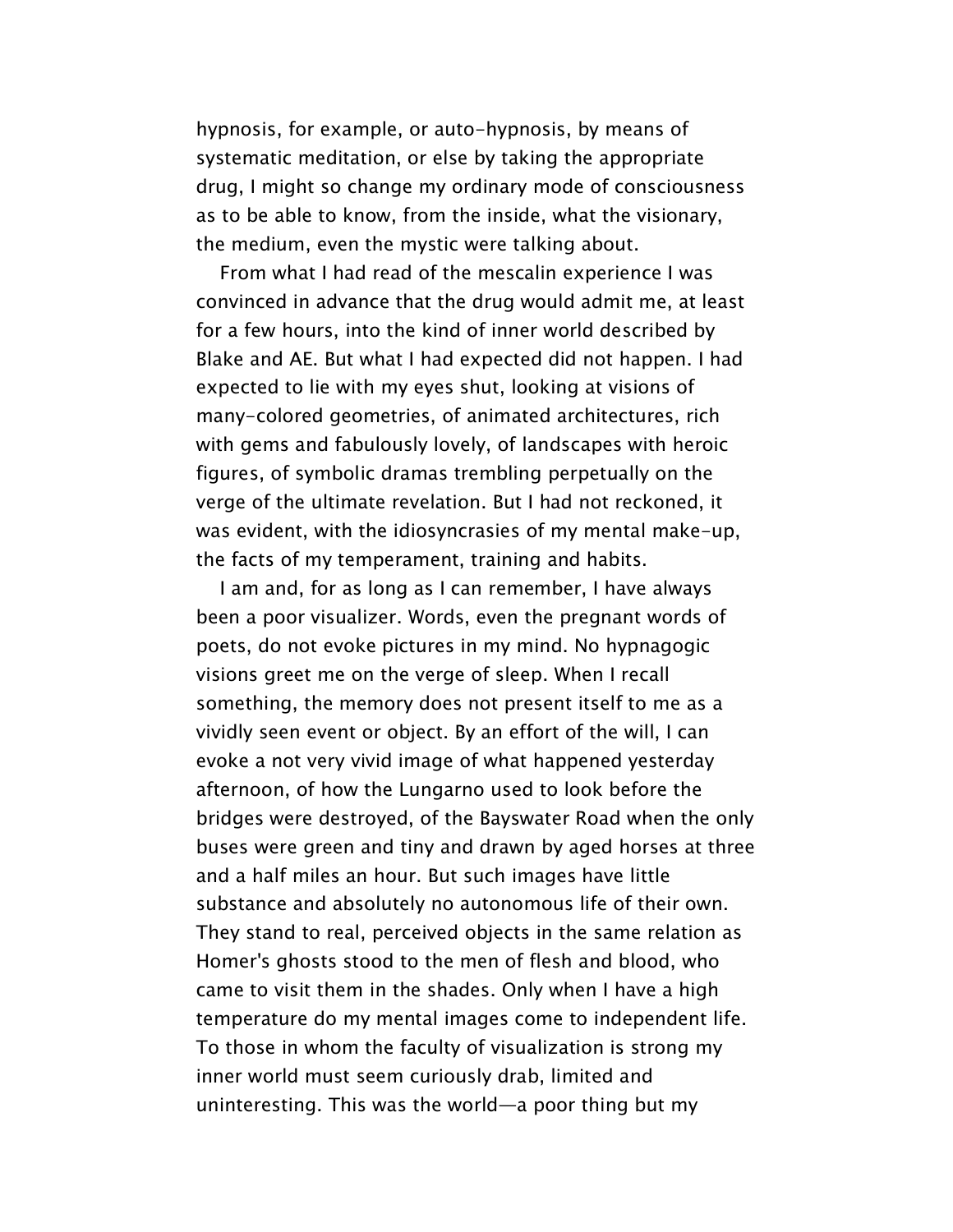own—which I expected to see transformed into something completely unlike itself.

 The change which actually took place in that world was in no sense revolutionary. Half an hour after swallowing the drug I became aware of a slow dance of golden lights. A little later there were sumptuous red surfaces swelling and expanding from bright nodes of energy that vibrated with a continuously changing, patterned life. At another time the closing of my eyes revealed a complex of gray structures, within which pale bluish spheres kept emerging into intense solidity and, having emerged, would slide noiselessly upwards, out of sight. But at no time were there faces or forms of men or animals. I saw no landscapes, no enormous spaces, no magical growth and metamorphosis of buildings, nothing remotely like a drama or a parable. The other world to which mescalin admitted me was not the world of visions; it existed out there, in what I could see with my eyes open. The great change was in the realm of objective fact. What had happened to my subjective universe was relatively unimportant.

 I took my pill at eleven. An hour and a half later, I was sitting in my study, looking intently at a small glass vase. The vase contained only three flowers-a full-blown Belie of Portugal rose, shell pink with a hint at every petal's base of a hotter, flamier hue; a large magenta and cream-colored carnation; and, pale purple at the end of its broken stalk, the bold heraldic blossom of an iris. Fortuitous and provisional, the little nosegay broke all the rules of traditional good taste. At breakfast that morning I had been struck by the lively dissonance of its colors. But that was no longer the point. I was not looking now at an unusual flower arrangement. I was seeing what Adam had seen on the morning of his creationthe miracle, moment by moment, of naked existence.

 "Is it agreeable?" somebody asked. (During this Part of the experiment, all conversations were recorded on a dictating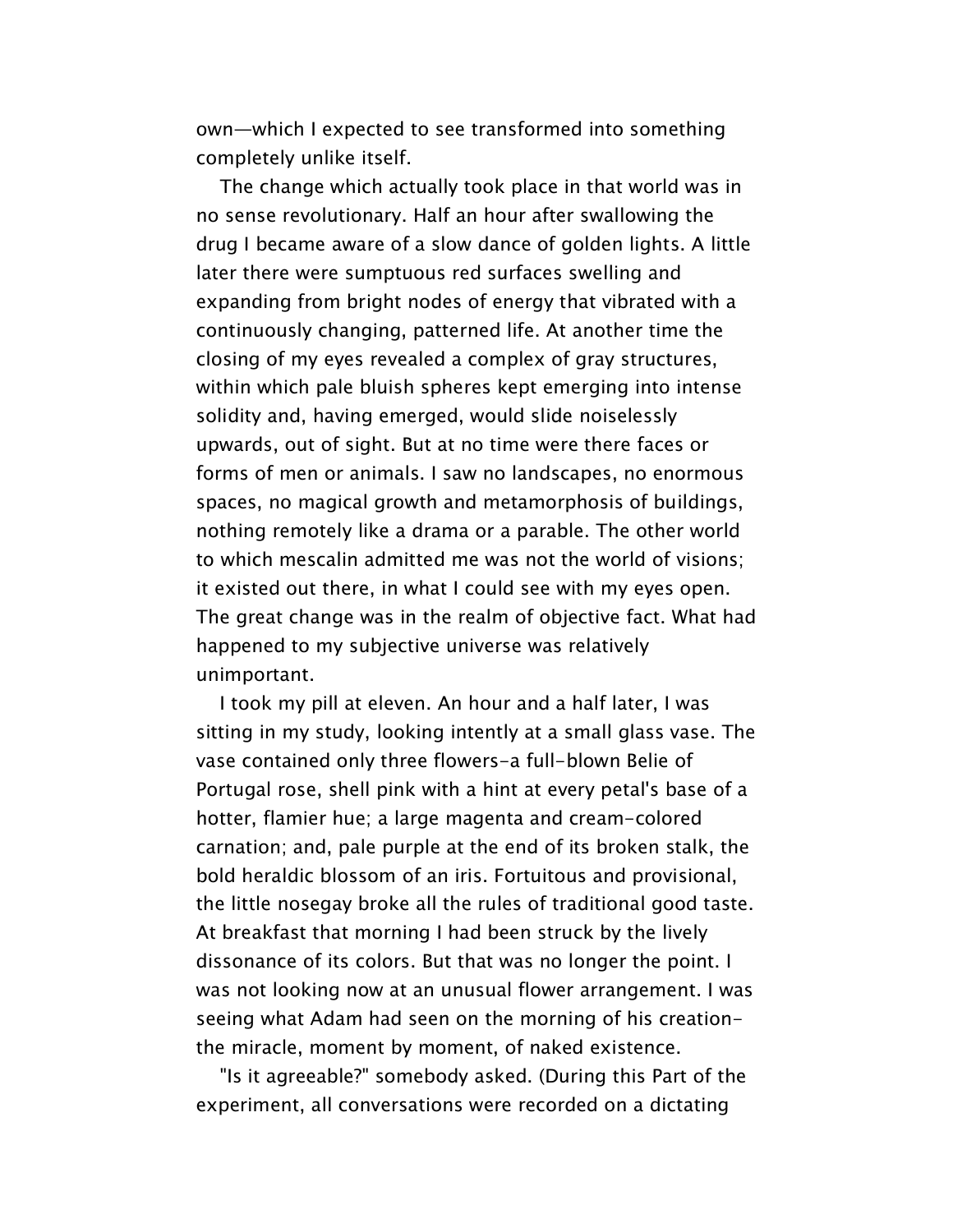machine, and it has been possible for me to refresh my memory of what was said.)

 "Neither agreeable nor disagreeable," I answered. "it just is."

Istigkeit—wasn't that the word Meister Eckhart liked to use? "Is-ness." The Being of Platonic philosophy— except that Plate seems to have made the enormous, the grotesque mistake of separating Being from becoming and identifying it with the mathematical abstraction of the Idea. He could never, poor fellow, have seen a bunch of flowers shining with their own inner light and all but quivering under the pressure of the significance with which they were charged; could never have perceived that what rose and iris and carnation so intensely signified was nothing more, and nothing less, than what they were—a transience that was yet eternal life, a perpetual perishing that was at the same time pure Being, a bundle of minute, unique particulars in which, by some unspeakable and yet self-evident paradox, was to be seen the divine source of all existence.

 I continued to look at the flowers, and in their living light I seemed to detect the qualitative equivalent of breathing—but of a breathing without returns to a starting point, with no recurrent ebbs but only a repeated flow from beauty to heightened beauty, from deeper to ever deeper meaning. Words like "grace" and "transfiguration" came to my mind, and this, of course, was what, among other things, they stood for. My eyes traveled from the rose to the carnation, and from that feathery incandescence to the smooth scrolls of sentient amethyst which were the iris. The Beatific Vision, Sat Chit Ananda, Being-Awareness-Bliss-for the first time I understood, not on the verbal level, not by inchoate hints or at a distance, but precisely and completely what those prodigious syllables referred to. And then I remembered a passage I had read in one of Suzuki's essays. "What is the Dharma-Body of the Buddha?" ('"the Dharma-Body of the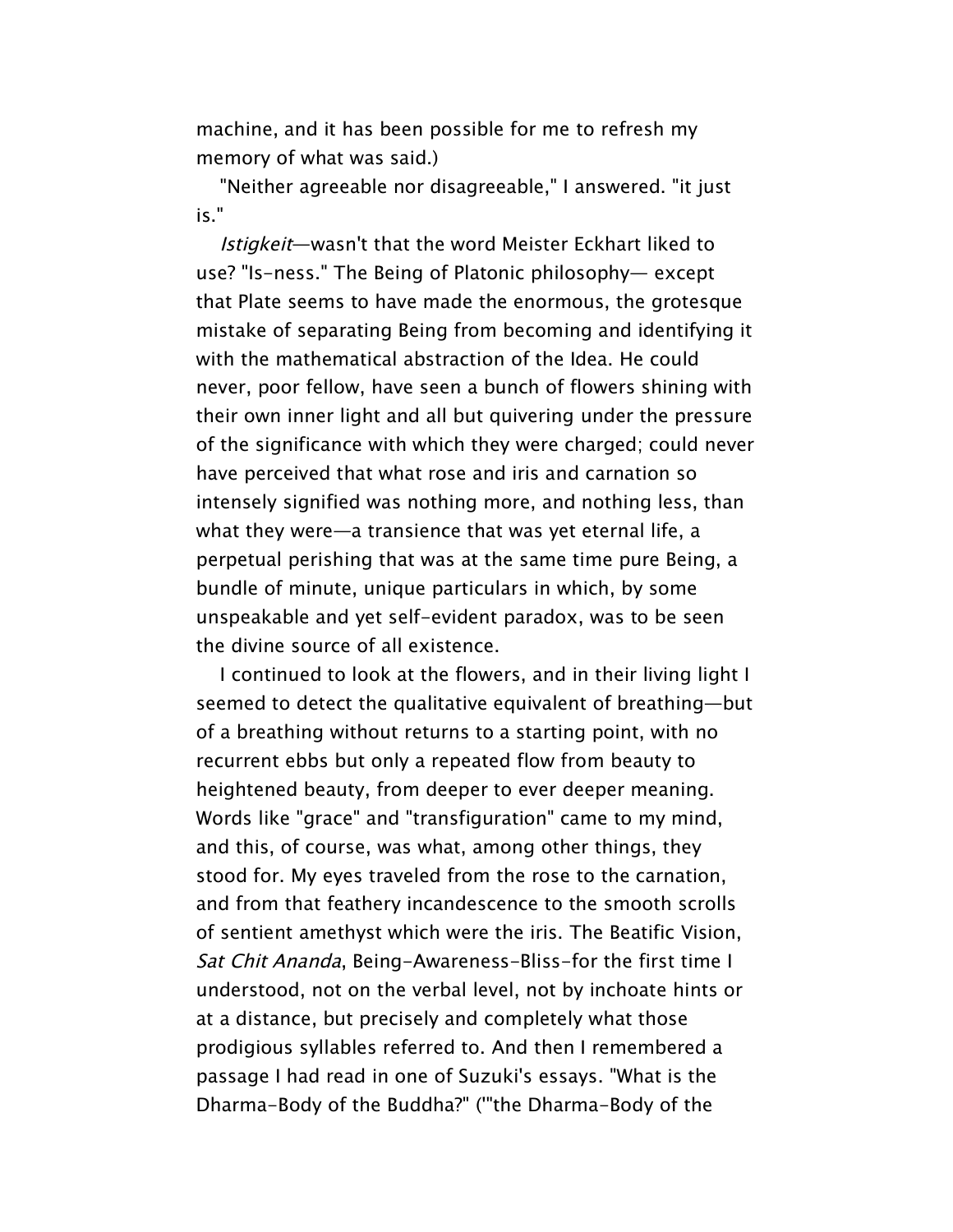Buddha" is another way of saying Mind, Suchness, the Void, the Godhead.) The question is asked in a Zen monastery by an earnest and bewildered novice. And with the prompt irrelevance of one of the Marx Brothers, the Master answers, "The hedge at the bottom of the garden." "And the man who realizes this truth," the novice dubiously inquires, '"what, may I ask, is he?" Groucho gives him a whack over the shoulders with his staff and answers, "A golden-haired lion."

 It had been, when I read it, only a vaguely pregnant piece of nonsense. Now it was all as clear as day, as evident as Euclid. Of course the Dharma-Body of the Buddha was the hedge at the bottom of the garden. At the same time, and no less obviously, it was these flowers, it was anything that I—or rather the blessed Not-I, released for a moment from my throttling embrace—cared to look at. The books, for example, with which my study walls were lined. Like the flowers, they glowed, when I looked at them, with brighter colors, a profounder significance. Red books, like rubies; emerald books; books bound in white jade; books of agate; of aquamarine, of yellow topaz; lapis lazuli books whose color was so intense, so intrinsically meaningful, that they seemed to be on the point of leaving the shelves to thrust themselves more insistently on my attention.

 "What about spatial relationships?" the investigator inquired, as I was looking at the books.

 It was difficult to answer. True, the perspective looked rather odd, and the walls of the room no longer seemed to meet in right angles. But these were not the really important facts. The really important facts were that spatial relationships had ceased to matter very much and that my mind was perceiving the world in terms of other than spatial categories. At ordinary times the eye concerns itself with such problems as *Where?—How far?—How situated in* relation to what? In the mescalin experience the implied questions to which the eye responds are of another order.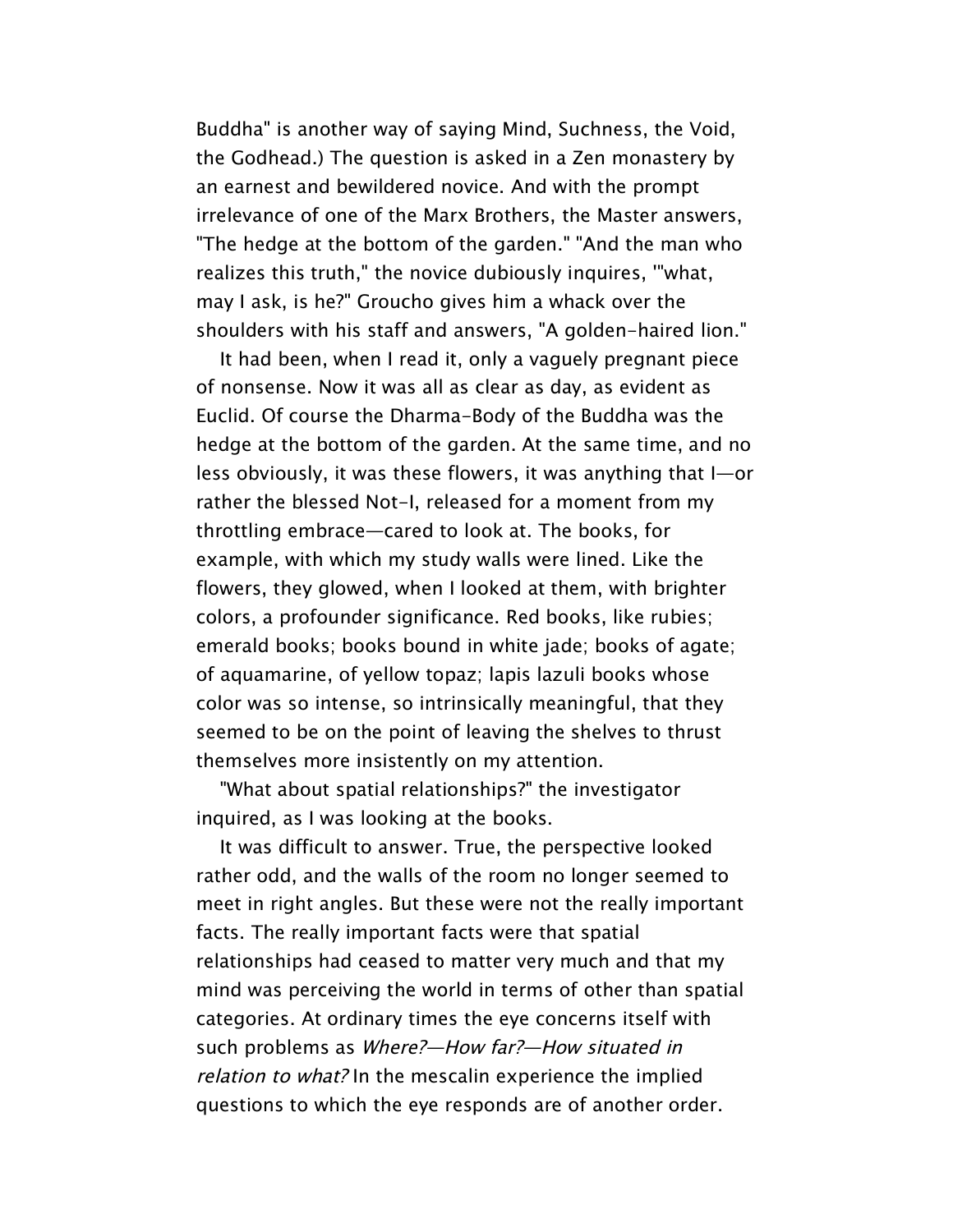Place and distance cease to be of much interest. The mind does its Perceiving in terms of intensity of existence, profundity of significance, relationships within a pattern. I saw the books, but was not at all concerned with their positions in space. What I noticed, what impressed itself upon my mind was the fact that all of them glowed with living light and that in some the glory was more manifest than in others. In this context position and the three dimensions were beside the point. Not, of course, that the category of space had been abolished. When I got up and walked about, I could do so quite normally, without misjudging the whereabouts of objects. Space was still there; but it had lost its predominance. The mind was primarily concerned, not with measures and locations, but with being and meaning.

 And along with indifference to space there went an even more complete indifference to time.

 "There seems to be plenty of it," was all I would answer, when the investigator asked me to say what I felt about time.

 Plenty of it, but exactly how much was entirely irrelevant. I could, of course, have looked at my watch; but my watch, I knew, was in another universe. My actual experience had been, was still, of an indefinite duration or alternatively of a perpetual present made up of one continually changing apocalypse.

 From the books the investigator directed my attention to the furniture. A small typing table stood in the center of the room; beyond it, from my point of view, was a wicker chair and beyond that a desk. The three pieces formed an intricate pattern of horizontals, uprights and diagonals—a pattern all the more interesting for not being interpreted in terms of spatial relationships. Table, chair and desk came together in a composition that was like something by Braque or Juan Gris, a still life recognizably related to the objective world, but rendered without depth, without any attempt at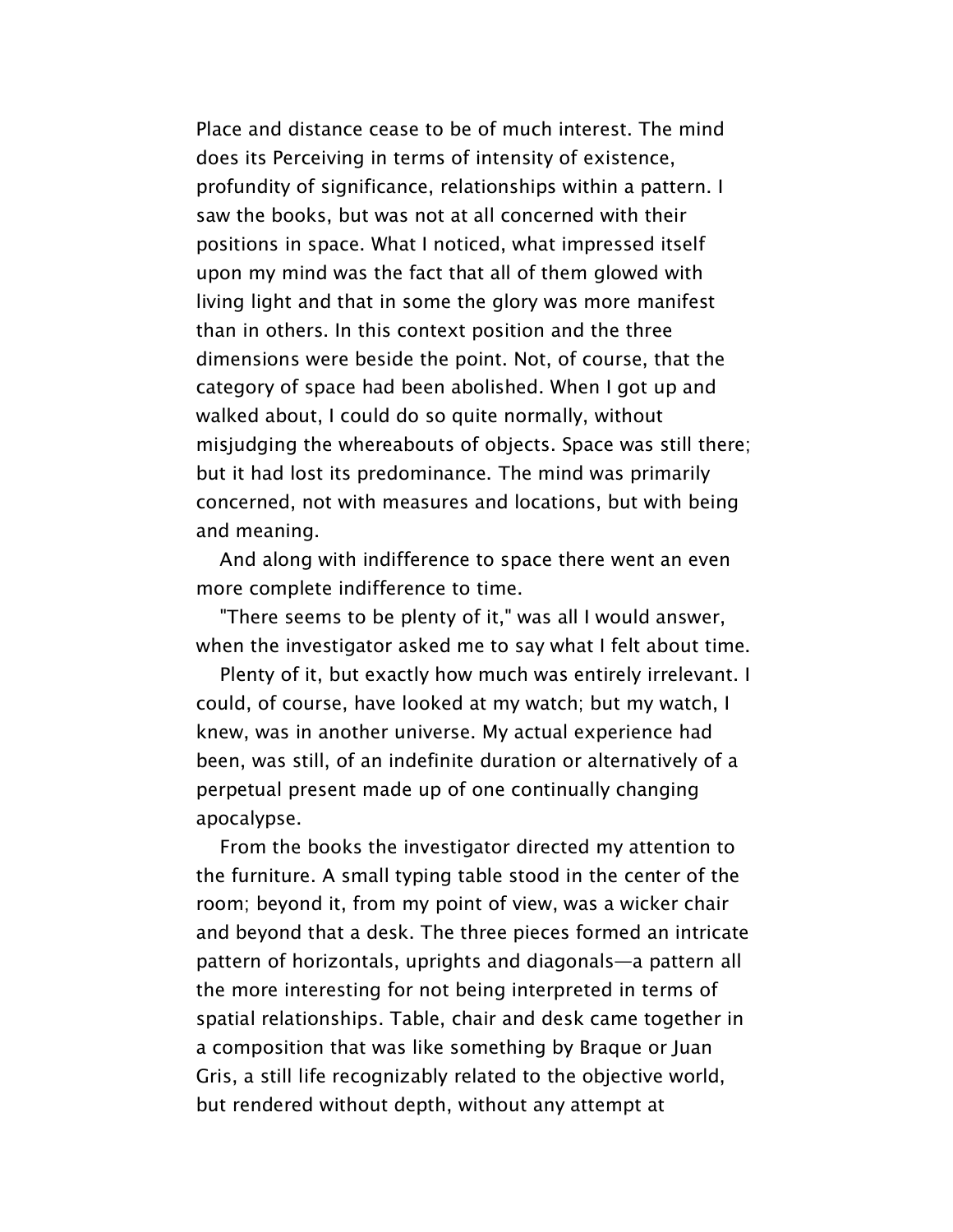photographic realism. I was looking at my furniture, not as the utilitarian who has to sit on chairs, to write at desks and tables, and not as the cameraman or scientific recorder, but as the pure aesthete whose concern is only with forms and their relationships within the field of vision or the picture space. But as I looked, this purely aesthetic, Cubist's-eye view gave place to what I can only describe as the sacramental vision of reality. I was back where I had been when I was looking at the flowers-back in a world where everything shone with the Inner Light, and was infinite in its significance. The legs, for example, of that chair—how miraculous their tubularity, how supernatural their polished smoothness! I spent several minutes—or was it several centuries?—not merely gazing at those bamboo legs, but actually being them—-or rather being myself in them; or, to be still more accurate (for "I" was not involved in the case, nor in a certain sense were "they") being my Not-self in the Not-self which was the chair.

 Reflecting on my experience, I find myself agreeing with the eminent Cambridge philosopher, Dr. C. D. Broad, "that we should do well to consider much more seriously than we have hitherto been inclined to do the type of theory which Bergson put forward in connection with memory and sense perception. The suggestion is that the function of the brain and nervous system and sense organs is in the main eliminative and not productive. Each person is at each moment capable of remembering all that has ever happened to him and of perceiving everything that is happening everywhere in the universe. The function of the brain and nervous system is to protect us from being overwhelmed and confused by this mass of largely useless and irrelevant knowledge, by shutting out most of what we should otherwise perceive or remember at any moment, and leaving only that very small and special selection which is likely to be practically useful." According to such a theory, each one of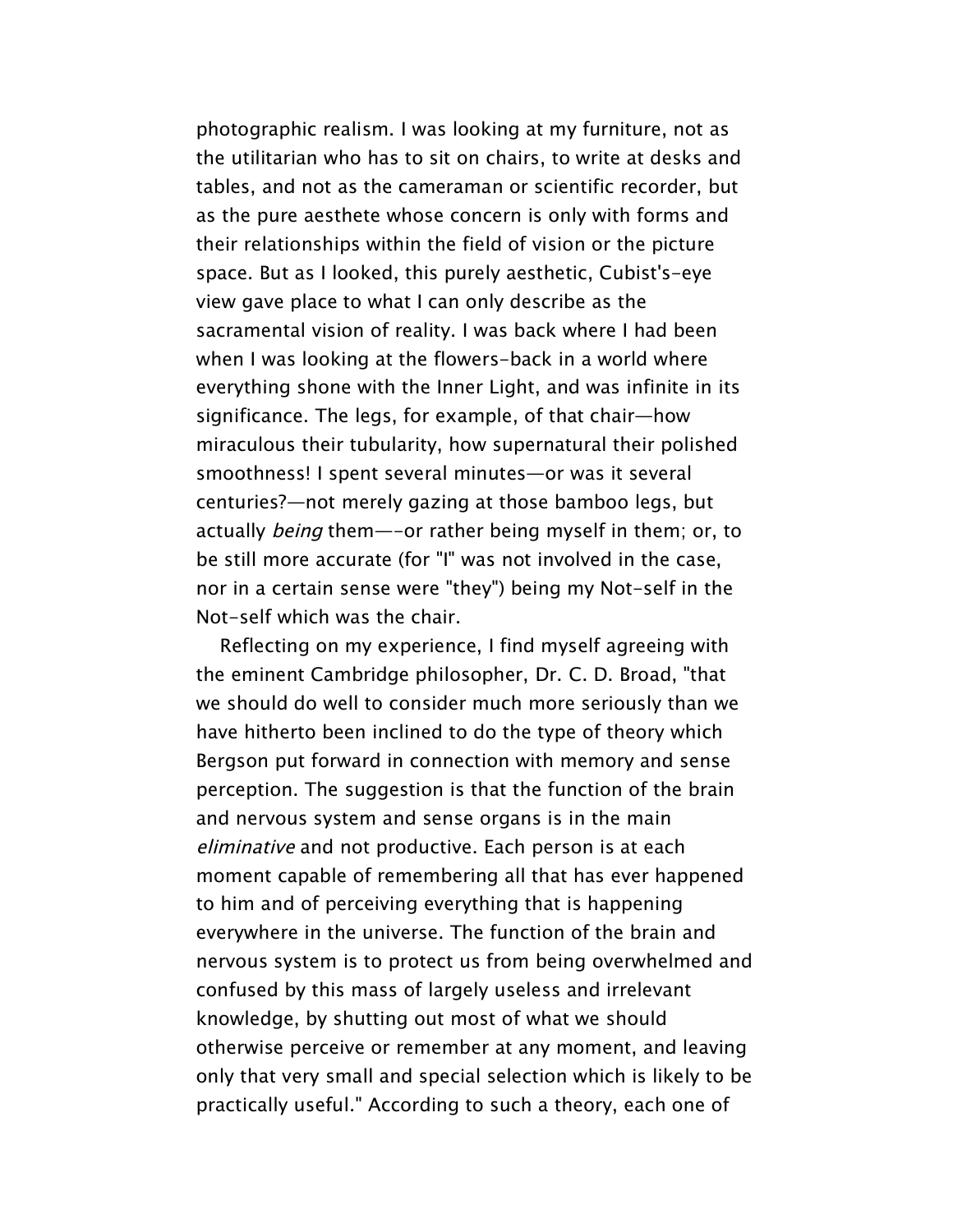us is potentially Mind at Large. But in so far as we are animals, our business is at all costs to survive. To make biological survival possible, Mind at Large has to be funneled through the reducing valve of the brain and nervous system. What comes out at the other end is a measly trickle of the kind of consciousness which will help us to stay alive on the surface of this Particular planet. To formulate and express the contents of this reduced awareness, man has invented and endlessly elaborated those symbol-systems and implicit philosophies which we call languages. Every individual is at once the beneficiary and the victim of the linguistic tradition into which he has been born—the beneficiary inasmuch as language gives access to the accumulated records of other people's experience, the victim in so far as it confirms him in the belief that reduced awareness is the only awareness and as it bedevils his sense of reality, so that he is all too apt to take his concepts for data, his words for actual things. That which, in the language of religion, is called "this world" is the universe of reduced awareness, expressed, and, as it were, petrified by language. The various "other worlds," with which human beings erratically make contact are so many elements in the totality of the awareness belonging to Mind at Large. Most people, most of the time, know only what comes through the reducing valve and is consecrated as genuinely real by the local language. Certain persons, however, seem to be born with a kind of by-pass that circumvents the reducing valve. In others temporary by-passes may be acquired either spontaneously, or as the result of deliberate "spiritual exercises," or through hypnosis, or by means of drugs. Through these permanent or temporary by-passes there flows, not indeed the perception "of everything that is happening everywhere in the universe" (for the by-pass does not abolish the reducing valve, which still excludes the total content of Mind at Large), but something more than, and above all something different from, the carefully selected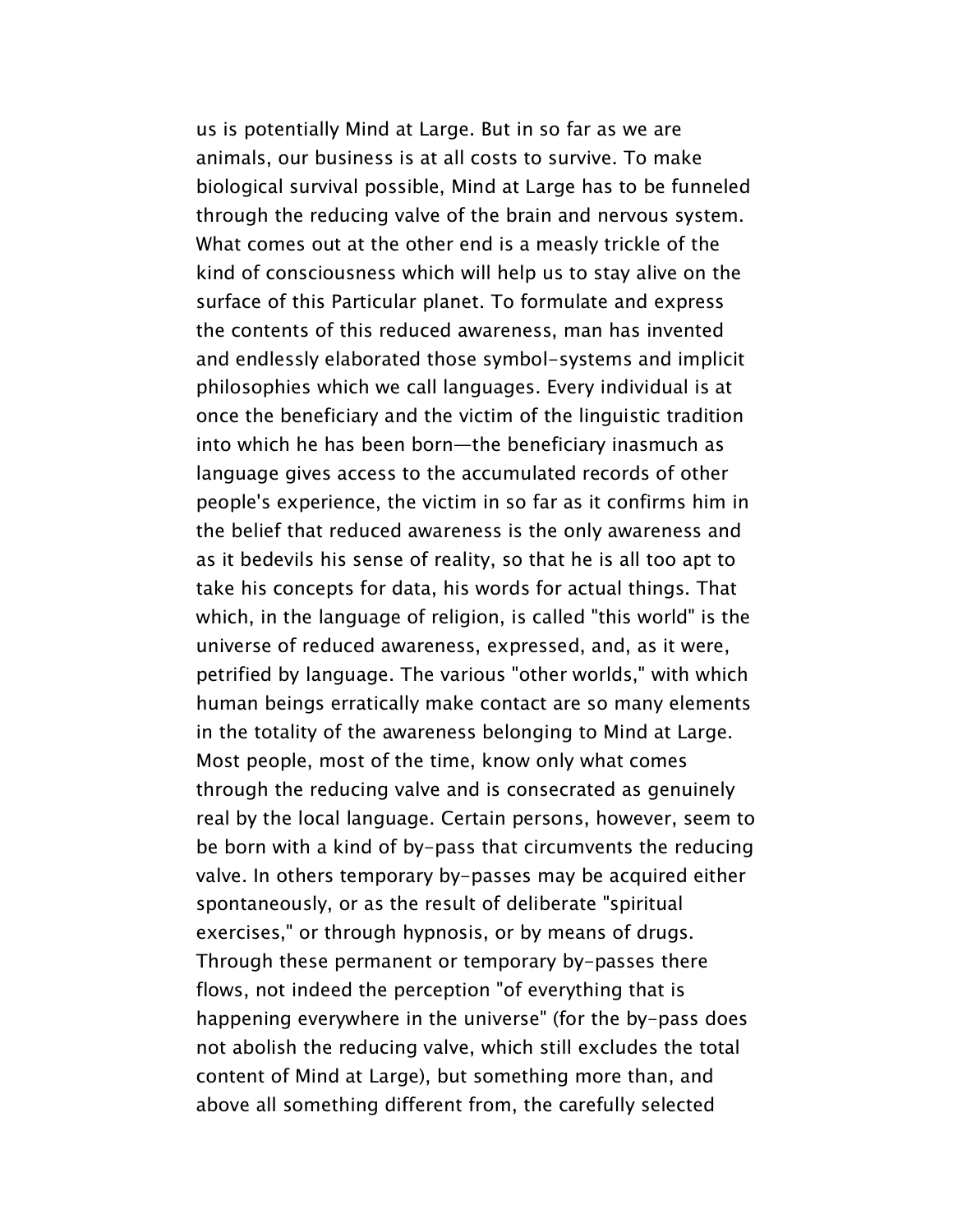utilitarian material which our narrowed, individual minds regard as a complete, or at least sufficient, picture of reality.

 The brain is provided with a number of enzyme systems which serve to co-ordinate its workings. Some of these enzymes regulate the supply of glucose to the brain cells. Mescalin inhibits the production of these enzymes and thus lowers the amount of glucose available to an organ that is in constant need of sugar. When mescalin reduces the brain's normal ration of sugar what happens? Too few cases have been observed, and therefore a comprehensive answer cannot yet be given. But what happens to the majority of the few who have taken mescalin under supervision can be summarized as follows.

 (1) The ability to remember and to "think straight" is little if at all reduced. (Listening to the recordings of my conversation under the influence of the drug, I cannot discover that I was then any stupider than I am at ordinary times.)

 (2) Visual impressions are greatly intensified and the eye recovers some of the perceptual innocence of childhood, when the sensum was not immediately and automatically subordinated to the concept. Interest in space is diminished and interest in time falls almost to zero.

 (3) Though the intellect remains unimpaired and though perception is enormously improved, the will suffers a profound change for the worse. The mescalin taker sees no reason for doing anything in particular and finds most of the causes for which, at ordinary times, he was prepared to act and suffer, profoundly uninteresting. He can't be bothered with them, for the good reason that he has better things to think about.

 (4) These better things may be experienced (as I experienced them) "out there," or "in here," or in both worlds, the inner and the outer, simultaneously or successively. That they are better seems to be self-evident to all mescalin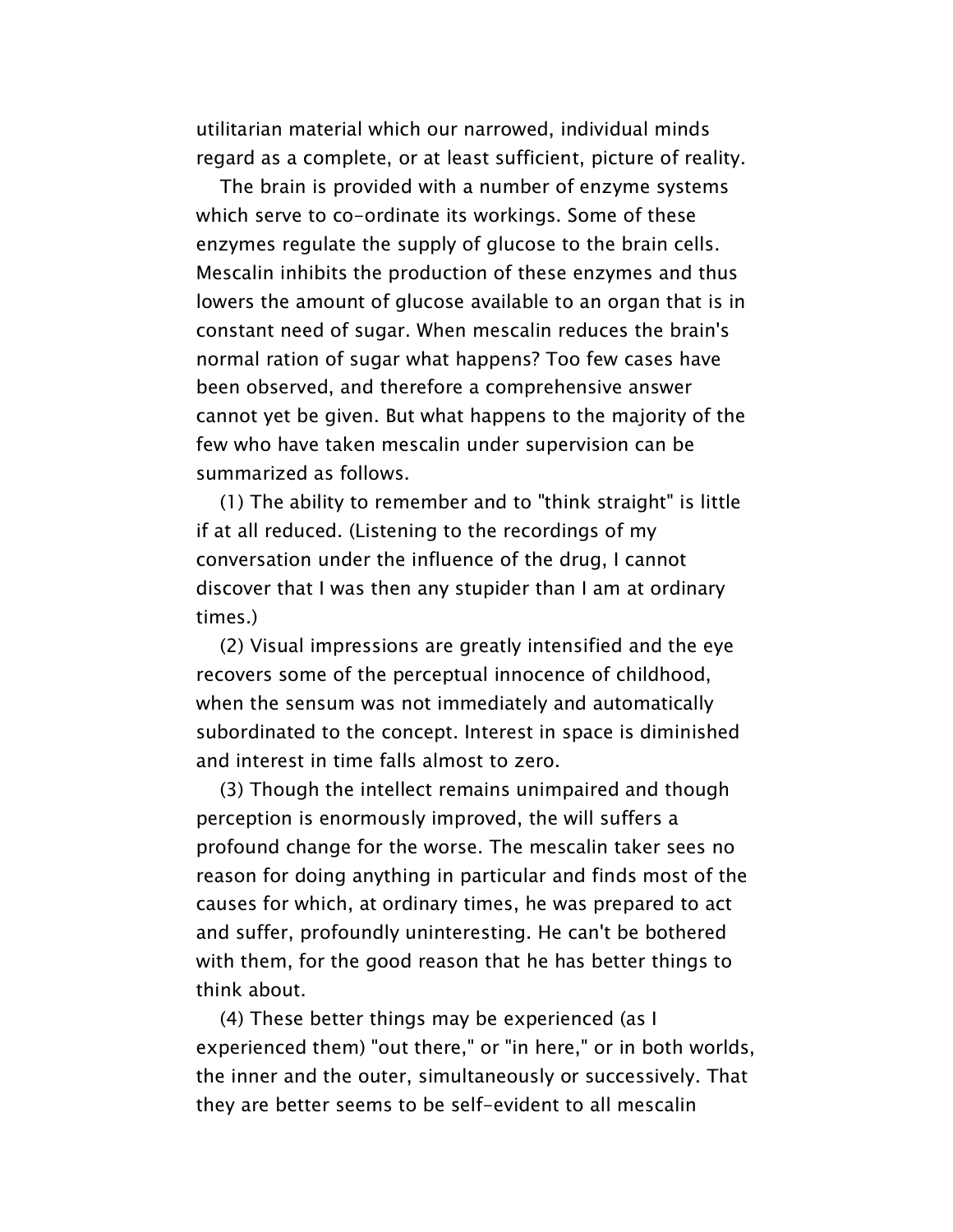takers who come to the drug with a sound liver and an untroubled mind.

 These effects of mescalin are the sort of effects you could expect to follow the administration of a drug having the power to impair the efficiency of the cerebral reducing valve. When the brain runs out of sugar, the undernourished ego grows weak, can't be bothered to undertake the necessary chores, and loses all interest in those spatial and temporal relationships which mean so much to an organism bent on getting on in the world. As Mind at Large seeps past the no longer watertight valve, all kinds of biologically useless things start to happen. In some cases there may be extrasensory perceptions. Other persons discover a world of visionary beauty. To others again is revealed the glory, the infinite value and meaningfulness of naked existence, of the given, unconceptualized event. In the final stage of egolessness there is an "obscure knowledge" that All is in all—that All is actually each. This is as near, I take it, as a finite mind can ever come to "perceiving everything that is happening everywhere in the universe."

 In this context, how significant is the enormous heightening, under mescalin, of the perception of color! For certain animals it is biologically very important to be able to distinguish certain hues. But beyond the limits of their utilitarian spectrum, most creatures are completely color blind. Bees, for example, spend most of their time "deflowering the fresh virgins of the spring"; but, as Von Frisch has shown, they can recognize only a very few colors. Man's highly developed color sense is a biological luxury inestimably precious to him as an intellectual and spiritual being, but unnecessary to his survival as an animal. To judge by the adjectives which Homer puts into their mouths, the heroes of the Trojan War hardly excelled the bees in their capacity to distinguish colors. In this respect, at least, mankind's advance has been prodigious.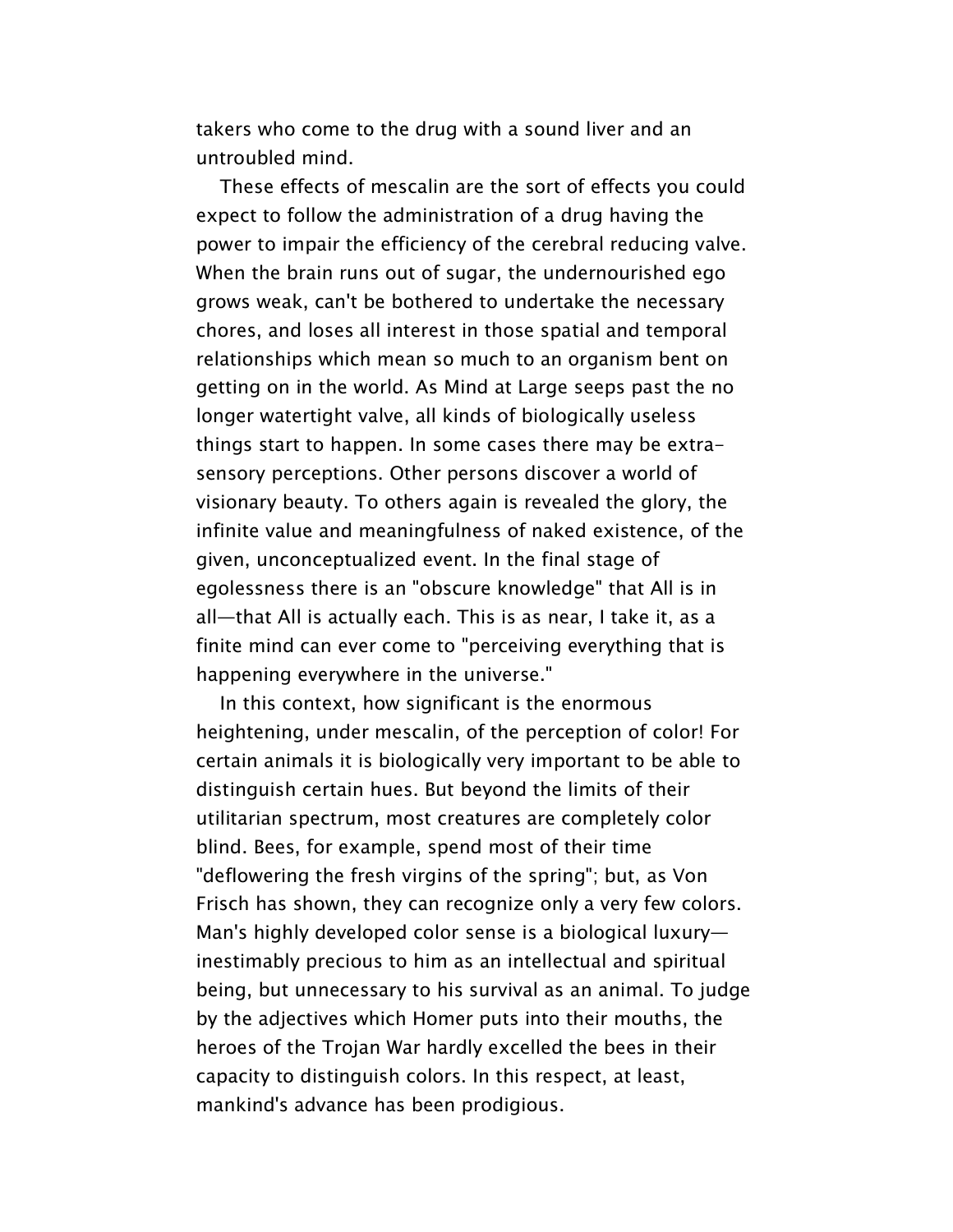Mescalin raises all colors to a higher power and makes the percipient aware of innumerable fine shades of difference, to which, at ordinary times, he is completely blind. It would seem that, for Mind at Large, the so-called secondary characters of things are primary. Unlike Locke, it evidently feels that colors are more important, better worth attending to, than masses, positions and dimensions. Like mescalin takers, many mystics perceive supernaturally brilliant colors, not only with the inward eye, but even in the objective world around them. Similar reports are made by psychics and sensitives. There are certain mediums to whom the mescalin taker's brief revelation is a matter, during long periods, of daily and hourly experience.

 From this long but indispensable excursion into the realm of theory, we may now return to the miraculous facts—four bamboo chair legs in the middle of a room. Like Wordsworth's daffodils, they brought all manner of wealth the gift, beyond price, of a new direct insight into the very Nature of Things, together with a more modest treasure of understanding in the field, especially, of the arts.

 A rose is a rose is a rose. But these chair legs were chair legs were St. Michael and all angels. Four or five hours after the event, when the effects of a cerebral sugar shortage were wearing off, I was taken for a little tour of the city, which included a visit, towards sundown, to what is modestly claimed to be the World's Biggest Drug Store. At the back of the W.B.D.S., among the toys, the greeting cards and the comics, stood a row, surprisingly enough, of art books. I picked up the first volume that came to hand. It was on Van Gogh, and the picture at which the book opened was "The Chair"—that astounding portrait of a Ding an Sich, which the mad painter saw, with a kind of adoring terror, and tried to render on his canvas. But it was a task to which the power even of genius proved wholly inadequate. The chair Van Gogh had seen was obviously the same in essence as the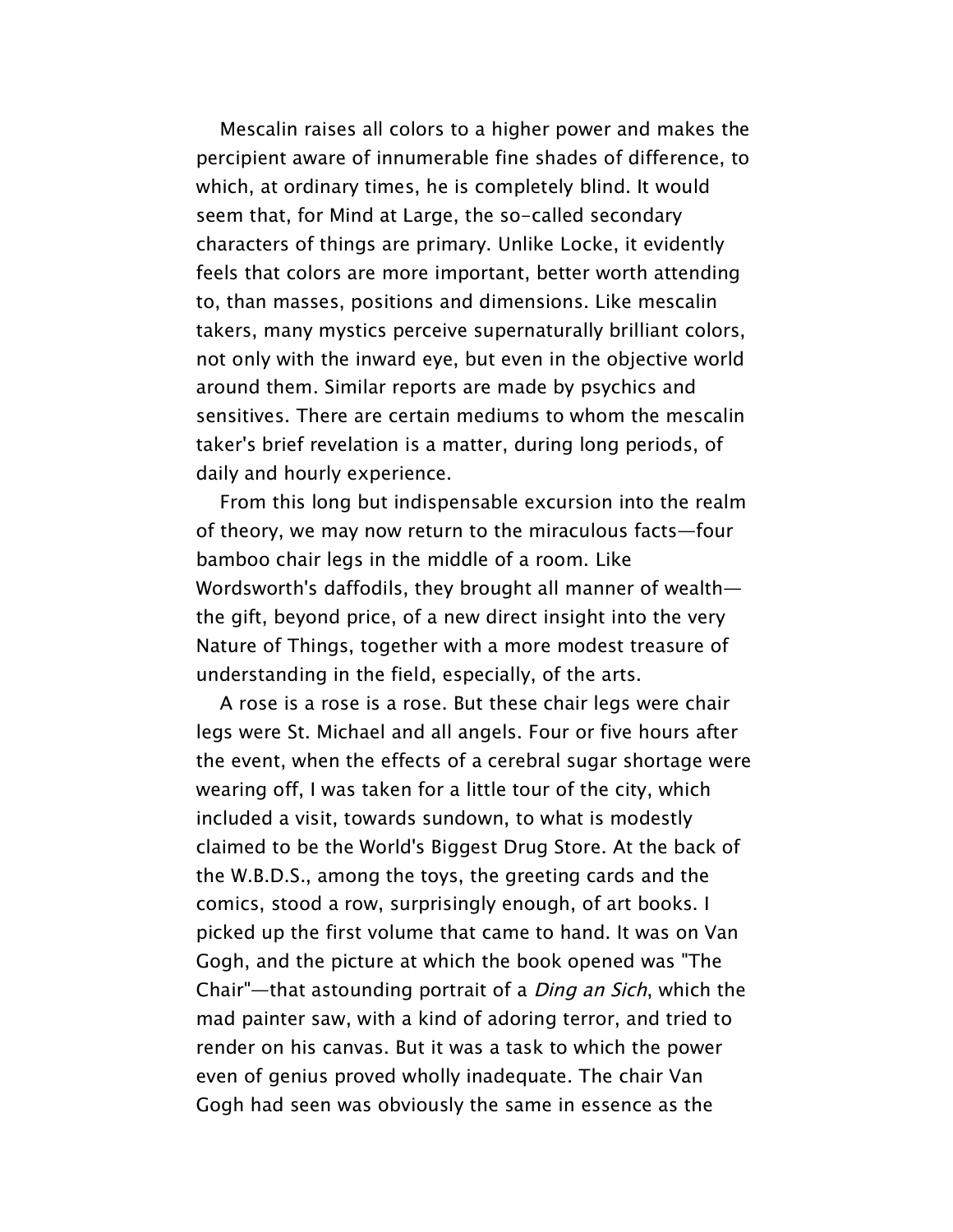chair I had seen. But, though incomparably more real than the chairs of ordinary perception, the chair in his picture remained no more than an unusually expressive symbol of the fact. The fact had been manifested Suchness; this was only an emblem. Such emblems are sources of true knowledge about the Nature of Things, and this true knowledge may serve to prepare the mind which accepts it for immediate insights on its own account. But that is all. However expressive, symbols can never be the things they stand for.

 It would be interesting, in this context, to make a study of the works of art available to the great knowers of Suchness. What sort of pictures did Eckhart look at? What sculptures and paintings played a part in the religious experience of St. John of the Cross, of Hakuin, of Hui-neng, of William Law? The questions are beyond my power to answer; but I strongly suspect that most of the great knowers of Suchness paid very little attention to art—some refusing to have anything to do with it at all, others being content with what a critical eye would regard as second-rate, or even, tenth-rate, works. (To a person whose transfigured and transfiguring mind can see the All in every *this*, the first-rateness or tenth-rateness of even a religious painting will be a matter of the most sovereign indifference.) Art, I suppose, is only for beginners, or else for those resolute dead-enders, who have made up their minds to be content with the ersatz of Suchness, with symbols rather than with what they signify, with the elegantly composed recipe in lieu of actual dinner.

 I returned the Van Gogh to its rack and picked up the volume standing next to it. It was a book on Botticelli. I turned the pages. "The Birth of Venus"-never one of my favorites. "Mars and Venus," that loveliness so passionately denounced by poor Ruskin at the height of his long-drawn sexual tragedy. The marvelously rich and intricate "Calumny of Apelles." And then a somewhat less familiar and not very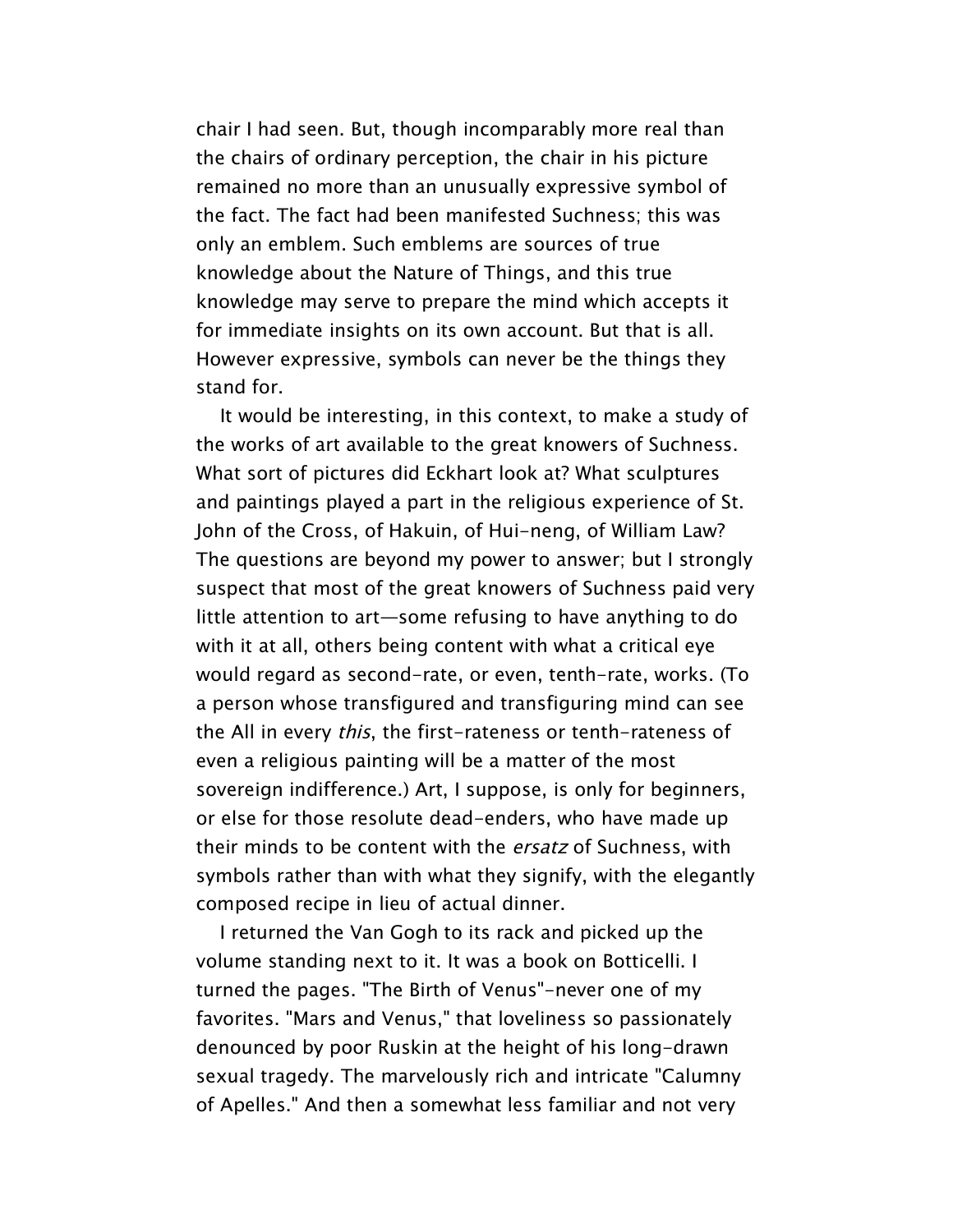good picture, "Judith." My attention was arrested and I gazed in fascination, not at the pale neurotic heroine or her attendant, not at the victim's hairy head or the vernal landscape in the background, but at the purplish silk of Judith's pleated bodice and long wind-blown skirts.

 This was something I had seen before-seen that very morning, between the flowers and the furniture, when I looked down by chance, and went on passionately staring by choice, at my own crossed legs. Those folds in the trousers what a labyrinth of endlessly significant complexity! And the texture of the gray flannel—how rich, how deeply, mysteriously sumptuous! And here they were again, in Botticelli's picture.

 Civilized human beings wear clothes, therefore there can be no portraiture, no mythological or historical storytelling without representations of folded textiles. But though it may account for the origins, mere tailoring can never explain the luxuriant development of drapery as a major theme of all the plastic arts. Artists, it is obvious, have always loved drapery for its own sake—or, rather, for their own. When you paint or carve drapery, you are painting or carving forms which, for all practical purposes, are non-representational—the kind of unconditioned forms on which artists even in the most naturalistic tradition like to let themselves go. In the average Madonna or Apostle the strictly human, fully representational element accounts for about ten per cent of the whole. All the rest consists of many colored variations on the inexhaustible theme of crumpled wool or linen. And these nonrepresentational nine-tenths of a Madonna or an Apostle may be just as important qualitatively as they are in quantity. Very often they set the tone of the whole work of art, they state the key in which the theme is being rendered, they express the mood, the temperament, the attitude to life of the artist. Stoical serenity reveals itself in the smooth surfaces, the broad untortured folds of Piero's draperies.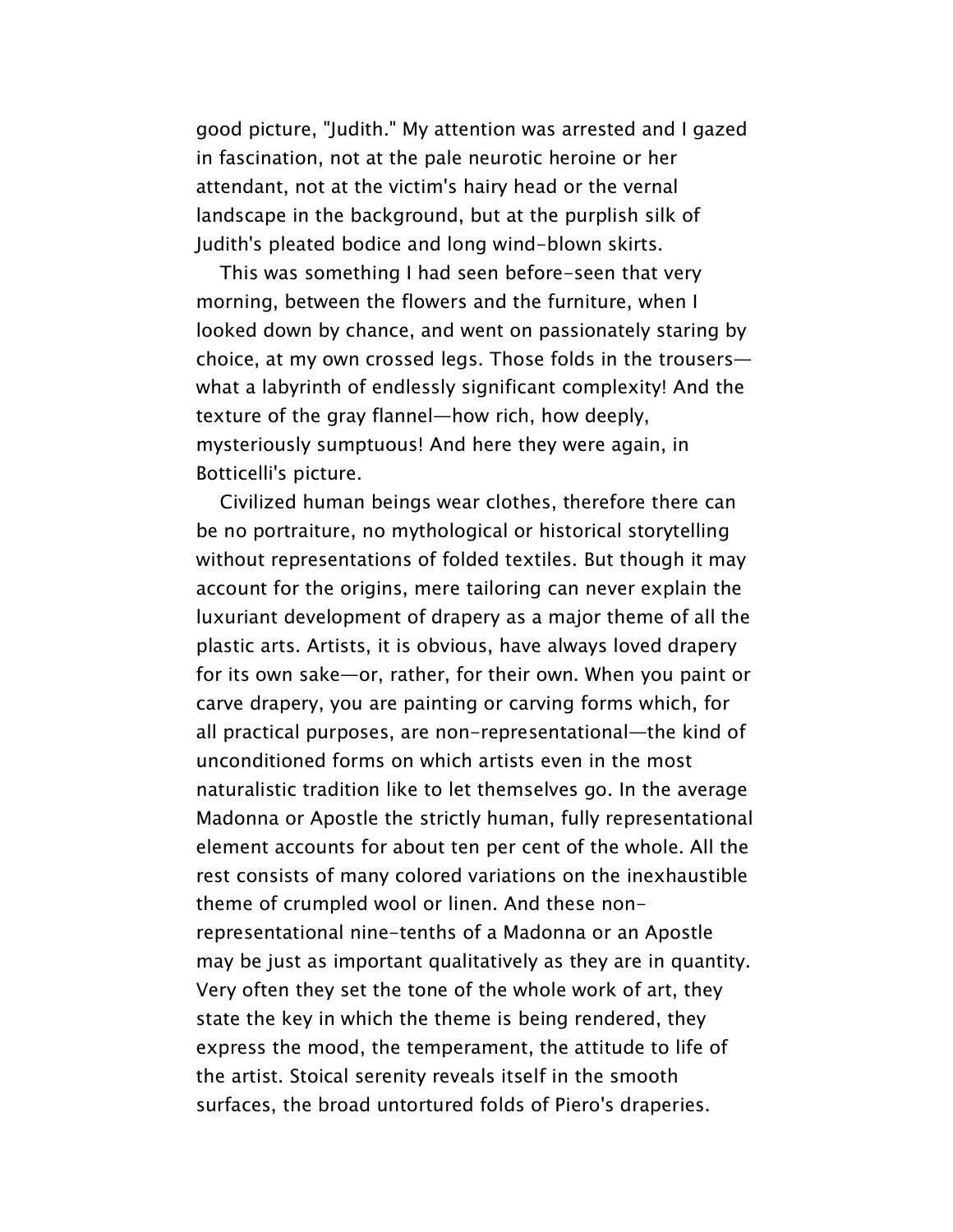Torn between fact and wish, between cynicism and idealism, Bernini tempers the all but caricatural verisimilitude of his faces with enormous sartorial abstractions, which are the embodiment, in stone or bronze, of the everlasting commonplaces of rhetoric—the heroism, the holiness, the sublimity to which mankind perpetually aspires, for the most part in vain. And here are El Greco's disquietingly visceral skirts and mantles; here are the sharp, twisting, flame-like folds in which Cosimo Tura clothes his figures: in the first, traditional spirituality breaks down into a nameless physiological yearning; in the second, there writhes an agonized sense of the world's essential strangeness and hostility. Or consider Watteau; his men and women play lutes, get ready for balls and harlequinades, embark, on velvet lawns and under noble trees, for the Cythera of every lover's dream; their enormous melancholy and the flayed, excruciating sensibility of their creator find expression, not in the actions recorded, not in the gestures and the faces portrayed, but in the relief and texture of their taffeta skirts, their satin capes and doublets. Not an inch of smooth surface here, not a moment of peace or confidence, only a silken wilderness of countless tiny pleats and wrinkles, with an incessant modulation—inner uncertainty rendered with the perfect assurance of a master hand—of tone into tone, of one indeterminate color into another. In life, man proposes, God disposes. In the plastic arts the proposing is done by the subject matter; that which disposes is ultimately the artist's temperament, proximately (at least in portraiture, history and genre) the carved or painted drapery. Between them, these two may decree that a *fête galante* shall move to tears, that a crucifixion shall be serene to the point of cheerfulness, that a stigmatization shall be almost intolerably sexy, that the likeness of a prodigy of female brainlessness (I am thinking now of Ingres' incomparable Mme. Moitessier) shall express the austerest, the most uncompromising intellectuality.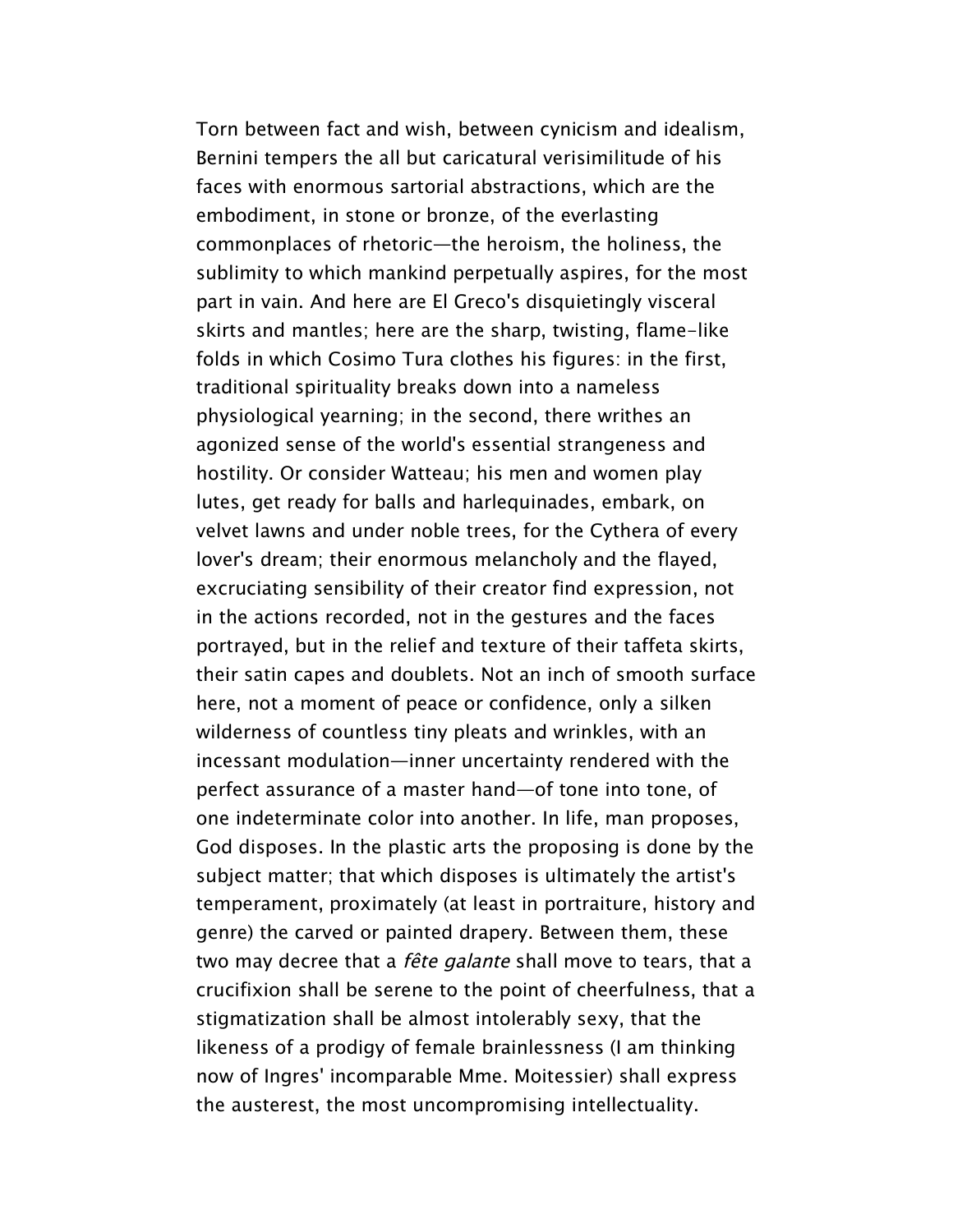But this is not the whole story. Draperies, as I had now discovered, are much more than devices for the introduction of non-representational forms into naturalistic paintings and sculptures. What the rest of us see only under the influence of mescalin, the artist is congenitally equipped to see all the time. His perception is not limited to what is biologically or socially useful. A little of the knowledge belonging to Mind at Large oozes past the reducing valve of brain and ego, into his consciousness. It is a knowledge of the intrinsic significance of every existent. For the artist as for the mescalin taker draperies are living hieroglyphs that stand in some peculiarly expressive way for the unfathomable mystery of pure being. More even than the chair, though less perhaps than those wholly supernatural flowers, the folds of my gray flannel trousers were charged with "is-ness." To what they owed this privileged status, I cannot say. Is it, perhaps, because the forms of folded drapery are so strange and dramatic that they catch the eye and in this way force the miraculous fact of sheer existence upon the attention? Who knows? What is important is less the reason for the experience than the experience itself. Poring over Judith's skirts, there in the World's Biggest Drug Store, I knew that Botticelli—and not Botticelli alone, but many others too-had looked at draperies with the same transfigured and transfiguring eyes as had been mine that morning. They had seen the *Istigkeit*, the Allness and Infinity of folded cloth and had done their best to render it in paint or stone. Necessarily, of course, without success. For the glory and the wonder of pure existence belong to another order, beyond the Power of even the highest art to express. But in Judith's skirt I could clearly see what, if I had been a painter of genius, I might have made of my old gray flannels. Not much, heaven knows, in comparison with the reality, but enough to delight generation after generation of beholders, enough to make them understand at least a little of the true significance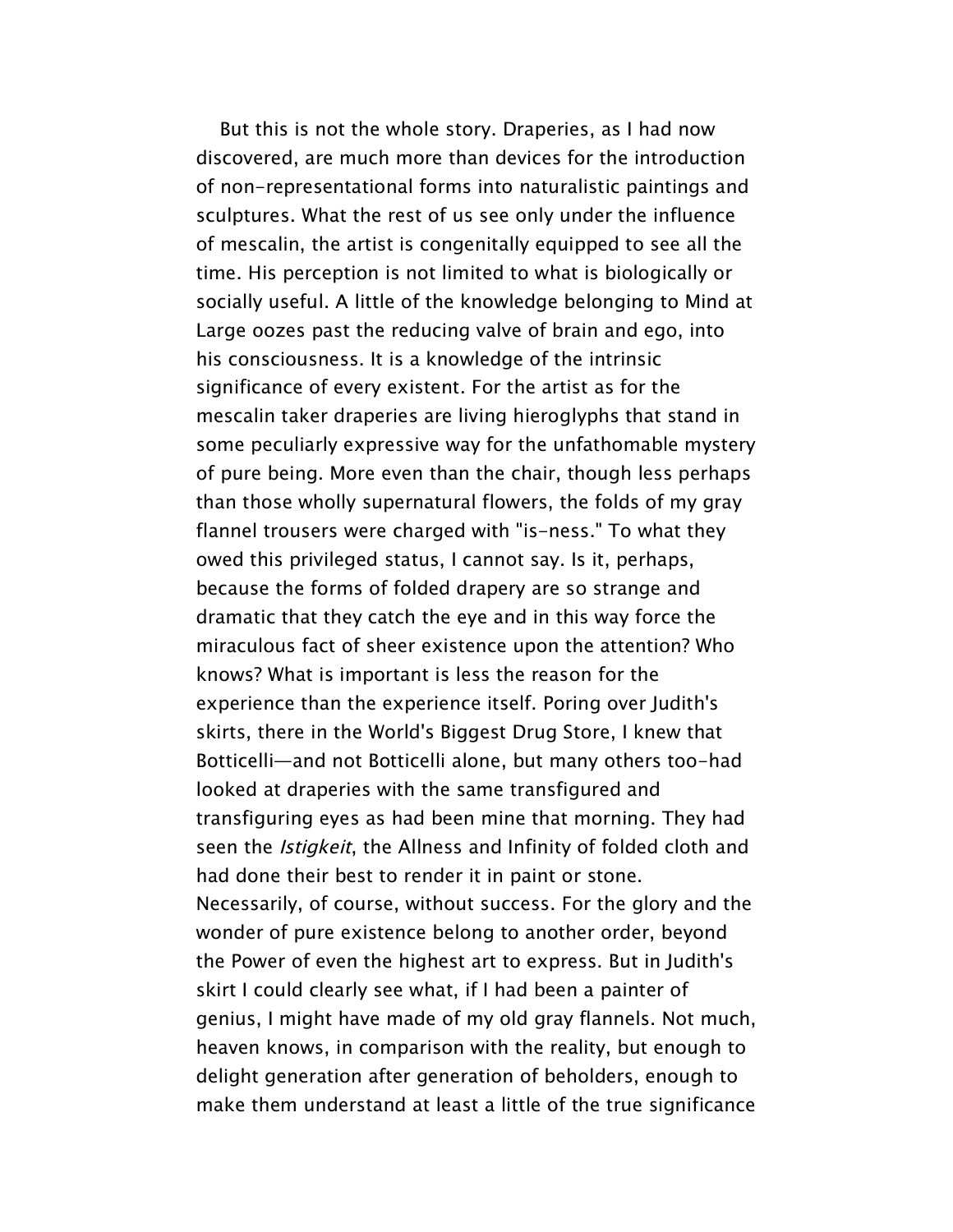of what, in our pathetic imbecility, we call "mere things" and disregard in favor of television.

 "This is how one ought to see," I kept saying as I looked down at my trousers, or glanced at the jeweled books in the shelves, at the legs of my infinitely more than Van-Goghian chair. "This is how one ought to see, how things really are." And yet there were reservations. For if one always saw like this, one would never want to do anything else. Just looking, just being the divine Not-self of flower, of book, of chair, of flannel. That would be enough. But in that case what about other people? What about human relations? In the recording of that morning's conversations I find the question constantly repeated, "What about human relations?" How could one reconcile this timeless bliss of seeing as one ought to see with the temporal duties of doing what one ought to do and feeling as one ought to feel? "One ought to be able," I said, "to see these trousers as infinitely important and human beings as still more infinitely important." One ought-but in practice it seemed to be impossible. This participation in the manifest glory of things left no room, so to speak, for the ordinary, the necessary concerns of human existence, above all for concerns involving persons. For Persons are selves and, in one respect at least, I was now a Not-self, simultaneously perceiving and being the Not-self of the things around me. To this new-born Not-self, the behavior, the appearance, the very thought of the self it had momentarily ceased to be, and of other selves, its one-time fellows, seemed not indeed distasteful (for distastefulness was not one of the categories in terms of which I was thinking), but enormously irrelevant. Compelled by the investigator to analyze and report on what I was doing (and how I longed to be left alone with Eternity in a flower, Infinity in four chair legs and the Absolute in the folds of a pair of flannel trousers!), I realized that I was deliberately avoiding the eyes of those who were with me in the room, deliberately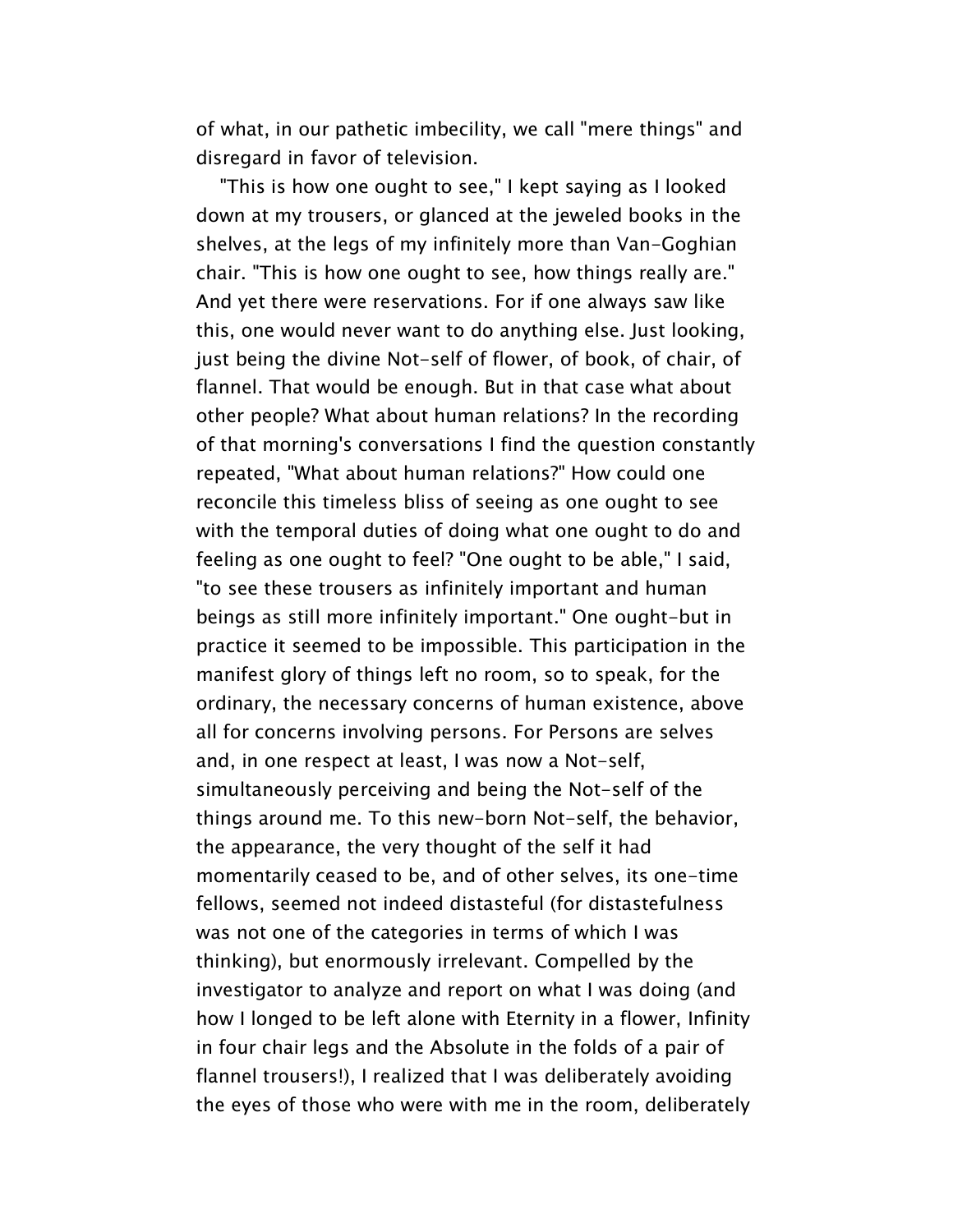refraining from being too much aware of them. One was my wife, the other a man I respected and greatly liked; but both belonged to the world from which, for the moment, mescalin had delivered me "e world of selves, of time, of moral judgments and utilitarian considerations, the world (and it was this aspect of human life which I wished, above all else, to forget) of self-assertion, of cocksureness, of overvalued words and idolatrously worshipped notions.

 At this stage of the proceedings I was handed a large colored reproduction of the well-known self-portrait by Cézanne—the head and shoulders of a man in a large straw hat, red-cheeked, red-lipped, with rich black whiskers and a dark unfriendly eye. It is a magnificent painting; but it was not as a painting that I now saw it. For the head promptly took on a third dimension and came to life as a small goblinlike man looking out through a window in the page before me. I started to laugh. And when they asked me why, "What pretensions!" I kept repeating. "Who on earth does he think he is?" The question was not addressed to Cézanne in particular, but to the human species at large. Who did they all think they were?

 "It's like Arnold Bennett in the Dolomites," I said, suddenly remembering a scene, happily immortalized in a snapshot, of A.B., some four or five years before his death, toddling along a wintry road at Cortina d'Ampezzo. Around him lay the virgin snow; in the background was a more than gothic aspiration of red crags. And there was dear, kind, unhappy A.B., consciously overacting the role of his favorite character in fiction, himself, the Card in person. There he went, toddling slowly in the bright Alpine sunshine, his thumbs in the armholes of a yellow waistcoat which bulged, a little lower down, with the graceful curve of a Regency bow window at Brighten—his head thrown back as though to aim some stammered utterance, howitzer-like, at the blue dome of heaven. What he actually said, I have forgotten; but what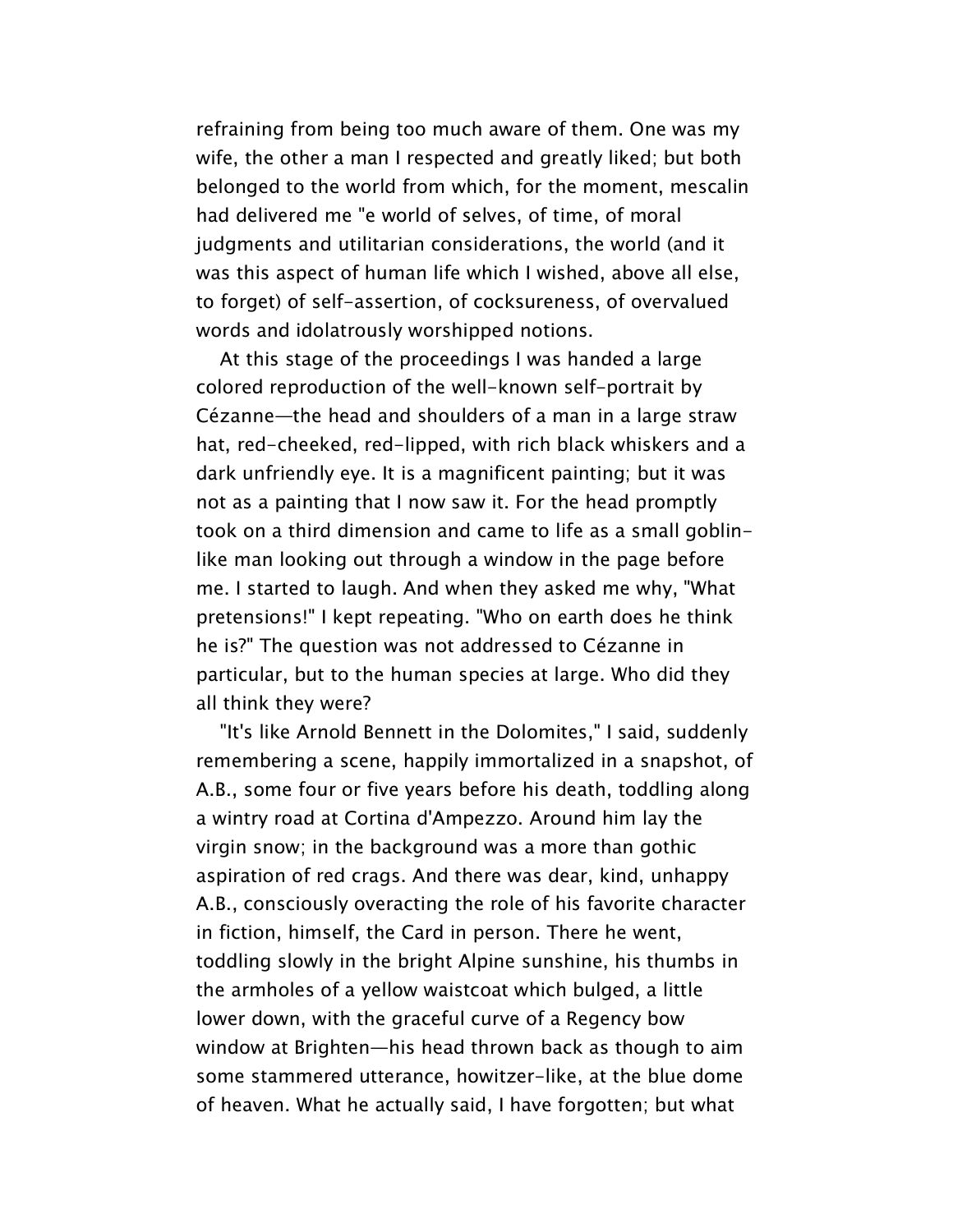his whole manner, air and posture fairly shouted was, "I'm as good as those damned mountains." And in some ways, of course, he was infinitely better; but not, as he knew very well, in the way his favorite character in fiction liked to imagine.

 Successfully (whatever that may mean) or unsuccessfully, we all overact the part of our favorite character in fiction. And the fact, the almost infinitely unlikely fact, of actually being Cézanne makes no difference. For the consummate painter, with his little pipeline to Mind at Large by-passing the brain valve and ego-filter, was also and just as genuinely this whiskered goblin with the unfriendly eye.

 For relief I turned back to the folds in my trousers. "This is how one ought to see," I repeated yet again. And I might have added,' 'These are the sort of things one ought to look at." Things without pretensions, satisfied to be merely themselves, sufficient in their Suchness, not acting a part, not trying, insanely, to go it alone, in isolation from the Dharma-Body, in Luciferian defiance of the grace of god.

 "The nearest approach to this," I said, "would be a Vermeer."

 Yes, a Vermeer. For that mysterious artist was truly giftedwith the vision that perceives the Dharma-Body as the hedge at the bottom of the garden, with the talent to render as much of that vision as the limitations of human capacity permit, and with the prudence to confine himself in his paintings to the more manageable aspects of reality; for though Vermeer represented human beings, he was always a painter of still life. Cézanne, who told his female sitters to do their best to look like apples, tried to paint portraits in the same spirit. But his pippin-like women are more nearly related to Plato's Ideas than to the Dharma-Body in the hedge. They are Eternity and Infinity seen, not in sand or flower, but in the abstractions of some very superior brand of geometry. Vermeer never asked his girls to look like apples.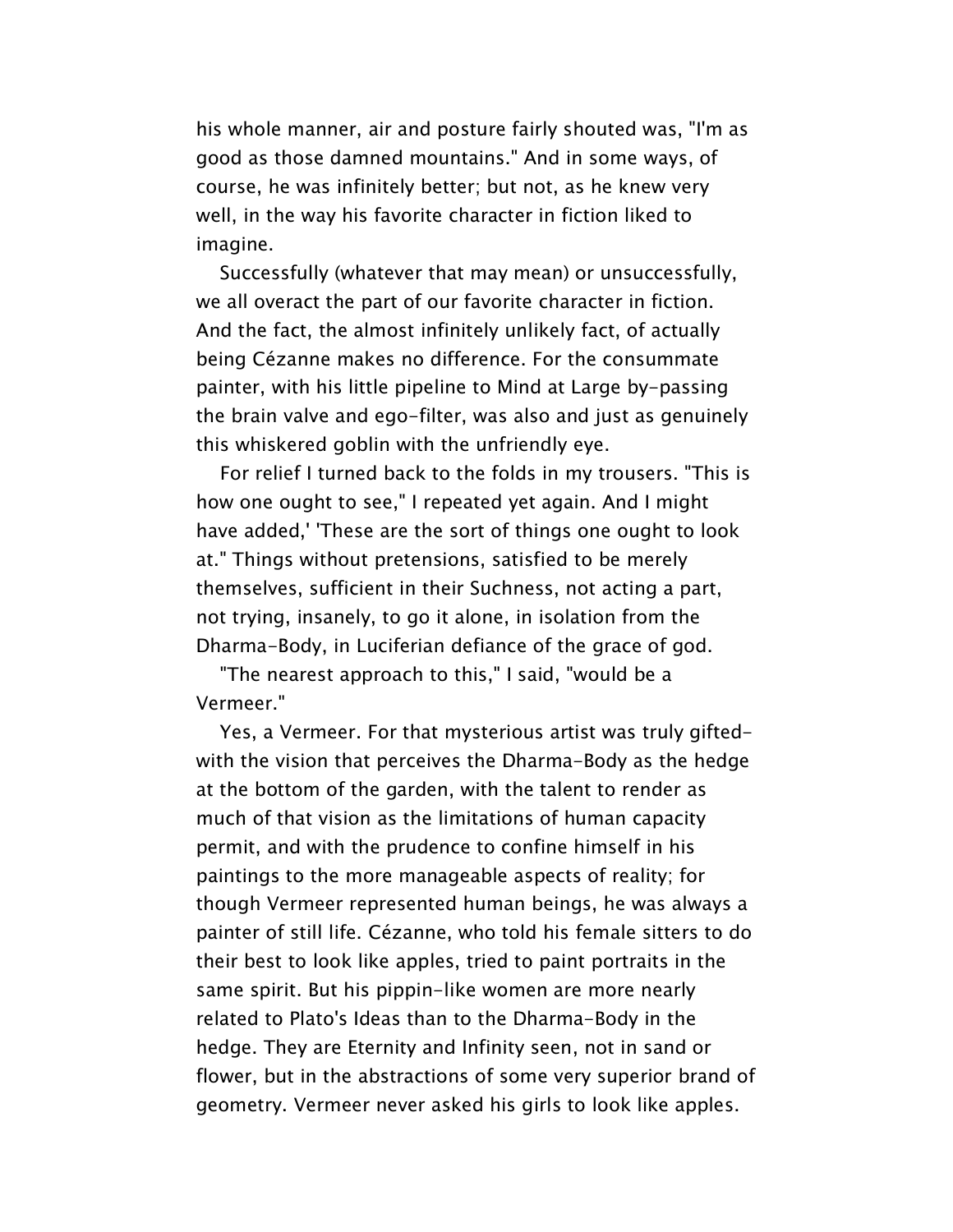On the contrary, he insisted on their being girls to the very limit—but always with the proviso that they refrain from behaving girlishly. They might sit or quietly stand but never giggle, never display self-consciousness, never say their prayers or pine for absent sweethearts, never gossip, never gaze enviously at other women's babies, never dirt, never love or hate or work. In the act of doing any of these things they would doubtless become more intensely themselves, but would cease, for that very reason, to manifest their divine essential Not-self. In Blake's phrase, the doors of Vermeer's perception were only partially cleansed. A single panel had become almost perfectly transparent; the rest of the door was still muddy. The essential Not-self could be perceived very clearly in things and in living creatures on the hither side of good and evil. In human beings it was visible only when they were in repose, their minds untroubled, their bodies motionless. In these circumstances Vermeer could see Suchness in all its heavenly beauty—could see and, in some small measure, render it—in a subtle and sumptuous still life. Vermeer is undoubtedly the greatest painter of human still lives. But there have been others, for example, Vermeer's French contemporaries, the Le Nain brothers. They set out, I suppose, to be genre painters; but what they actually produced was a series of human still lives, in which their cleansed perception of the infinite significance of all things is rendered not, as with Vermeer, by subtle enrichment of color and texture, but by a heightened clarity, an obsessive distinctness of form, within an austere, almost monochromatic tonality. In our own day we have had Vuillard, the painter, at his best, of unforgettably splendid pictures of the Dharma-Body manifested in a bourgeois bedroom, of the Absolute blazing away in the midst of some stockbroker's family in a suburban garden, taking tea.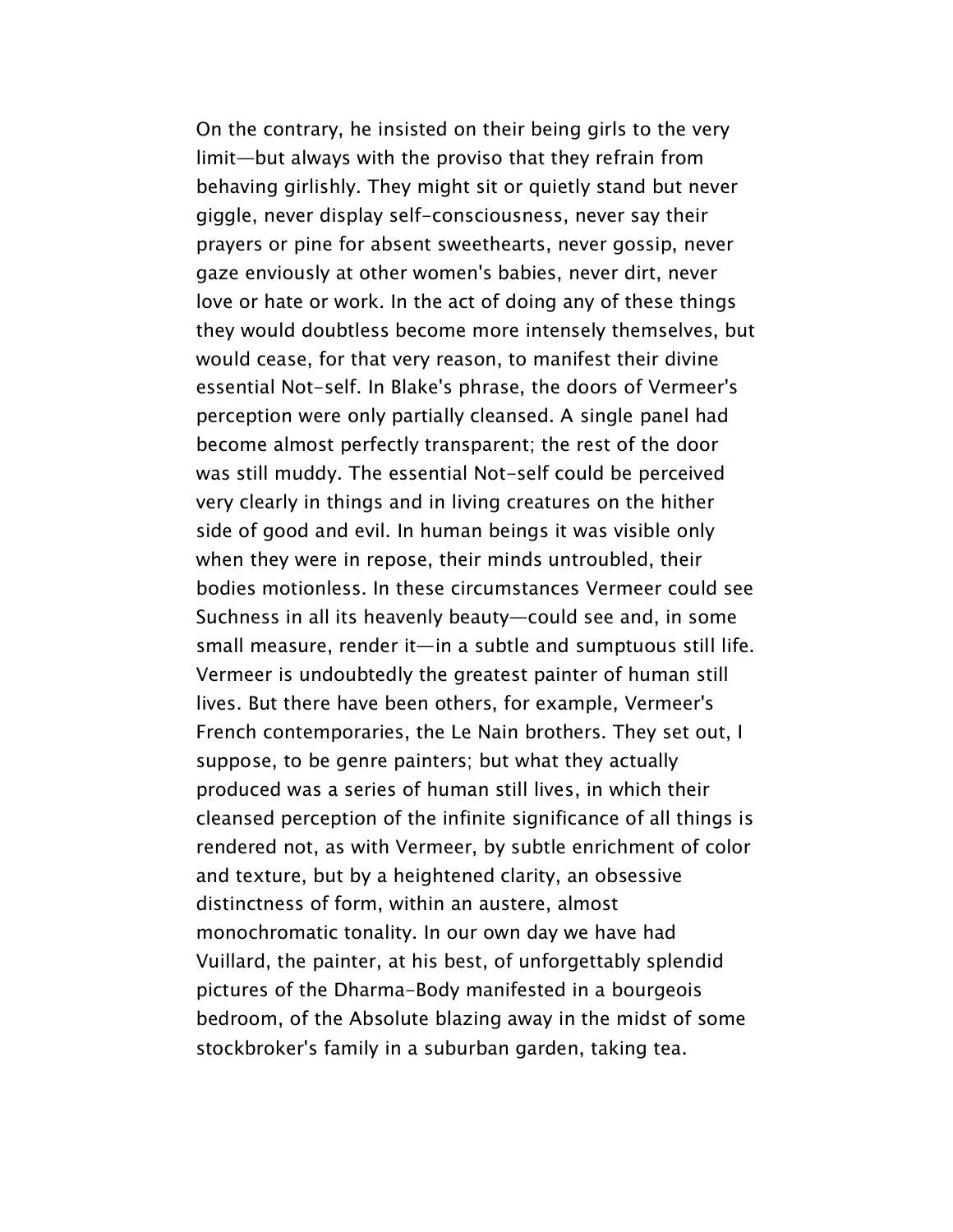Ce qui fait que l'ancien bandagiste renie Le comptoir dont le faste alléchait les passants, C'est son jardin d'Auteuil, où, veufs de tout encens,

Les Zinnias ont l'air d'être en tôle vernie.

 For Laurent Taillade the spectacle was merely obscene. But if the retired rubber goods merchant had sat still enough, Vuillard would have seen in him only the Dharma-Body, would have painted, in the zinnias, the goldfish pool, the villa's Moorish tower and Chinese lanterns, a corner of Eden before the Fall.

 But meanwhile my question remained unanswered. How was this cleansed perception to be reconciled with a proper concern with human relations, with the necessary chores and duties, to say nothing of charity and practical compassion? The age-old debate between the actives and the contemplatives was being renewed—renewed, so far as I was concerned, with an unprecedented poignancy. For until this morning I had known contemplation only in its humbler, its more ordinary forms—as discursive thinking; as a rapt absorption in poetry or painting or music; as a patient waiting upon those inspirations, without which even the prosiest writer cannot hope to accomplish anything; as occasional glimpses, in Nature, of Wordsworth's "something far more deeply interfused"; as systematic silence leading, sometimes, to hints of an "obscure knowledge." But now I knew contemplation at its height. At its height, but not yet in its fullness. For in its fullness the way of Mary includes the way of Martha and raises it, so to speak, to its own higher power. Mescalin opens up the way of Mary, but shuts the door on that of Martha. It gives access to contemplation—but to a contemplation that is incompatible with action and even with the will to action, the very thought of action. In the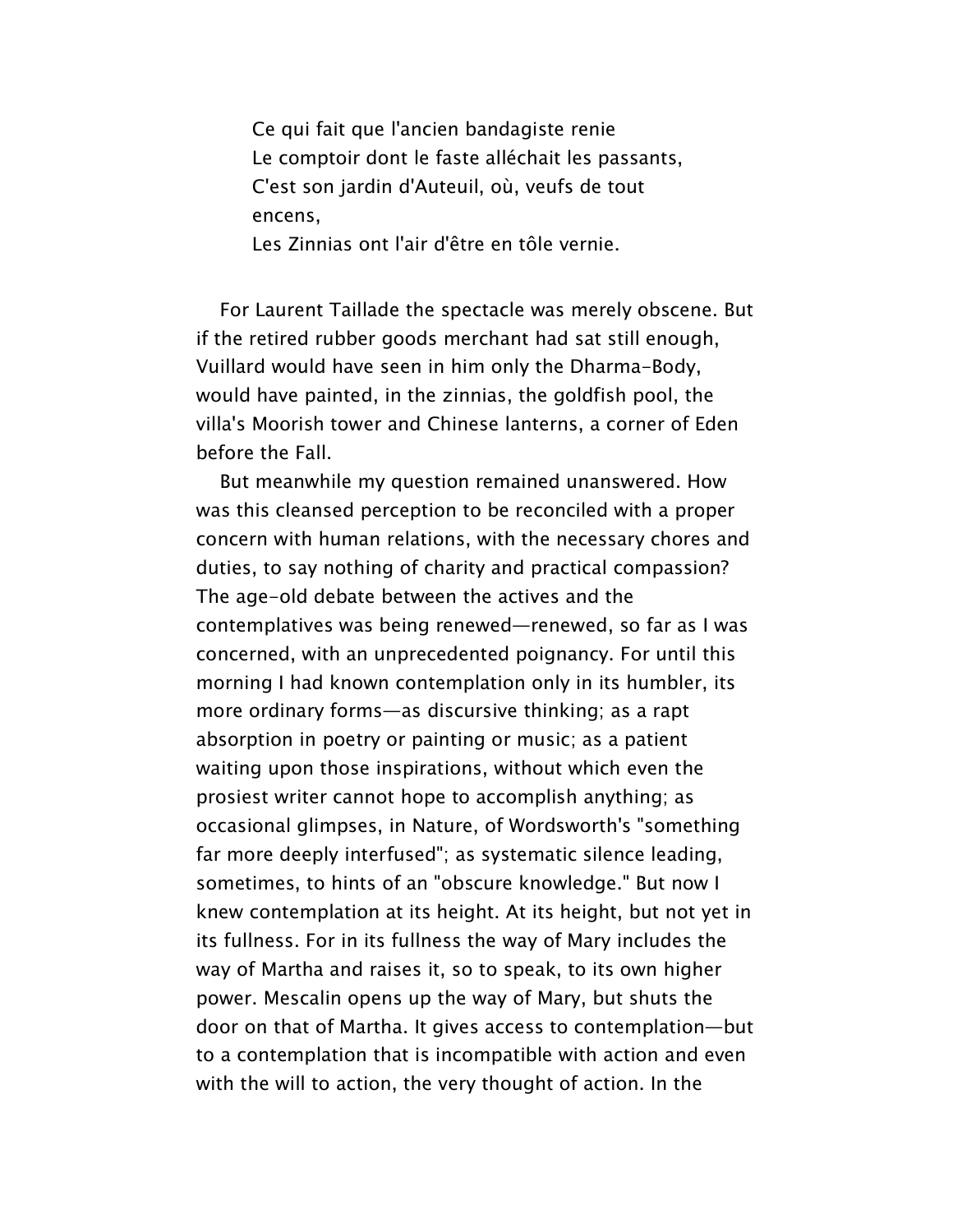intervals between his revelations the mescalin taker is apt to feel that, though in one way everything is supremely as it should be, in another there is something wrong. His problem is essentially the same as that which confronts the quietist, the arhat and, on another level, the landscape painter and the painter of human still lives. Mescalin can never solve that problem; it can only pose it, apocalyptically, for those to whom it had never before presented itself. The full and final solution can be found only by those who are prepared to implement the right kind of Weltanschauung by means of the right kind of behavior and the right kind of constant and unstrained alertness. Over against the quietist stands the active-contemplative, the saint, the man who, in Eckhart's phrase, is ready to come down from the seventh heaven in order to bring a cup of water to his sick brother. Over against the *arhat*, retreating from appearances into an entirely transcendental Nirvana, stands the Bodhisattva, for whom Suchness and the world of contingencies are one, and for whose boundless compassion every one of those contingencies is an occasion not only for transfiguring insight, but also for the most practical charity. And in the universe of art, over against Vermeer and the other Painters of human still lives, over against the masters of Chinese and Japanese landscape painting, over against Constable and Turner, against Sisley and Seurat and Cézanne, stands the all-inclusive art of Rembrandt. These are enormous names, inaccessible eminences. For myself, on this memorable May morning, I could only be grateful for an experience which had shown me, more clearly than I had ever seen it before, the true nature of the challenge and the completely liberating response.

 Let me add, before we leave this subject, that there is no form of contemplation, even the most quietistic, which is without its ethical values. Half at least of all morality is negative and consists in keeping out of mischief. The Lord's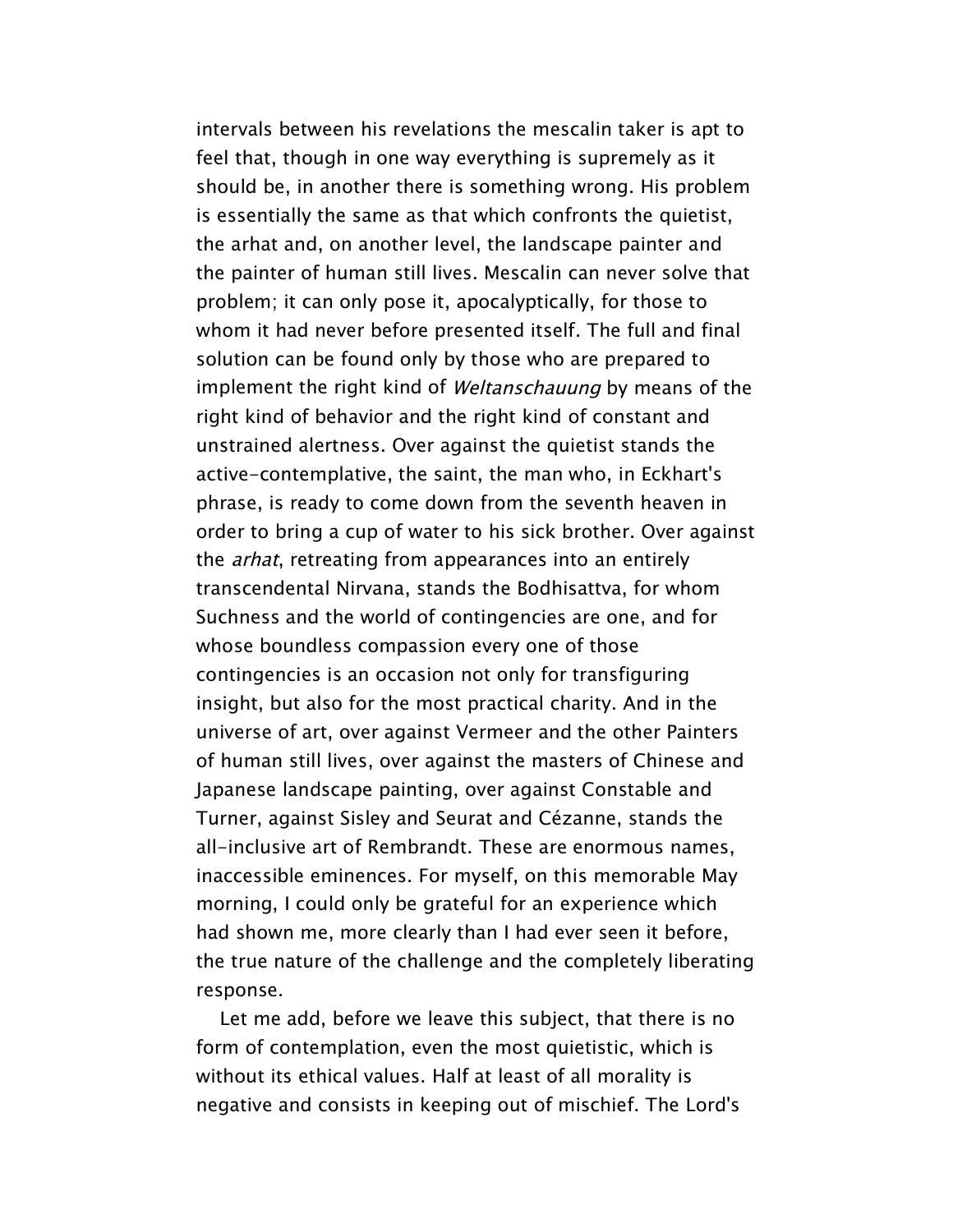Prayer is less than fifty words long, and six of those words are devoted to asking God not to lead us into temptation. The one-sided contemplative leaves undone many things that he ought to do; but to make up for it, he refrains from doing a host of things he ought not to do. The sum of evil, Pascal remarked, would be much diminished if men could only learn to sit quietly in their rooms. The contemplative whose perception has been cleansed does not have to stay in his room. He can go about his business, so completely satisfied to see and be a part of the divine Order of Things that he will never even be tempted to indulge in what Traherne called "the dirty Devices of the world." When we feel ourselves to be sole heirs of the universe, when "the sea flows in our veins... and the stars are our jewels," when all things are perceived as infinite and holy, what motive can we have for covetousness or self-assertion, for the pursuit of power or the drearier forms of pleasure? Contemplatives are not likely to become gamblers, or procurers, or drunkards; they do not as a rule preach intolerance, or make war; do not find it necessary to rob, swindle or grind the faces of the poor. And to these enormous negative virtues we may add another which, though hard to define, is both positive and important. The *arhat* and the quietist may not practice contemplation in its fullness; but if they practice it at all, they may bring back enlightening reports of another, a transcendent country of the mind; and if they practice it in the height, they will become conduits through which some beneficent influence can how out of that other country into a world of darkened selves, chronically dying for lack of it.

 Meanwhile I had turned, at the investigator's request, from the portrait of Cézanne to what was going on, inside my head, when I shut my eyes. This time, the inscape was curiously unrewarding. The field of vision was filled with brightly colored, constantly changing structures that seemed to be made of plastic or enameled tin.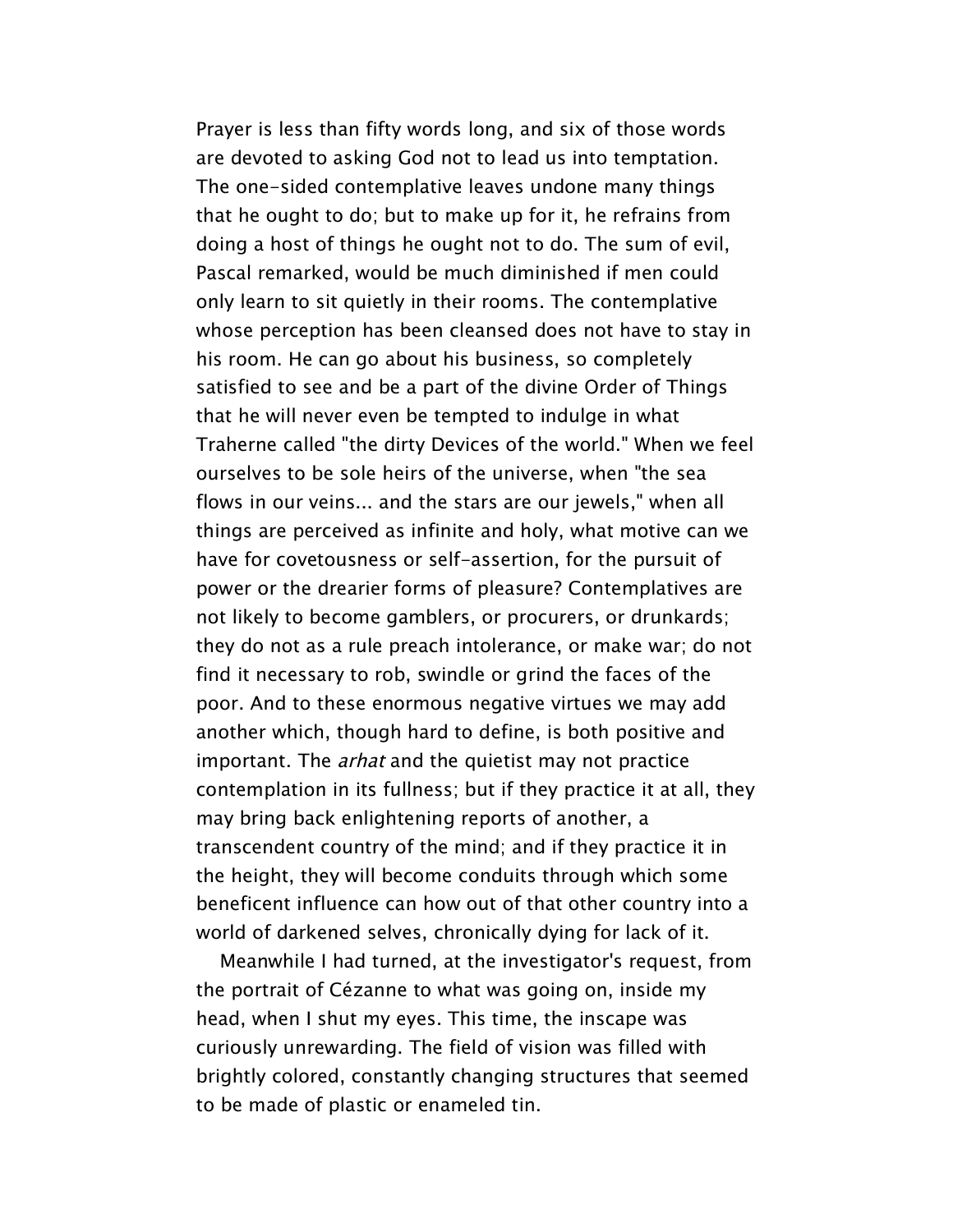"Cheap," I commented. "Trivial. Like things in a five-andten."

 And all this shoddiness existed in a closed, cramped universe.

 "It's as though one were below decks in a ship," I said. "A five-and-ten-cent ship."

 And as I looked, it became very clear that this five-andten-cent ship was in some way connected with human pretensions, with the portrait of Cézanne, with A.B. among the Dolomites overacting his favorite character in fiction. This suffocating interior of a dime-store ship was my own personal self; these gimcrack mobiles of tin and plastic were my personal contributions to the universe.

 I felt the lesson to be salutary, but was sorry, none the less, that it had had to be administered at this moment and in this form. As a rule the mescalin taker discovers an inner world as manifestly a datum, as self-evidently "infinite and holy," as that transfigured outer world which I had seen with my eyes open. From the first, my own case had been different. Mescalin had endowed me temporarily with the power to see things with my eyes shut; but it could not, or at least on this occasion did not, reveal an inscape remotely comparable to my flowers or chair or flannels "out there." What it had allowed me to perceive inside was not the Dharma-Body, in images, but my own mind; not Suchness, but a set of symbols—in other words, a homemade substitute for Suchness.

 Most visualizers are transformed by mescalin into visionaries. Some of them—and they are Perhaps more numerous than is generally supposed—require no transformation; they are visionaries all the time. The mental species to which Blake belonged is fairly widely distributed even in the urban-industrial societies of the present day. The poet-artist's uniqueness does not consist in the fact that (to quote from his *Descriptive Catalogue*) he actually saw "those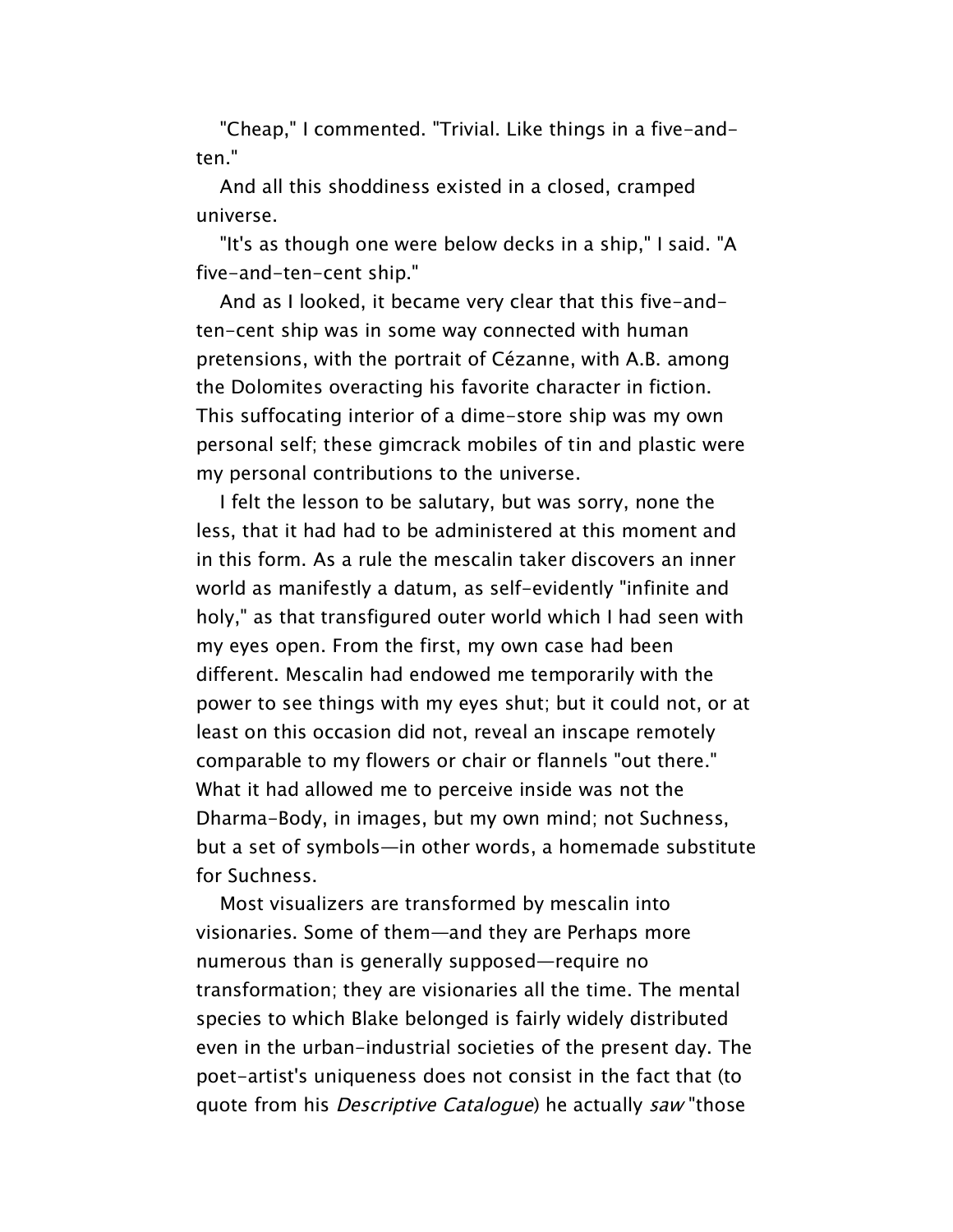wonderful originals called in the Sacred Scriptures the Cherubim." It does not consist in the fact that "these wonderful originals seen in my visions, were some of them one hundred feet in height ... all containing mythological and recondite meaning." It consists solely in his ability to render, in words or (somewhat less successfully) in line and color, some hint at least of a not excessively uncommon experience. The untalented visionary may perceive an inner reality no less tremendous, beautiful and significant than the world beheld by Blake; but he lacks altogether the ability to express, in literary or plastic symbols, what he has seen.

 From the records of religion and the surviving monuments of poetry and the plastic arts it is very plain that, at most times and in most places, men have attached more importance to the inscape than to objective existents, have felt that what they saw with their eyes shut possessed a spiritually higher significance than what they saw with their eyes open. The reason? Familiarity breeds contempt, and how to survive is a problem ranging in urgency from the chronically tedious to the excruciating. The outer world is what we wake up to every morning of our lives, is the place where, willy-nilly, we must try to make our living. In the inner world there is neither work nor monotony. We visit it only in dreams and musings, and its strangeness is such that we never find the same world on two successive occasions. What wonder, then, if human beings in their search for the divine have generally preferred to look within! Generally, but not always. In their art no less than in their religion, the Taoists and the Zen Buddhists looked beyond visions to the Void, and through the Void at "the ten thousand things" of objective reality. Because of their doctrine of the Word made flesh, Christians should have been able, from the first, to adopt a similar attitude towards the universe around them. But because of the doctrine of the Fall, they found it very hard to do so. As recently as three hundred years ago an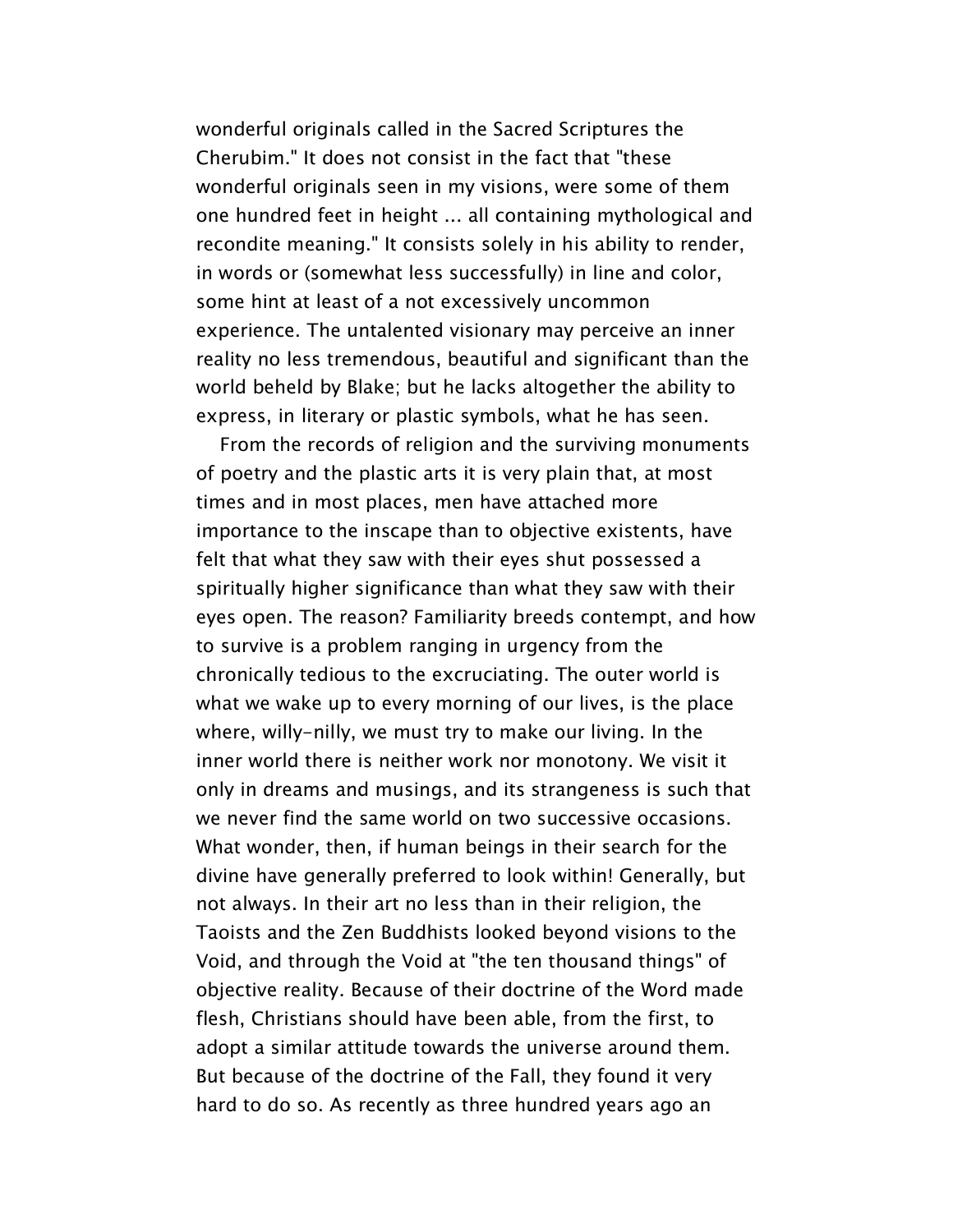expression of thoroughgoing world denial and even world condemnation was both orthodox and comprehensible. "We should feel wonder at nothing at all in Nature except only the Incarnation of Christ." In the seventeenth century, Lallemant's phrase seemed to make sense. Today it has the ring of madness.

 In China the rise of landscape painting to the rank of a major art form took place about a thousand, in Japan about six hundred and in Europe about three hundred, years ago. The equation of Dharma-Body with hedge was made by those Zen Masters, who wedded Taoist naturalism with Buddhist transcendentalism. It was, therefore, only in the Far East that landscape painters consciously regarded their art as religious. In the West religious painting was a matter of portraying sacred personages, of illustrating hallowed texts. Landscape painters regarded themselves as secularists. Today we recognize in Seurat one of the supreme masters of what may be called mystical landscape painting. And yet this man who was able, more effectively than any other, to render the One in the many, became quite indignant when somebody praised him for the "poetry" of his work. "I merely apply the System," he protested. In other words he was merely a *pointilliste* and, in his own eyes, nothing else. A similar anecdote is told of John Constable. One day towards the end of his life, Blake met Constable at Hampstead and was shown one of the younger artist's sketches. In spite of his contempt for naturalistic art, the old visionary knew a good thing when be saw it-except of course, when it was by Rubens. 'This is not drawing," he cried, "this is inspiration!" "I had meant it to be drawing," was Constable's characteristic answer. Both men were right. It was drawing, precise and veracious, and at the same time it was inspiration inspiration of an order at least as high as Blake's. The pine trees on the Heath had actually been seen as identical with the Dharma-Body. The sketch was a rendering, necessarily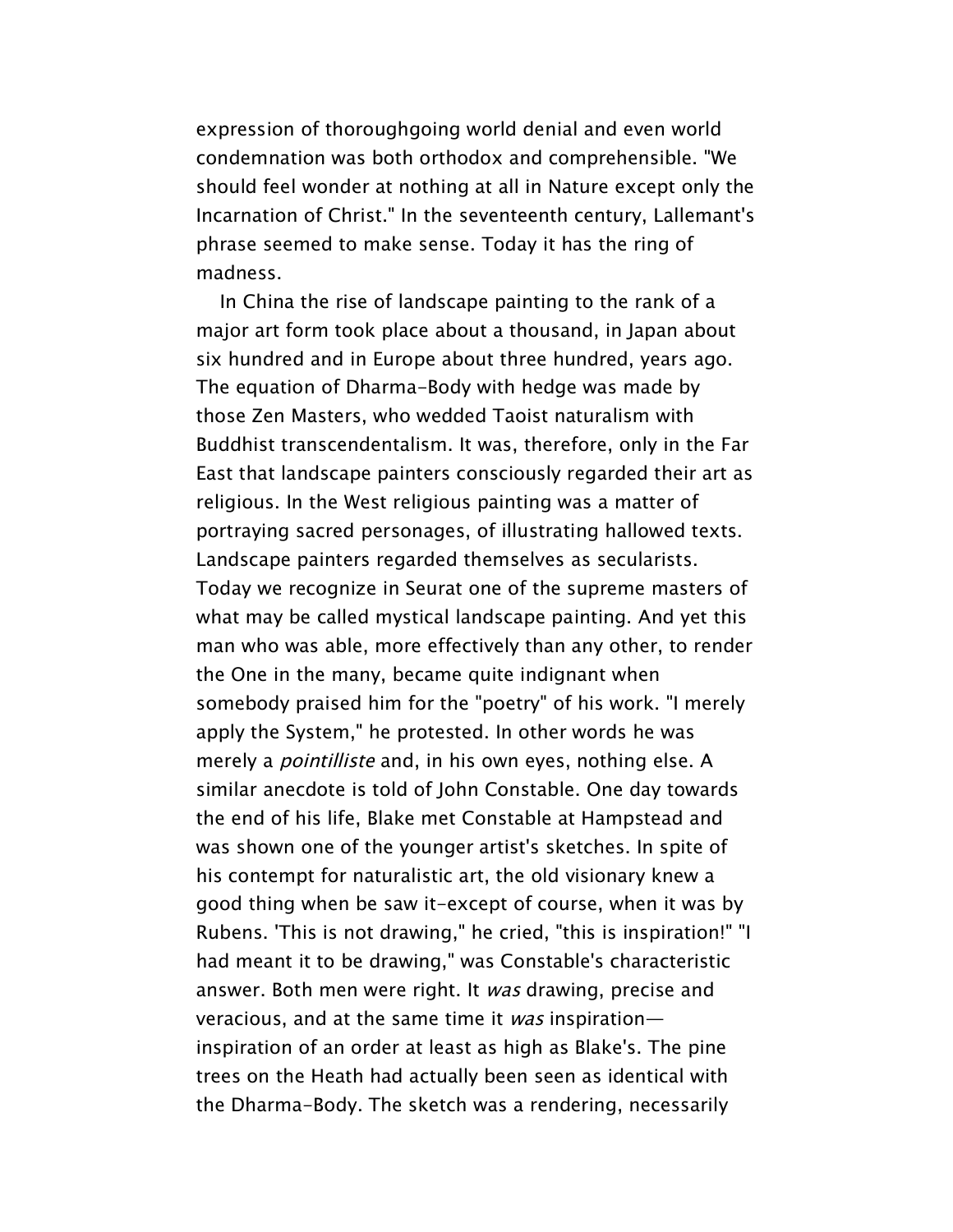imperfect but still profoundly impressive, of what a cleansed perception had revealed to the open eyes of a great painter. From a contemplation, in the tradition of Wordsworth and Whitman, of the Dharma-Body as hedge, and from visions, such as Blake's, of the "wonderful originals" within the mind, contemporary poets have retreated into an investigation of the personal, as opposed to the more than personal, subconscious and to a rendering, in highly abstract terms, not of the given, objective fact, but of mere scientific and theological notions. And something similar has happened in the held of painting, where we have witnessed a general retreat from landscape, the predominant art form of the nineteenth century. This retreat from landscape has not been into that other, inner divine Datum, with which most of the traditional schools of the past were concerned, that Archetypal World, where men have always found the raw materials of myth and religion. No, it has been a retreat from the outward Datum into the personal subconscious, into a mental world more squalid and more tightly closed than even the world of conscious personality. These contraptions of tin and highly colored plastic—where had I seen them before? In every picture gallery that exhibits the latest in nonrepresentational art.

 And now someone produced a phonograph and put a record on the turntable. I listened with pleasure, but experienced nothing comparable to my seen apocalypses of flowers or flannel. Would a naturally gifted musician *hear* the revelations which, for me, had been exclusively visual? It would be interesting to make the experiment. Meanwhile, though not transfigured, though retaining its normal quality and intensity, the music contributed not a little to my understanding of what had happened to me and of the wider problems which those happenings had raised.

 Instrumental music, oddly enough, left me rather cold. Mozart's C-Minor Piano Concerto was interrupted after the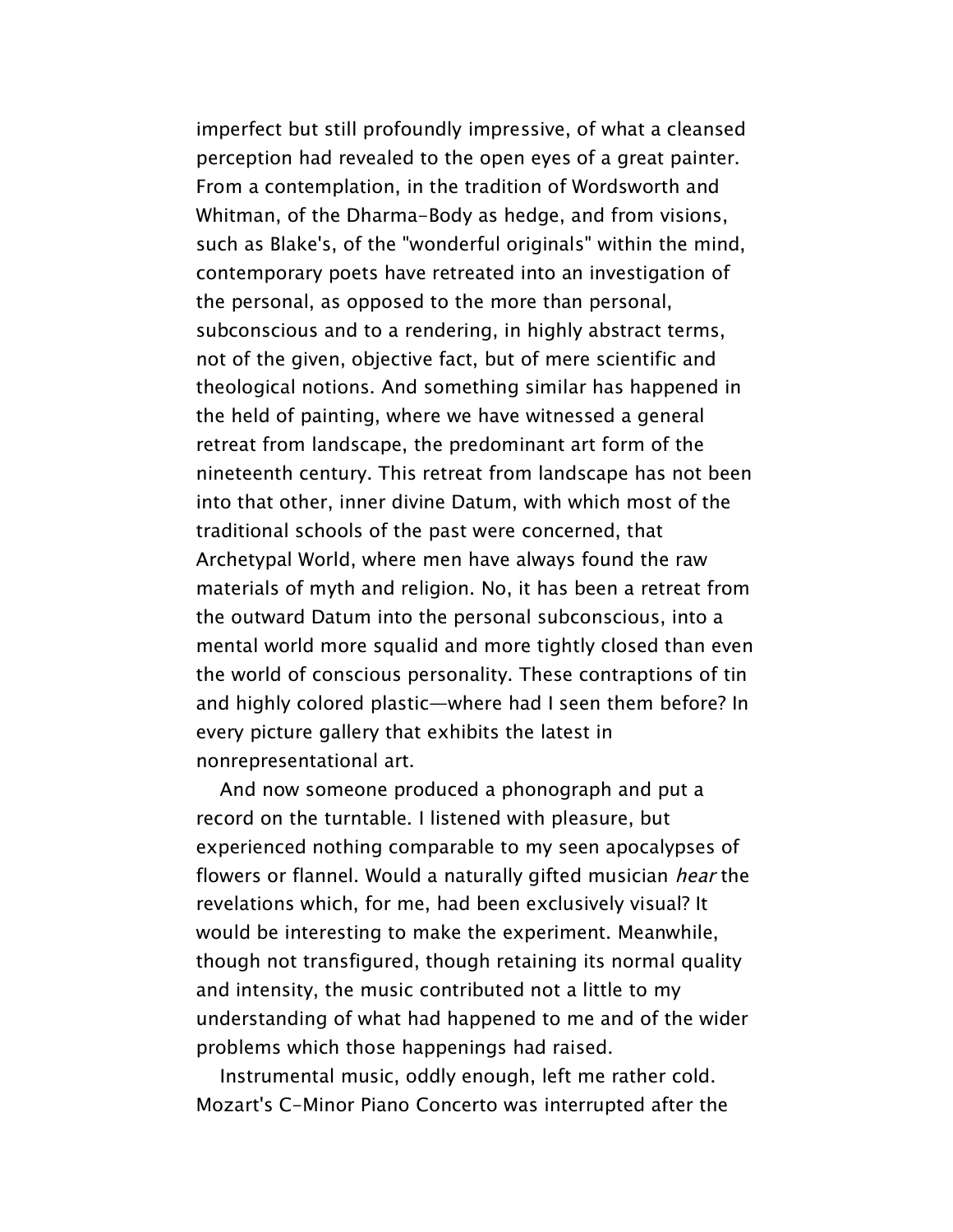first movement, and a recording of some madrigals by Gesualdo took its place.

 "These voices," I said appreciatively, "these voices—they're a kind of bridge back to the human world."

 And a bridge they remained even while singing the most startlingly chromatic of the mad prince's compositions. Through the uneven phrases of the madrigals, the music pursued its course, never sticking to the same key for two bars together. In Gesualdo, that fantastic character out of a Webster melodrama, psychological disintegration had exaggerated, had pushed to the extreme limit, a tendency inherent in modal as opposed to fully tonal music. The resulting works sounded as though they might have been written by the later Schoenberg.

 "And yet," I felt myself constrained to say, as I listened to these strange products of a Counter-Reformation psychosis working upon a late medieval art form, "and yet it does not matter that he's all in bits. The whole is disorganized. But each individual fragment is in order, is a representative of a Higher Order. The Highest Order prevails even in the disintegration. The totality is present even in the broken pieces. More clearly present, perhaps, than in a completely coherent work. At least you aren't lulled into a sense of false security by some merely human, merely fabricated order. You have to rely on your immediate perception of the ultimate order. So in a certain sense disintegration may have its advantages. But of course it's dangerous, horribly dangerous. Suppose you couldn't get back, out of the chaos..."

 From Gesualdo's madrigals we jumped, across a gulf of three centuries, to Alban Berg and the Lyric Suite.

"This" I announced in advance, "is going to be hell."

 But, as it turned out, I was wrong. Actually the music sounded rather funny. Dredged up from the personal subconscious, agony succeeded twelve-tone agony; but what struck me was only the essential incongruity between a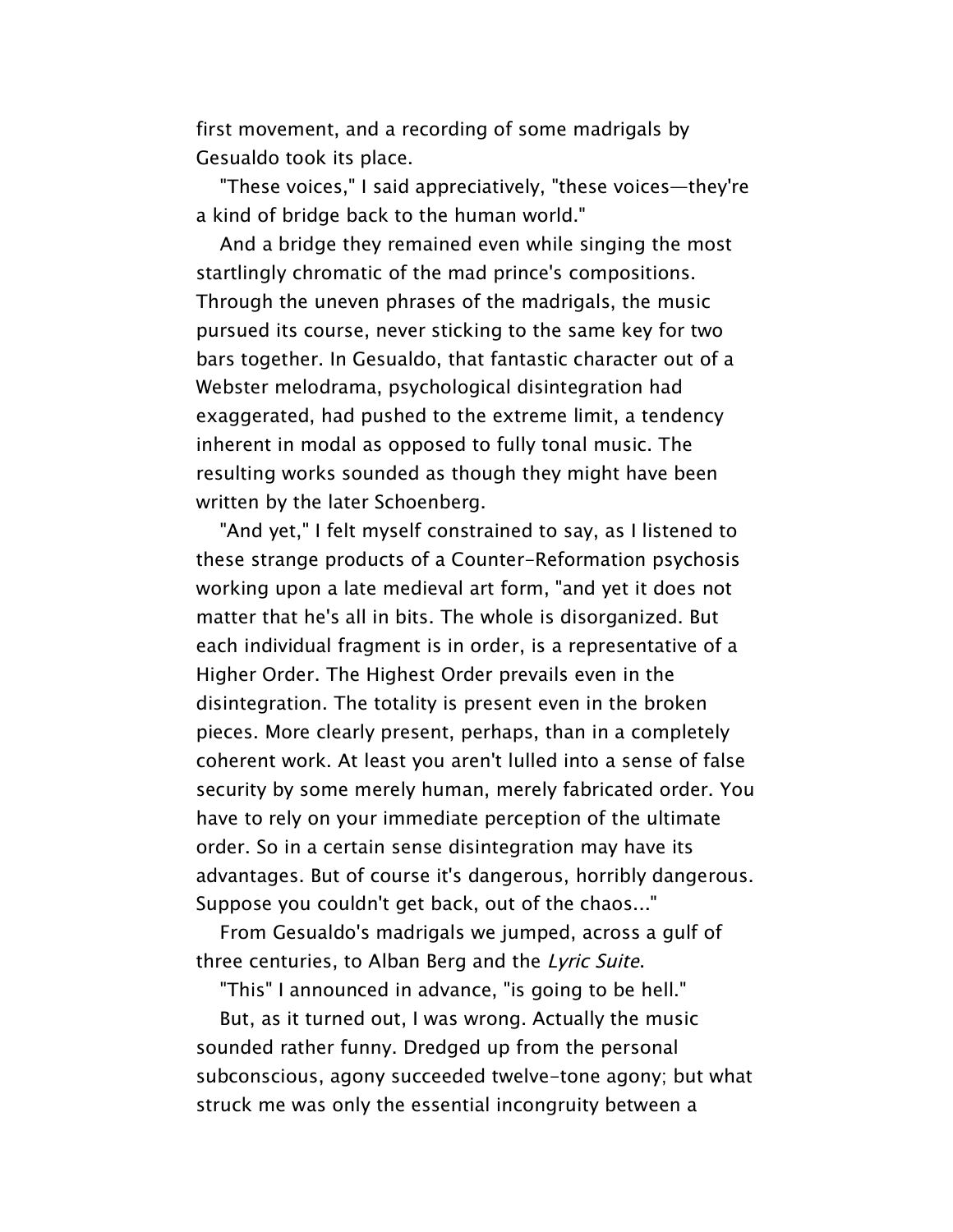psychological disintegration even completer than Gesualdo's and the prodigious resources, in talent and technique, employed in its expression.

 "Isn't he sorry for himself!" I commented with a derisive lack of sympathy. And then, "Katzenmusik—learned Katzenmusik." And finally, after a few more minutes of the anguish, "Who cares what his feelings are? Why can't he pay attention to something else?"

 As a criticism of what is undoubtedly a very remarkable work, it was unfair and inadequate—but not, I think, irrelevant. I cite it for what it is worth and because that is how, in a state of pure contemplation, I reacted to the Lyric Suite.

 When it was over, the investigator suggested a walk in the garden. I was willing; and though my body seemed to have dissociated itself almost completely from my mind—or, to be more accurate, though my awareness of the transfigured outer world was no longer accompanied by an awareness of my physical organism—I found myself able to get up, open the French window and walk out with only a minimum of hesitation. It was odd, of course, to feel that "I" was not the same as these arms and legs "out there," as this wholly objective trunk and neck and even head. It was odd; but one soon got used to it. And anyhow the body seemed perfectly well able to look after itself. In reality, of course, it always does look after itself. All that the conscious ego can do is to formulate wishes, which are then carried out by forces which it controls very little and understands not at all. When it does anything more—when it tries too hard, for example, when it worries, when it becomes apprehensive about the future—it lowers the effectiveness of those forces and may even cause the devitalized body to fall ill. In my present state, awareness was not referred to as ego; it was, so to speak, on its own. This meant that the physiological intelligence controlling the body was also on its own. For the moment that interfering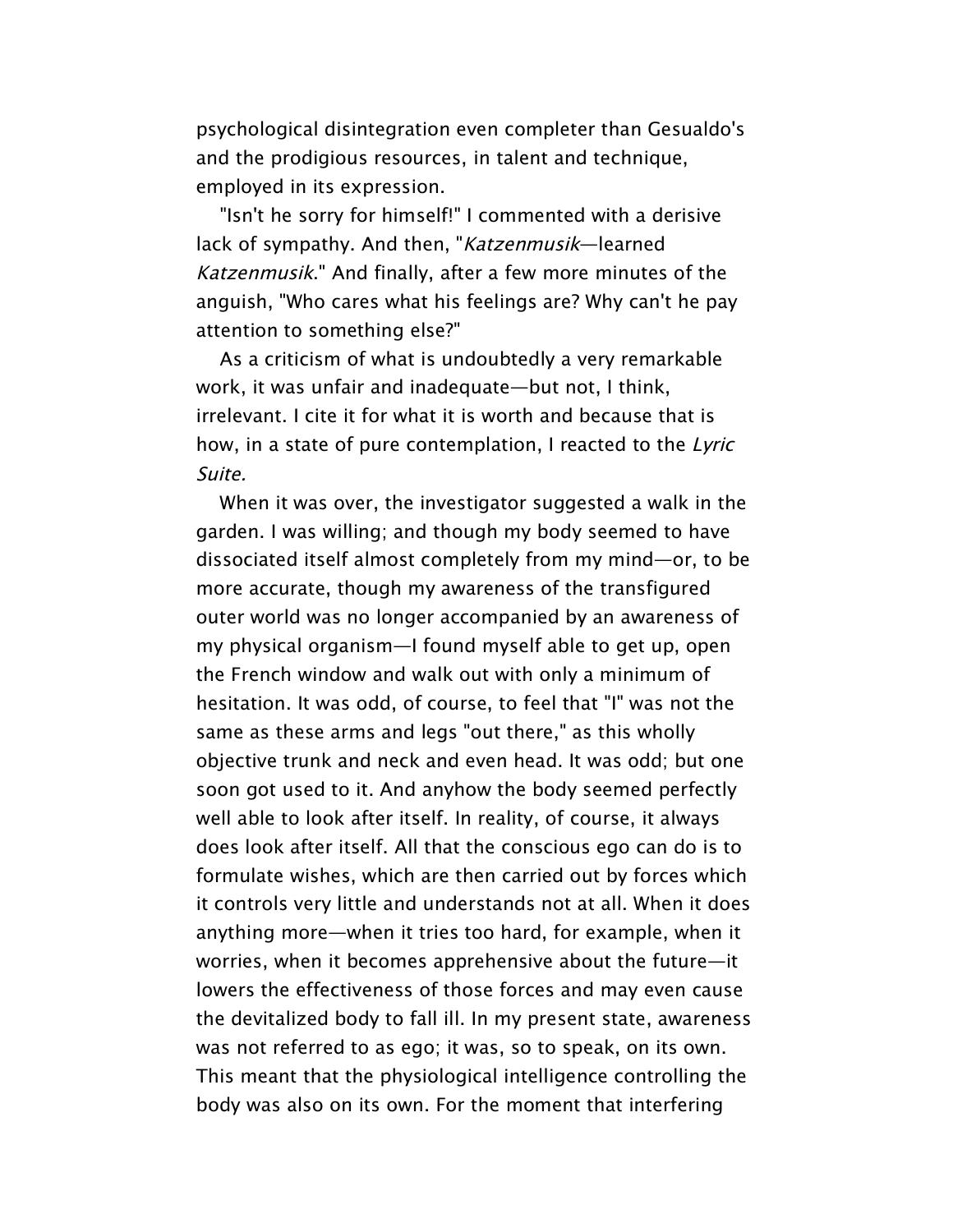neurotic who, in waking hours, tries to run the show, was blessedly out of the way.

 From the French window I walked out under a kind of pergola covered in part by a climbing rose tree, in part by laths, one inch wide with half an inch of space between them. The sun was shining and the shadows of the laths made a zebra-like pattern on the ground and across the seat and back of a garden chair, which was standing at this end of the pergola. That chair—shall I ever forget it? Where the shadows fell on the canvas upholstery, stripes of a deep but glowing indigo alternated with stripes of an incandescence so intensely bright that it was hard to believe that they could be made of anything but blue fire. For what seemed an immensely long time I gazed without knowing, even without wishing to know, what it was that confronted me. At any other time I would have seen a chair barred with alternate light and shade. Today the percept had swallowed up the concept. I was so completely absorbed in looking, so thunderstruck by what I actually saw, that I could not be aware of anything else. Garden furniture, laths, sunlight, shadow—these were no more than names and notions, mere verbalizations, for utilitarian or scientific purposes, after the event. The event was this succession of azure furnace doors separated by gulfs of unfathomable gentian. It was inexpressibly wonderful, wonderful to the point, almost, of being terrifying. And suddenly I had an inkling of what it must feel like to be mad. Schizophrenia has its heavens as well as its hells and purgatories. I remember what an old friend, dead these many years, told me about his mad wife. One day in the early stages of the disease, when she still had her lucid intervals he had gone to talk to her about their children. She listened for a time, then cut him short. How could he bear to waste his time on a couple of absent children, when all that really mattered, here and now, was the unspeakable beauty of the patterns he made, in this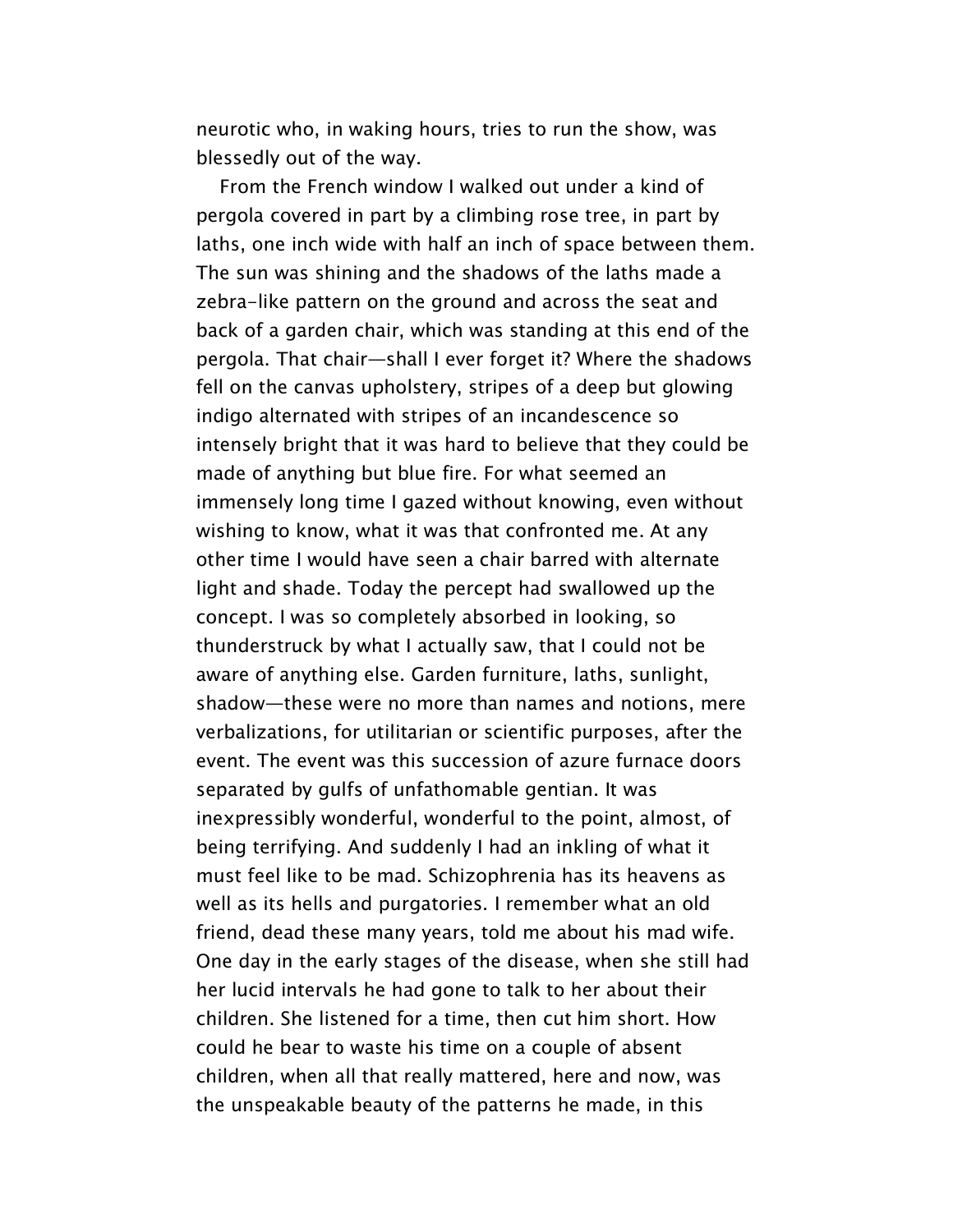brown tweed jacket, every time he moved his arms? Alas, this Paradise of cleansed perception, of pure one-sided contemplation, was not to endure. The blissful intermissions became rarer, became briefer, until finally there were no more of them; there was only horror.

 Most takers of mescalin experience only the heavenly part of schizophrenia. The drug brings hell and purgatory only to those who have had a recent case of jaundice, or who suffer from periodical depressions or a chronic anxiety. If, like the other drugs of remotely comparable power, mescalin were notoriously toxic, the taking of it would be enough, of itself, to cause anxiety. But the reasonably healthy person knows in advance that, so far as he is concerned, mescalin is completely innocuous, that its effects will pass off after eight or ten hours, leaving no hangover and consequently no craving for a renewal of the dose. Fortified by this knowledge, he embarks upon the experiment without fear in other words, without any disposition to convert an unprecedentedly strange and other than human experience into something appalling, something actually diabolical.

 Confronted by a chair which looked like the Last Judgment—or, to be more accurate, by a Last Judgment which, after a long time and with considerable difficulty, I recognized as a chair—I found myself all at once on the brink of panic. This, I suddenly felt, was going too far. Too far, even though the going was into intenser beauty, deeper significance. The fear, as I analyze it in retrospect, was of being overwhelmed, of disintegrating under a pressure of reality greater than a mind, accustomed to living most of the time in a cosy world of symbols, could possibly bear. The literature of religious experience abounds in references to the pains and terrors overwhelming those who have come, too suddenly, face to face with some manifestation of the Mysterium tremendum. In theological language, this fear is due to the in-compatibility between man's egotism and the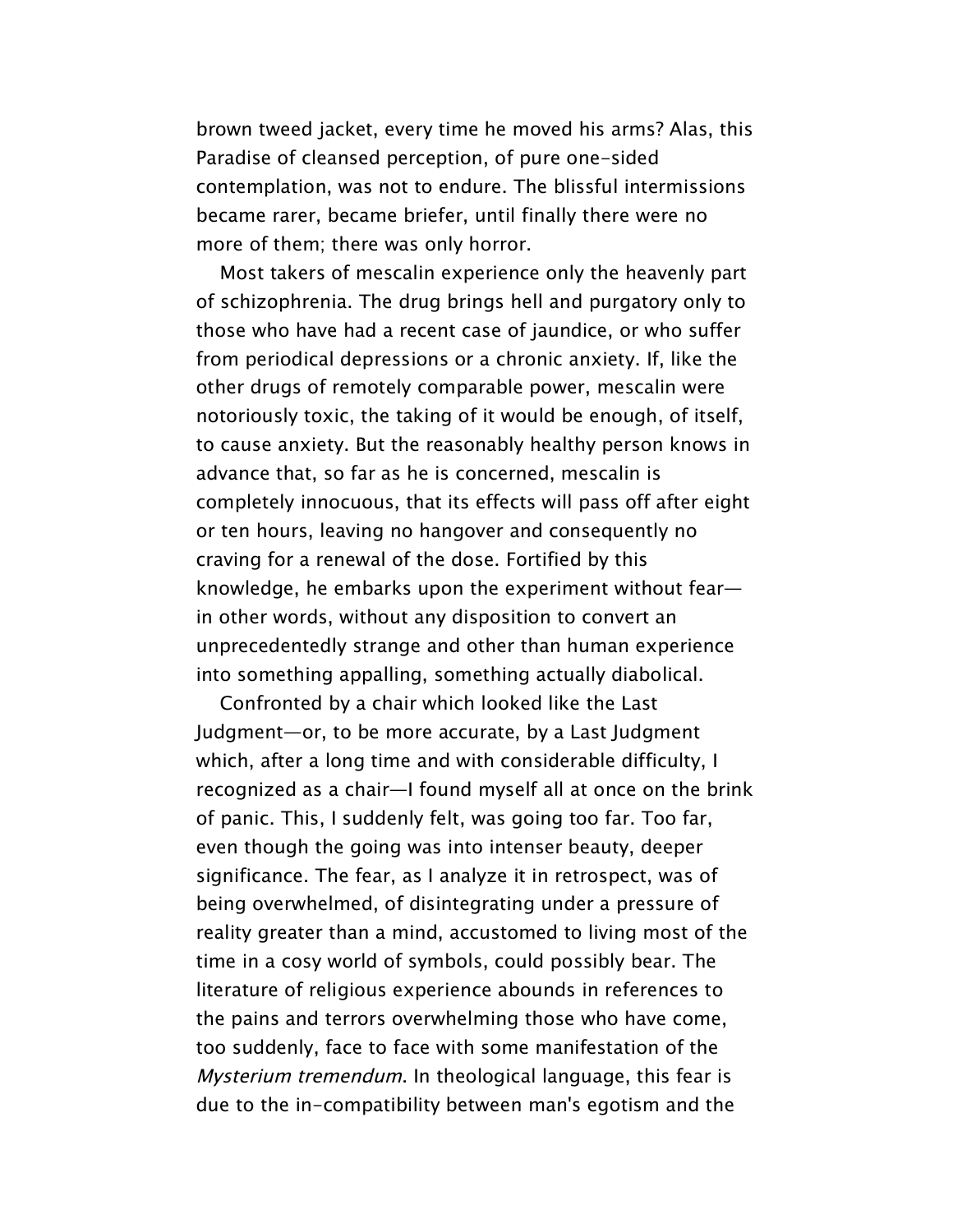divine purity, between man's self-aggravated separateness and the infinity of God. Following Boehme and William Law, we may say that, by unregenerate souls, the divine Light at its full blaze can be apprehended only as a burning, purgatorial fire. An almost identical doctrine is to be found in The Tibetan Book of the Dead, where the departed soul is described as shrinking in agony from the Pure Light of the Void, and even from the lesser, tempered Lights, in order to rush headlong into the comforting darkness of selfhood as a reborn human being, or even as a beast, an unhappy ghost, a denizen of hell. Anything rather than the burning brightness of unmitigated Reality—anything!

 The schizophrenic is a soul not merely unregenerate, but desperately sick into the bargain. His sickness consists in the inability to take refuge from inner and outer reality (as the sane person habitually does) in the homemade universe of common sense—the strictly human world of useful notions, shared symbols and socially acceptable conventions. The schizophrenic is like a man permanently under the influence of mescalin, and therefore unable to shut off the experience of a reality which he is not holy enough to live with, which he cannot explain away because it is the most stubborn of primary facts, and which, because it never permits him to look at the world with merely human eyes, scares him into interpreting its unremitting strangeness, its burning intensity of significance, as the manifestations of human or even cosmic malevolence, calling for the most desperate countermeasures, from murderous violence at one end of the scale to catatonia, or psychological suicide, at the other. And once embarked upon the downward, the infernal road, one would never be able to stop. That, now, was only too obvious.

 "If you started in the wrong way," I said in answer to the investigator's questions, "everything that happened would be a proof of the conspiracy against you. It would all be self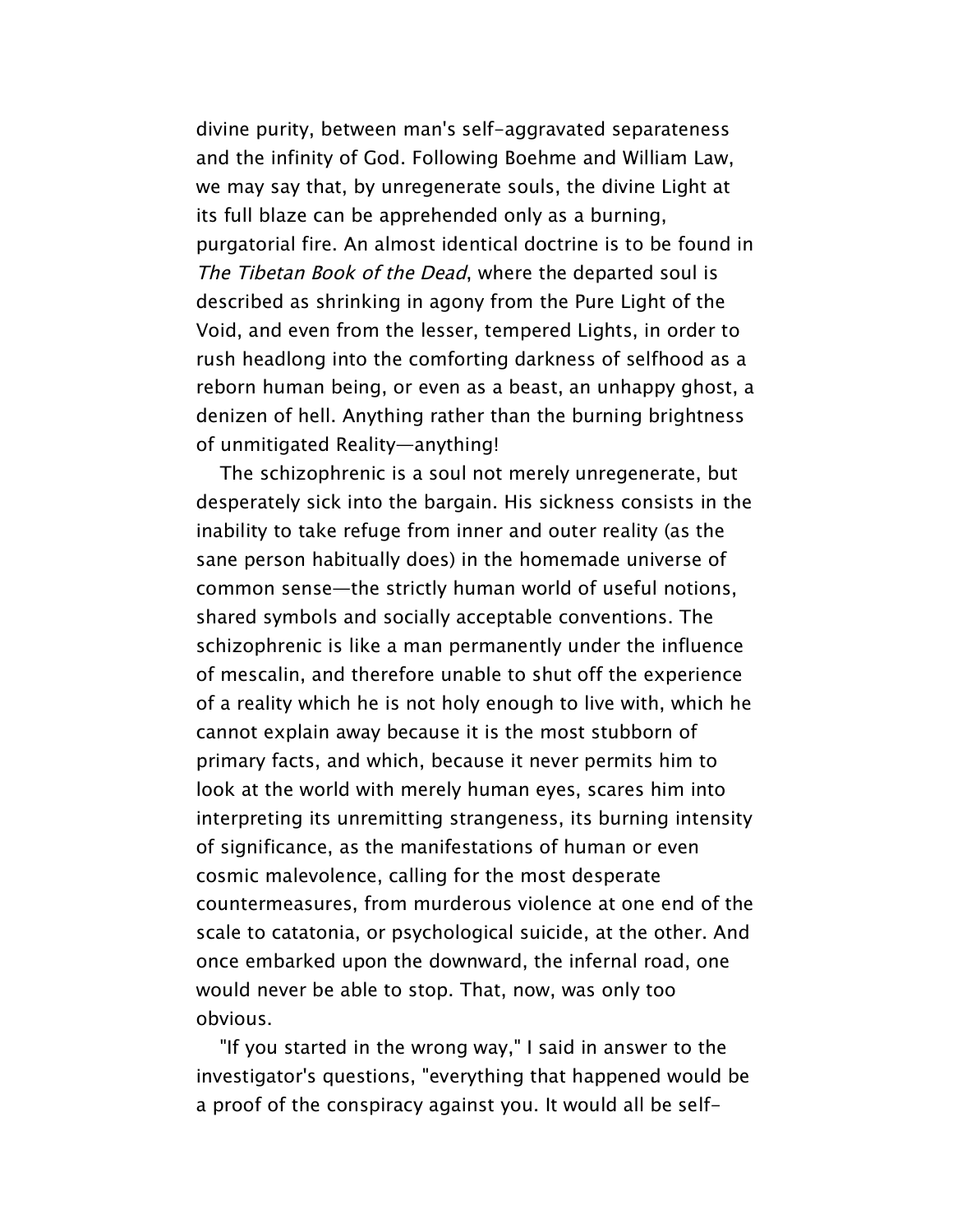validating, You couldn't draw a breath without knowing it was part of the plot."

"So you think you know where madness lies?"

My answer was a convinced and heartfelt, "Yes."

"And you couldn't control it?"

 "No I couldn't control it. If one began with fear and hate as the major premise, one would have to go on to the conclusion."

 "Would you be able," my wife asked, "to fix your attention on what The Tibetan Book of The Dead calls the Clear Light?"

I was doubtful.

 "Would it keep the evil away, if you could hold it? Or would you not be able to hold it?"

 I considered the question for some time. "Perhaps," I answered at last, "perhaps I could—but only if there were somebody there to tell me about the Clear Light. One couldn't do it by oneself. That's the point, I suppose, of the Tibetan ritual—someone sitting there all the time and telling you what's what."

 After listening to the record of this part of the experiment, I took down my copy of Evans-Wentz's edition of The Tibetan Book of the Dead, and opened at random. "O nobly born, let not thy mind be distracted." That was the problem—to remain undistracted. Undistracted by the memory of past sins, by imagined pleasure, by the bitter aftertaste of old wrongs and humiliations, by all the fears and hates and cravings that ordinarily eclipse the Light. What those Buddhist monks did for the dying and the dead, might not the modern psychiatrist do for the insane? Let there be a voice to assure them, by day and even while they are asleep, that in spite of all the terror, all the bewilderment and confusion, the ultimate Reality remains unshakably itself and is of the same substance as the inner light of even the most cruelly tormented mind. By means of such devices as recorders, clock-controlled switches, public address systems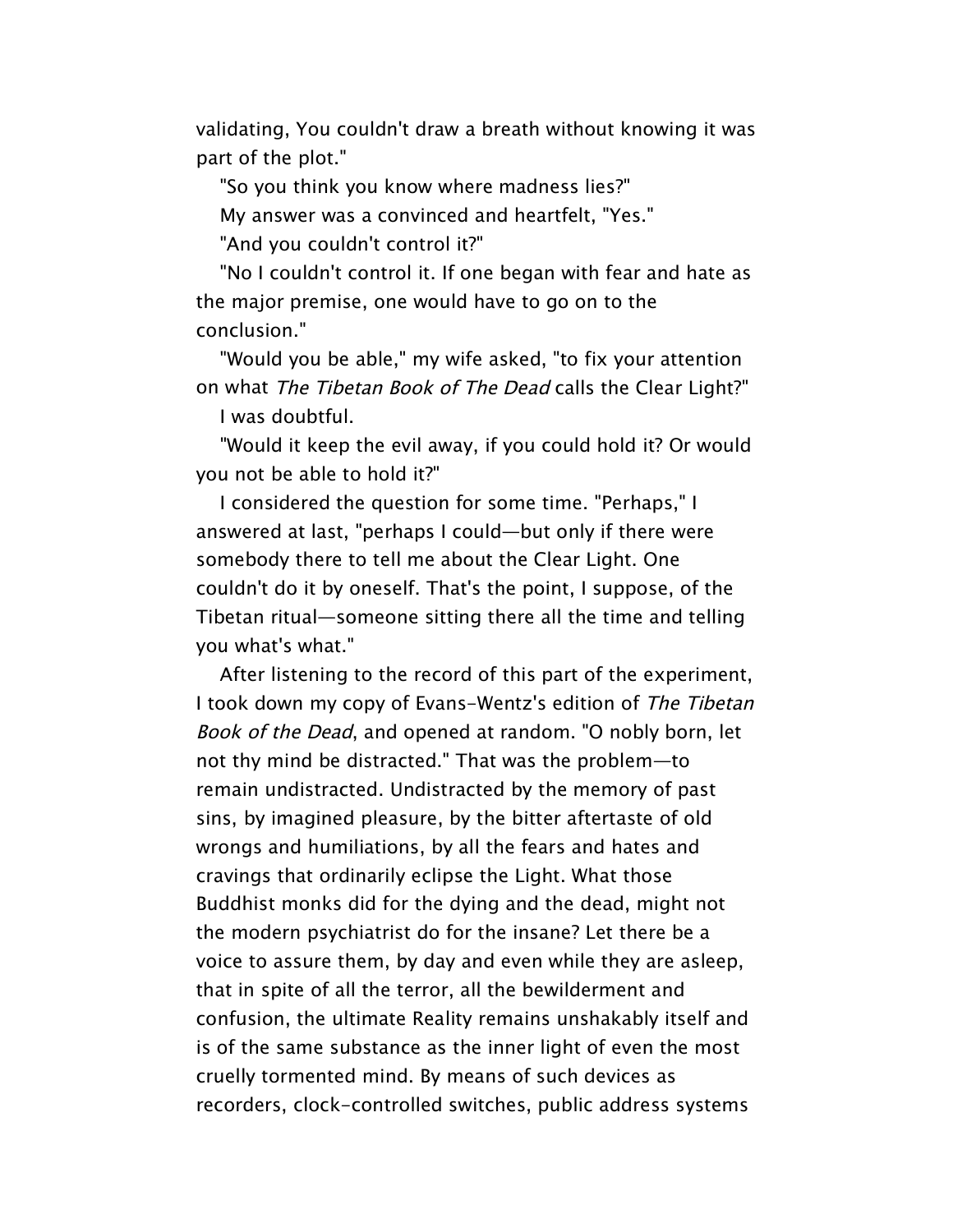and pillow speakers it should be very easy to keep the inmates of even an understaffed institution constantly reminded of this primordial fact. Perhaps a few of the lost souls might in this way be helped to win some measure of control over the universe—at once beautiful and appalling, but always other than human, always totally incomprehensible-in which they find themselves condemned to live.

 None too soon, I was steered away from the disquieting splendors of my garden chair. Drooping in green parabolas from the hedge, the ivy fronds shone with a kind of glassy, jade-like radiance. A moment later a clump of Red Hot Pokers, in full bloom, had exploded into my field of vision. So passionately alive that they seemed to be standing on the very brink of utterance, the flowers strained upwards into the blue. Like the chair under the laths, they protected too much. I looked down at the leaves and discovered a cavernous intricacy of the most delicate green lights and shadows, pulsing with undecipherable mystery.

> Roses : The flowers are easy to paint, The leaves difficult.

Shiki's *haiku* (which I quote in R. H. Blyth's translation) expresses, by indirection, exactly what I then felt—the excessive, the too obvious glory of the flowers, as contrasted with the subtler miracle of their foliage.

 We walked out into the street. A large pale blue automobile was standing at the curb. At the sight of it, I was suddenly overcome by enormous merriment. What complacency, what an absurd self-satisfaction beamed from those bulging surfaces of glossiest enamel! Man had created the thing in his own image—or rather in the image of his favorite character in fiction. I laughed till the tears ran down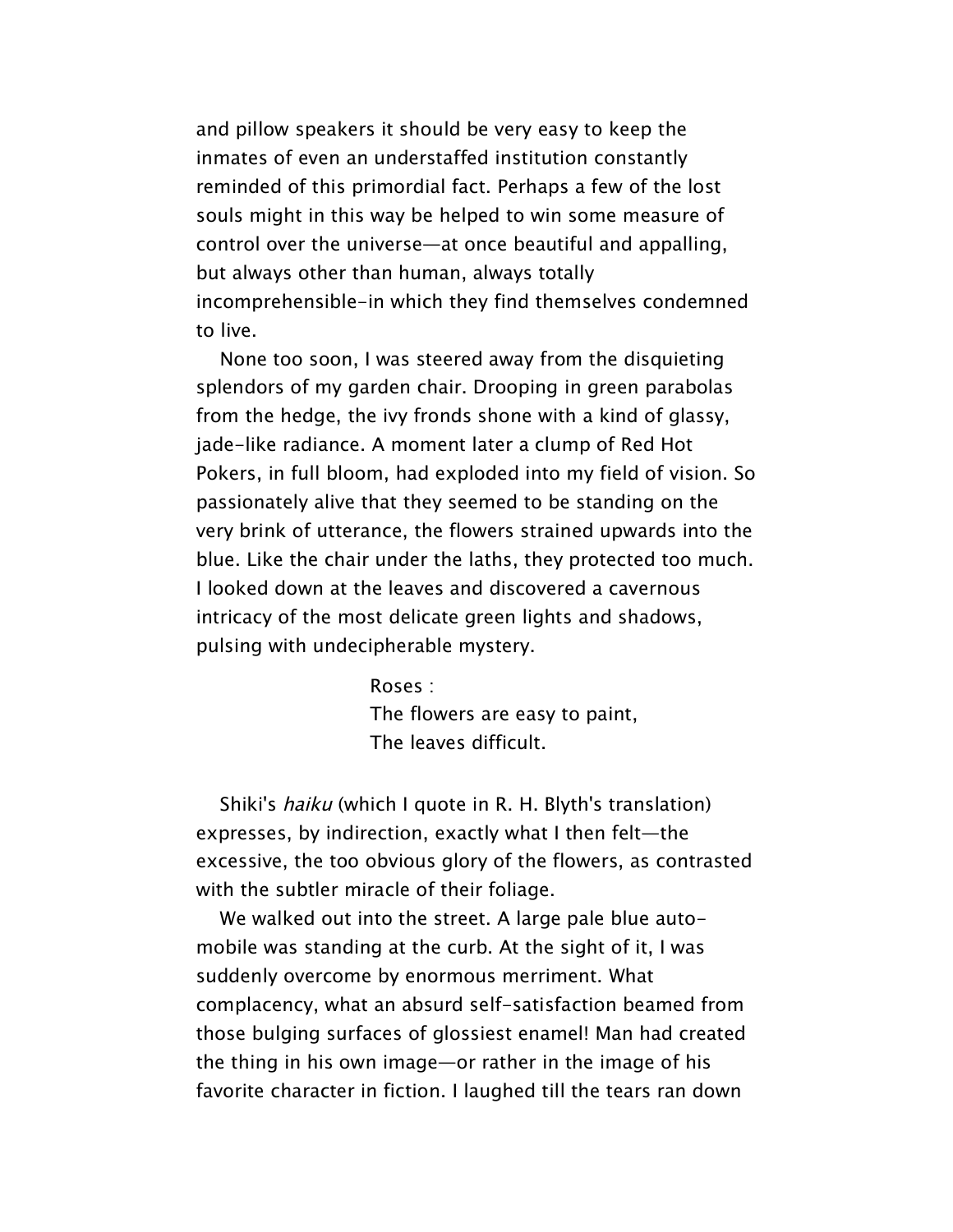my cheeks.

 We re-entered the house. A meal had been prepared. Somebody, who was not yet identical with myself, fell to with ravenous appetite. From a considerable distance and without much interest, I looked on.

 When the meal had been eaten, we got into the car and went for a drive. The effects of the mescalin were already on the decline: but the flowers in the gardens still trembled on the brink of being supernatural, the pepper trees and carobs along the side streets still manifestly belonged to some sacred grove. Eden alternated with Dodona. Yggdrasil with the mystic Rose. And then, abruptly, we were at an intersection, waiting to cross Sunset Boulevard. Before us the cars were rolling by in a steady stream—thousands of them, all bright and shiny like an advertiser's dream and each more ludicrous than the last. Once again I was convulsed with laughter.

 The Red Sea of traffic parted at last, and we crossed into another oasis of trees and lawns and roses. In a few minutes we had climbed to a vantage point in the hills, and there was the city spread out beneath us. Rather disappointingly, it looked very like the city I had seen on other occasions. So far as I was concerned, transfiguration was proportional to distance. The nearer, the more divinely other. This vast, dim panorama was hardly different from itself.

 We drove on, and so long as we remained in the hills, with view succeeding distant view, significance was at its everyday level, well below transfiguration point. The magic began to work again only when we turned down into a new suburb and were gliding between two rows of houses. Here, in spite of the peculiar hideousness of the architecture, there were renewals of transcendental otherness, hints of the morning's heaven. Brick chimneys and green composition roofs glowed in the sunshine, like fragments of the New Jerusalem. And all at once I saw what Guardi had seen and (with what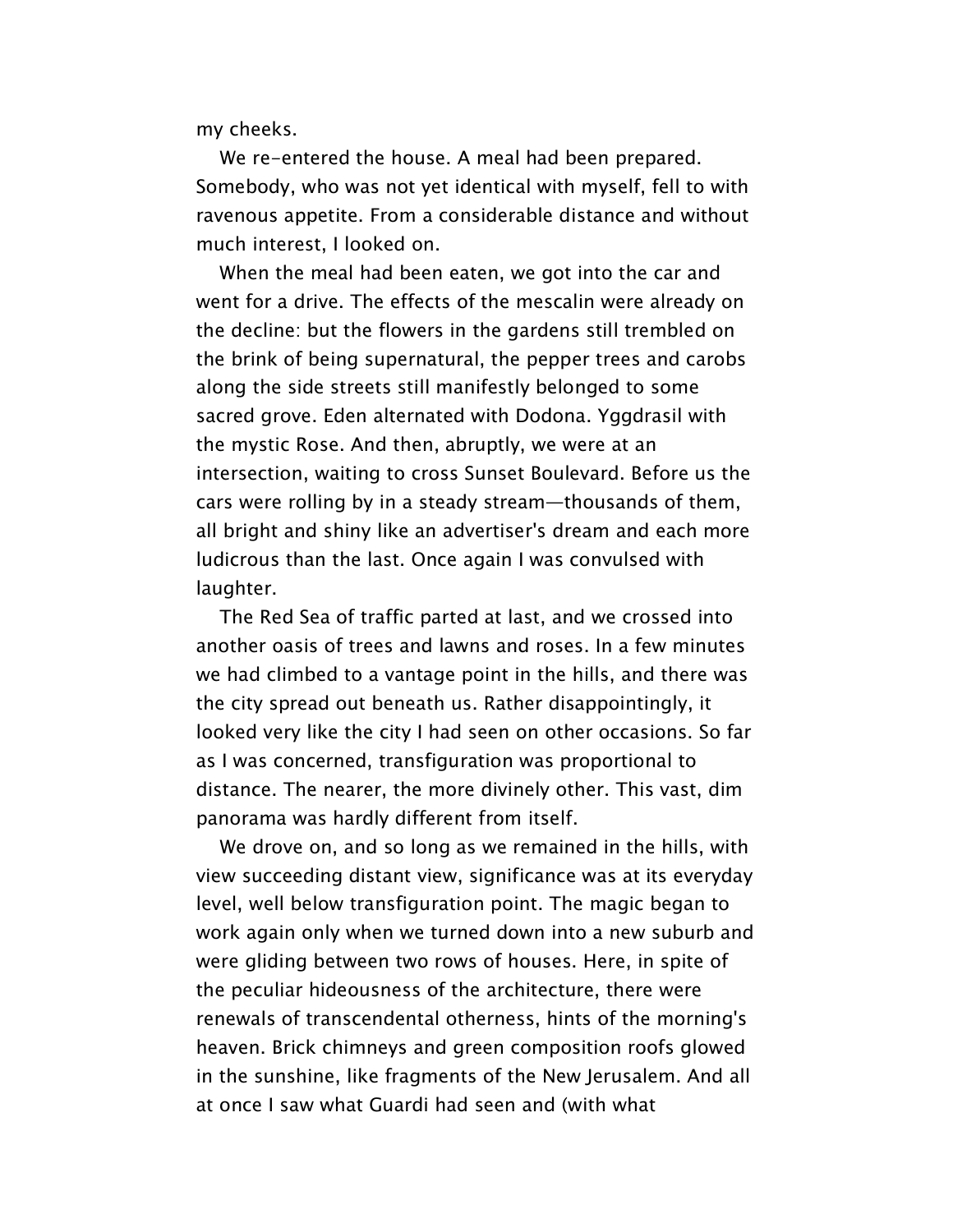incomparable skill) had so often rendered in his paintings—a stucco wall with a shadow slanting across it, blank but unforgettably beautiful, empty but charged with all the meaning and the mystery of existence. The revelation dawned and was gone again within a fraction of a second. The car had moved on; time was uncovering another manifestation of the eternal Suchness. "Within sameness there is difference. But that difference should be different from sameness is in no wise the intention of all the Buddhas. Their intention is both totality and differentiation." This bank of red and white geraniums, for example—it was entirely different from that stucco wall a hundred yards up the road. But the "is-ness" of both was the same, the eternal quality of their transience was the same.

 An hour later, with ten more miles and the visit to the World's Biggest Drug Store safely behind us, we were back at home, and I had returned to that reassuring but profoundly unsatisfactory state known as "being in one's right mind."

## THAT HUMANITY AT LARGE will ever be able to

dispense with Artificial Paradises seems very unlikely. Most men and women lead lives at the worst so painful, at the best so monotonous, poor and limited that the urge to escape, the longing to transcend themselves if only for a few moments, is and has always been one of the principal appetites of the soul. Art and religion, carnivals and saturnalia, dancing and listening to oratory—all these have served, in H. G. Wells's phrase, as Doors in the Wall. And for private, far everyday use there have always been chemical intoxicants. All the vegetable sedatives and narcotics, all the euphorics that grow on trees, the hallucinogens that ripen in berries or can be squeezed from roots—all, without exception, have been known and systematically used by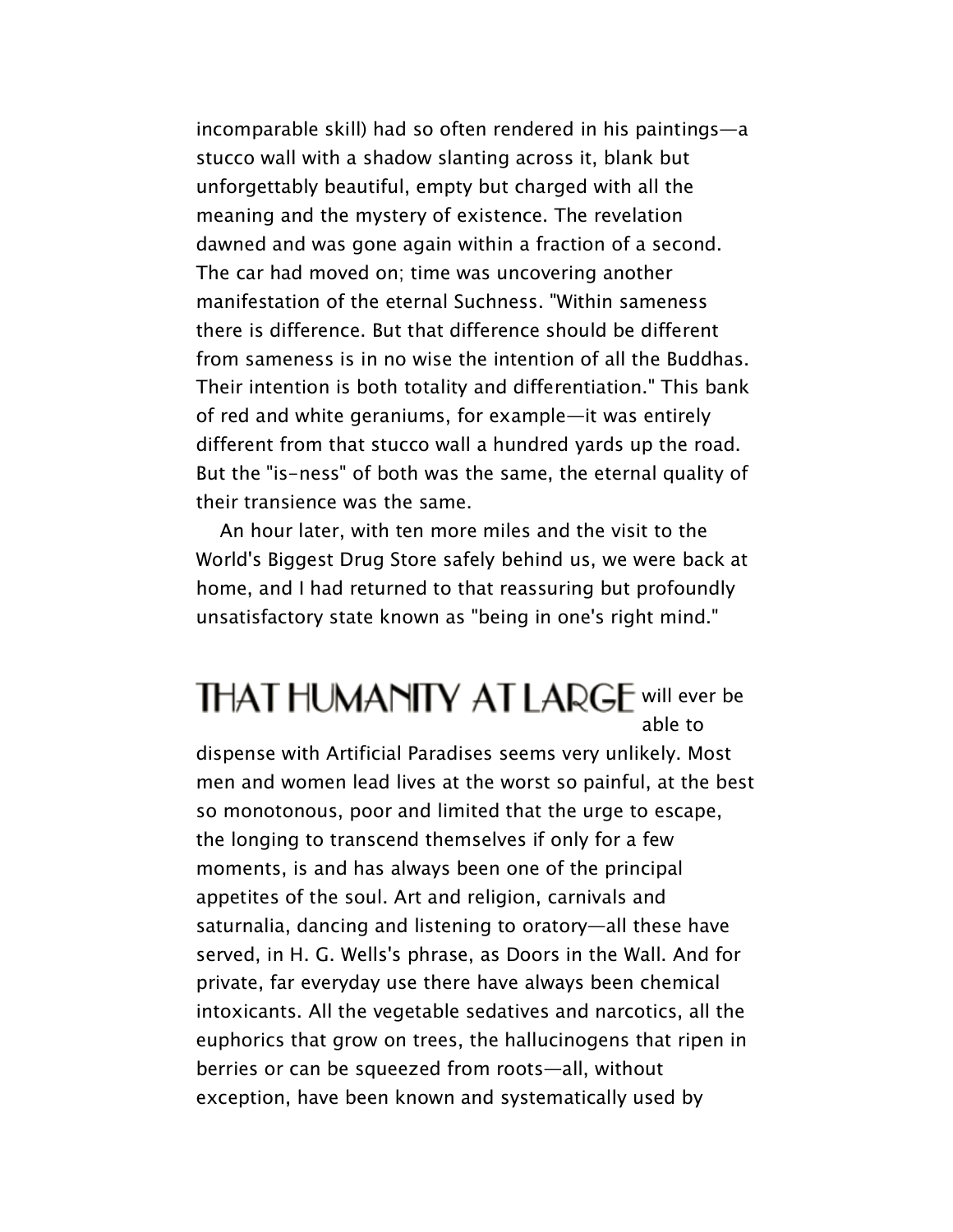human beings from time immemorial. And to these natural modifiers of consciousness modern science has added its quota of synthetics—chloral, for example, and benzedrine, the bromides and the barbiturates.

 Most of these modifiers of consciousness cannot now be taken except under doctor's orders, or else illegally and at considerable risk. For unrestricted use the West has permitted only alcohol and tobacco. All the other chemical Doors in the Wall are labeled Dope, and their unauthorized takers are Fiends.

 We now spend a good deal more on drink and smoke than we spend on education. This, of course, is not surprising. The urge to escape from selfhood and the environment is in almost everyone almost all the time. The urge to do something for the young is strong only in parents, and in them only for the few years during which their children go to school. Equally unsurprising is the current attitude towards drink and smoke. In spite of the growing army of hopeless alcoholics, in spite of the hundreds of thousands of persons annually maimed or killed by drunken drivers, popular comedians still crack jokes about alcohol and its addicts. And in spite of the evidence linking cigarettes with lung cancer, practically everybody regards tobacco smoking as being hardly less normal and natural than eating. From the point of view of the rationalist utilitarian this may seem odd. For the historian, it is exactly what you would expect. A firm conviction of the material reality of Hell never prevented medieval Christians from doing what their ambition, lust or covetousness suggested. Lung cancer, traffic accidents and the millions of miserable and misery-creating alcoholics are facts even more certain than was, in Dante's day, the fact of the Inferno. But all such facts are remote and unsubstantial compared with the near, felt fact of a craving, here and now, for release or sedation, for a drink or a smoke.

Ours is the age, among other things, of the automobile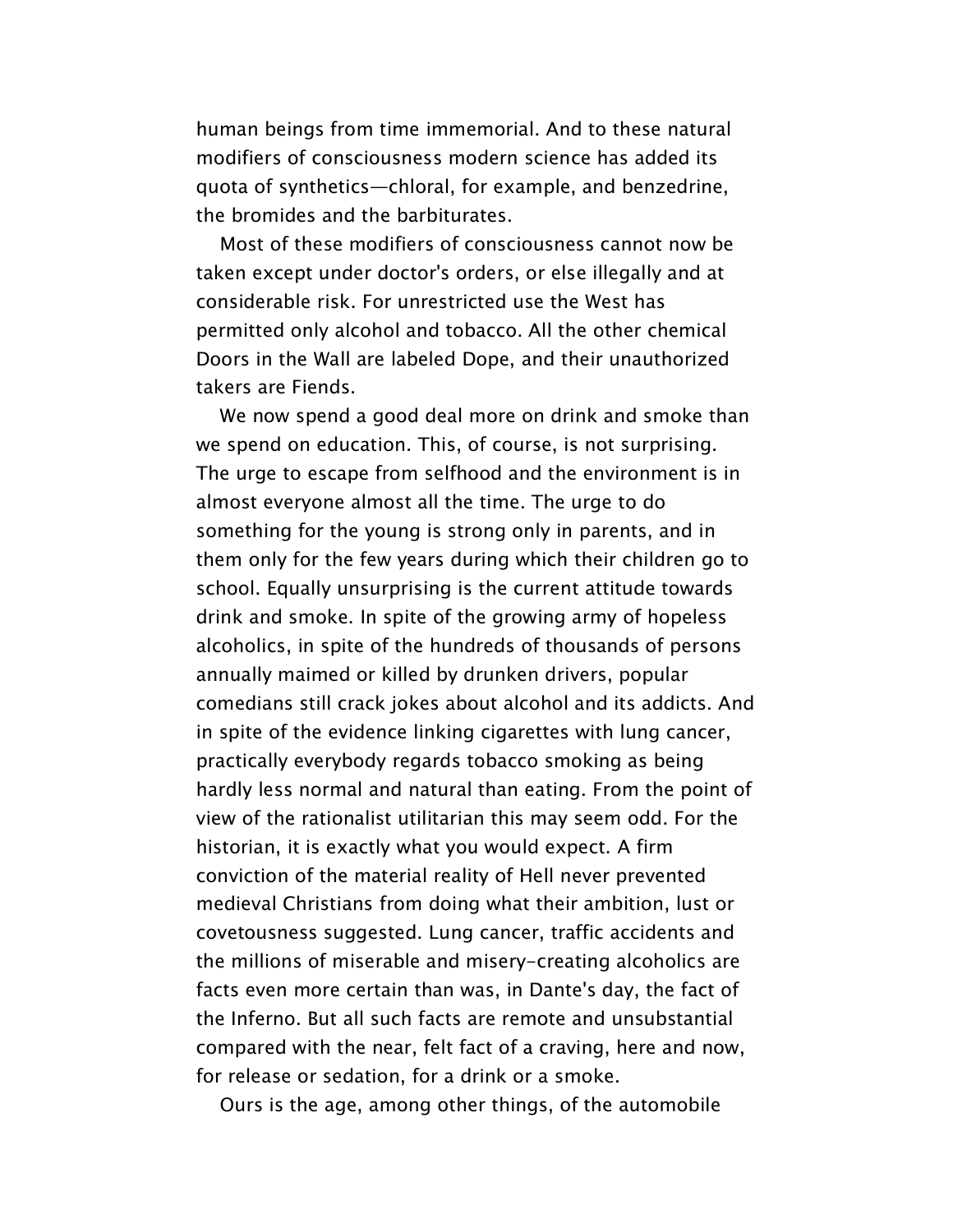and of rocketing population. Alcohol is incompatible with safety on the roads, and its production, like that of tobacco, condemns to virtual sterility many millions of acres of the most fertile soil. The problems raised by alcohol and tobacco cannot, it goes without saying, be solved by prohibition. The universal and ever-present urge to self-transcendence is not to be abolished by slamming the currently popular Doors in the Wall. The only reasonable policy is to open other, better doors in the hope of inducing men and women to exchange their old bad habits for new and less harmful ones. Some of these other, better doors will be social and technological in nature, others religious or psychological, others dietetic, educational, athletic. But the need for frequent chemical vacations from intolerable selfhood and repulsive surroundings will undoubtedly remain. What is needed is a new drug which will relieve and console our suffering species without doing more harm in the long run than it does good in the short. Such a drug must be potent in minute doses and synthesizable. If it does not possess these qualities, its production, like that of wine, beer, spirits and tobacco will interfere with the raising of indispensable food and fibers. It must be less toxic than opium or cocaine, less likely to produce undesirable social consequences than alcohol or the barbiturates, less inimical to heart and lungs than the tars and nicotine of cigarettes. And, on the positive side, it should produce changes in consciousness more interesting, more intrinsically valuable than mere sedation or dreaminess, delusions of omnipotence or release from inhibition.

 To most people, mescalin is almost completely innocuous. Unlike alcohol, it does not drive the taker into the kind of uninhibited action which results in brawls, crimes of violence and traffic accidents. A man under the influence of mescalin quietly minds his own business. Moreover, the business he minds is an experience of the most enlightening kind, which does not have to be paid for (and this is surely important) by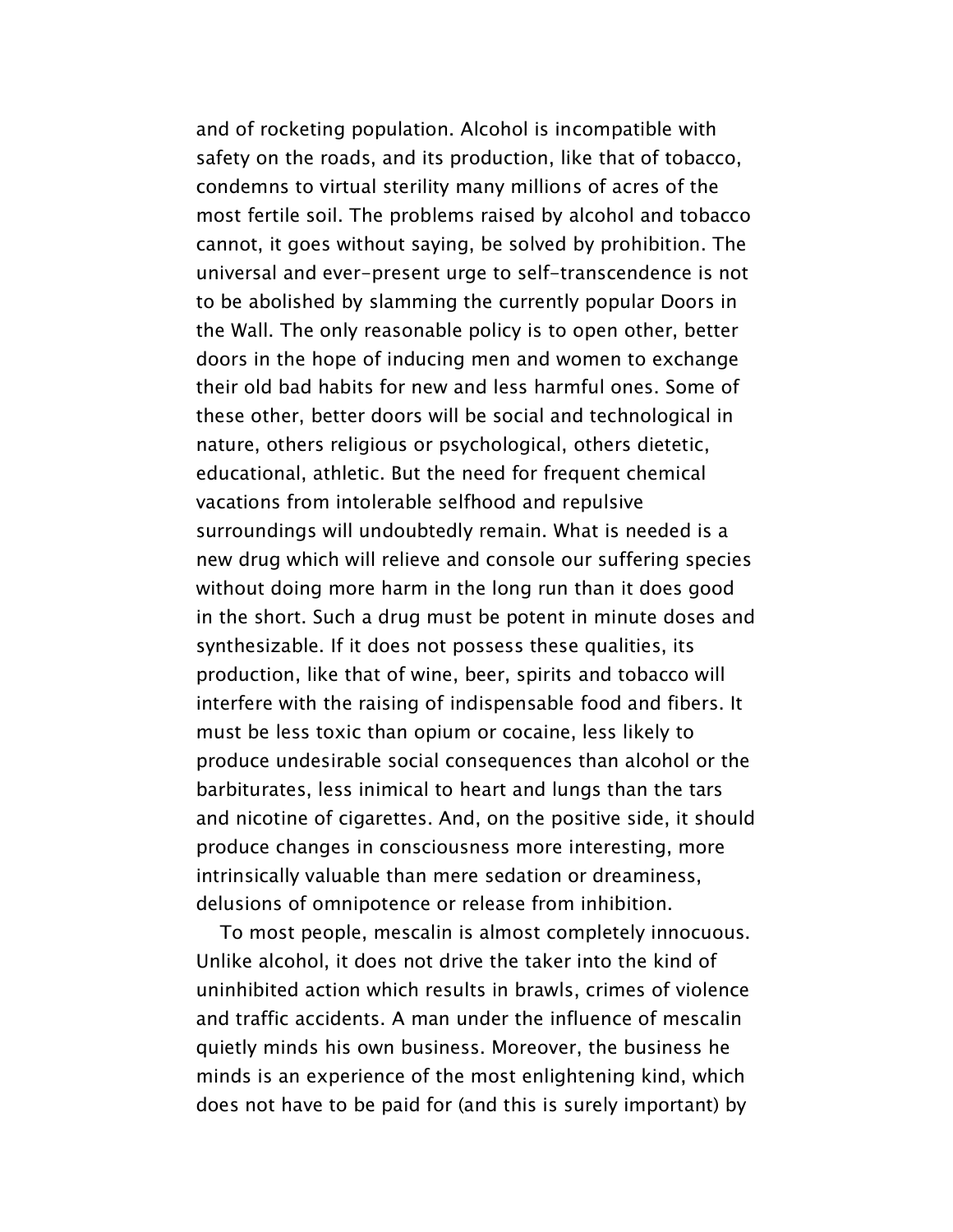<span id="page-41-0"></span>a compensatory hangover. Of the long-range consequences of regular mescalin taking we know very little. The Indians who consume peyote buttons do not seem to be physically or morally degraded by the habit. However, the available evidence is still scarce and [sketchy.\\*](#page-51-0) Although obviously superior to cocaine, opium, alcohol and tobacco, mescalin is not yet the ideal drug. Along with the happily transfigured majority of mescalin takers there is a minority that finds in the drug only hell or purgatory. Moreover, for a drug that is to be used, like alcohol, for general consumption, its effects last for an inconveniently long time. But chemistry and physiology are capable nowadays of practically anything. If the psychologists and sociologists will define the ideal, the neurologists and pharmacologists can be relied upon to discover the means whereby that ideal can be realized or at least (for perhaps this kind of ideal can never, in the very nature of things, be fully realized) more nearly approached than in the wine-bibbing past, the whisky-drinking, marijuana-smoking and barbiturate-swallowing present.

 The urge to transcend self-conscious selfhood is, as I have said, a principal appetite of the soul. When, for whatever reason, men and women fail to transcend themselves by means of worship, good works and spiritual exercises, they are apt to resort to religion's chemical surrogates-alcohol and "goof pills" in the modern West, alcohol and opium in the East, hashish in the Mohammedan world, alcohol and marijuana in Central America, alcohol and coca in the Andes, alcohol and the barbiturates in the more up-to-date regions of South America. In Poisons Sacrés, Ivresses Divines Philippe de Felice has written at length and with a wealth of documentation on the immemorial connection between religion and the taking of drugs. Here, in summary or in direct quotation, are his conclusions. The employment for religious purposes of toxic substances is "extraordinarily widespread.... The practices studied in this volume can be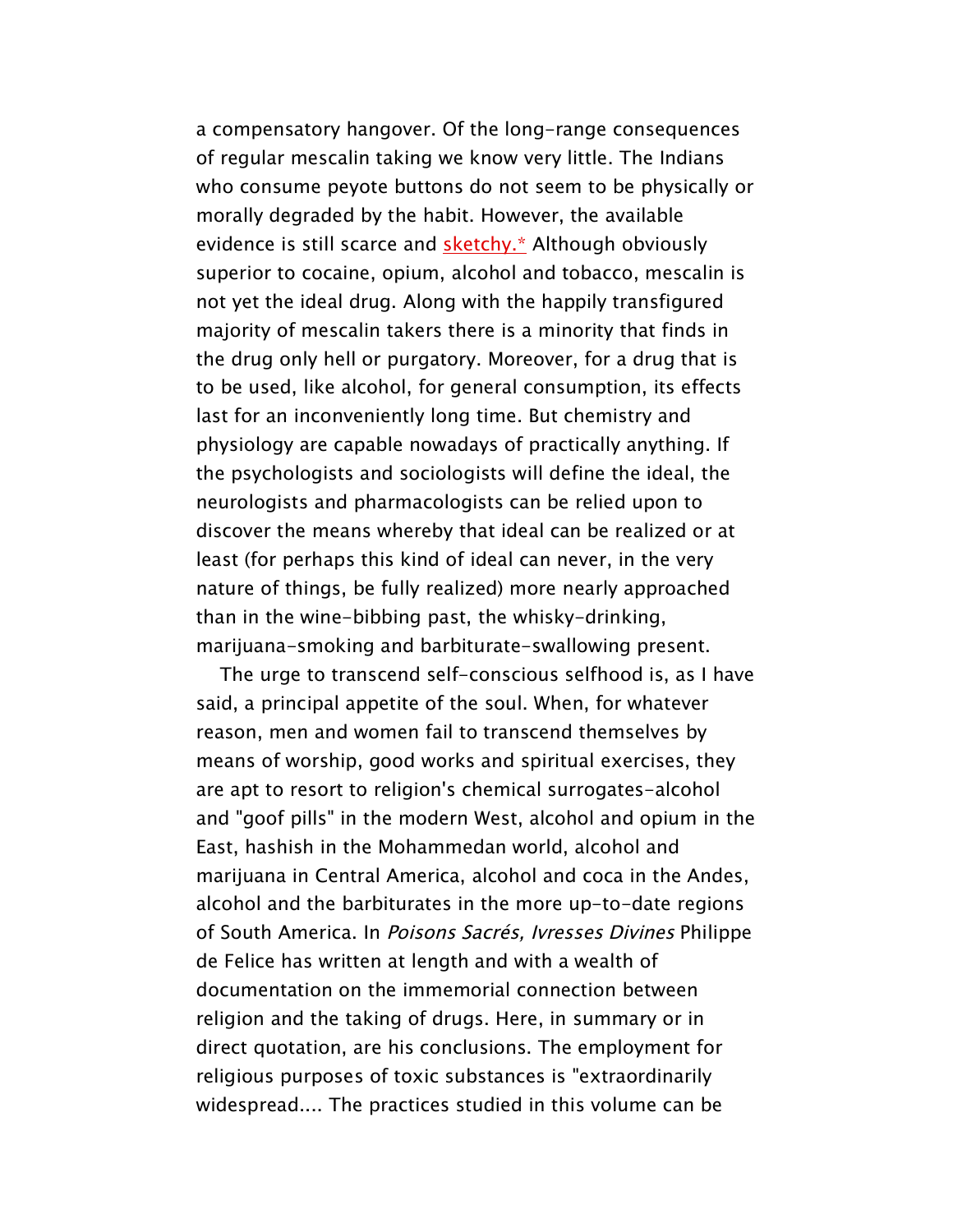observed in every region of the earth, among primitives no less than among those who have reached a high pitch of civilization. We are therefore dealing not with exceptional facts, which might justifiably be overlooked, but with a general and, in the widest sense of the word, a human phenomenon, the kind of phenomenon which cannot be disregarded by anyone who is trying to discover what religion is, and what are the deep needs which it must satisfy."

 Ideally, everyone should be able to find selftranscendence in some form of pure or applied religion. In practice it seems very unlikely that this hoped for consummation will ever be realized. There are, and doubtless there always will be, good churchmen and good churchwomen for whom, unfortunately, piety is not enough. The late G. K. Chesterton, who wrote at least as lyrically of drink as of devotion, may serve as their eloquent spokesman.

 The modern churches, with some exceptions among the Protestant denominations, tolerate alcohol; but even the most tolerant have made no attempt to convert the drug to Christianity, or to sacramentalize its use. The pious drinker is forced to take his religion in one compartment, his religionsurrogate in another. And perhaps this is inevitable. Drinking cannot be sacramentalized except in religions which set no store on decorum. The worship of Dionysos or the Celtic god of beer was a loud and disorderly affair. The rites of Christianity are incompatible with even religious drunkenness. This does no harm to the distillers, but is very bad for Christianity. Countless persons desire selftranscendence and would be glad to find it in church. But, alas, "the hungry sheep look up and are not fed." They take part in rites, they listen to sermons, they repeat prayers; but their thirst remains unassuaged. Disappointed, they turn to the bottle. For a time at least and in a kind of way, it works. Church may still be attended; but it is no more than the Musical Bank of Butler's Erewhon. God may still be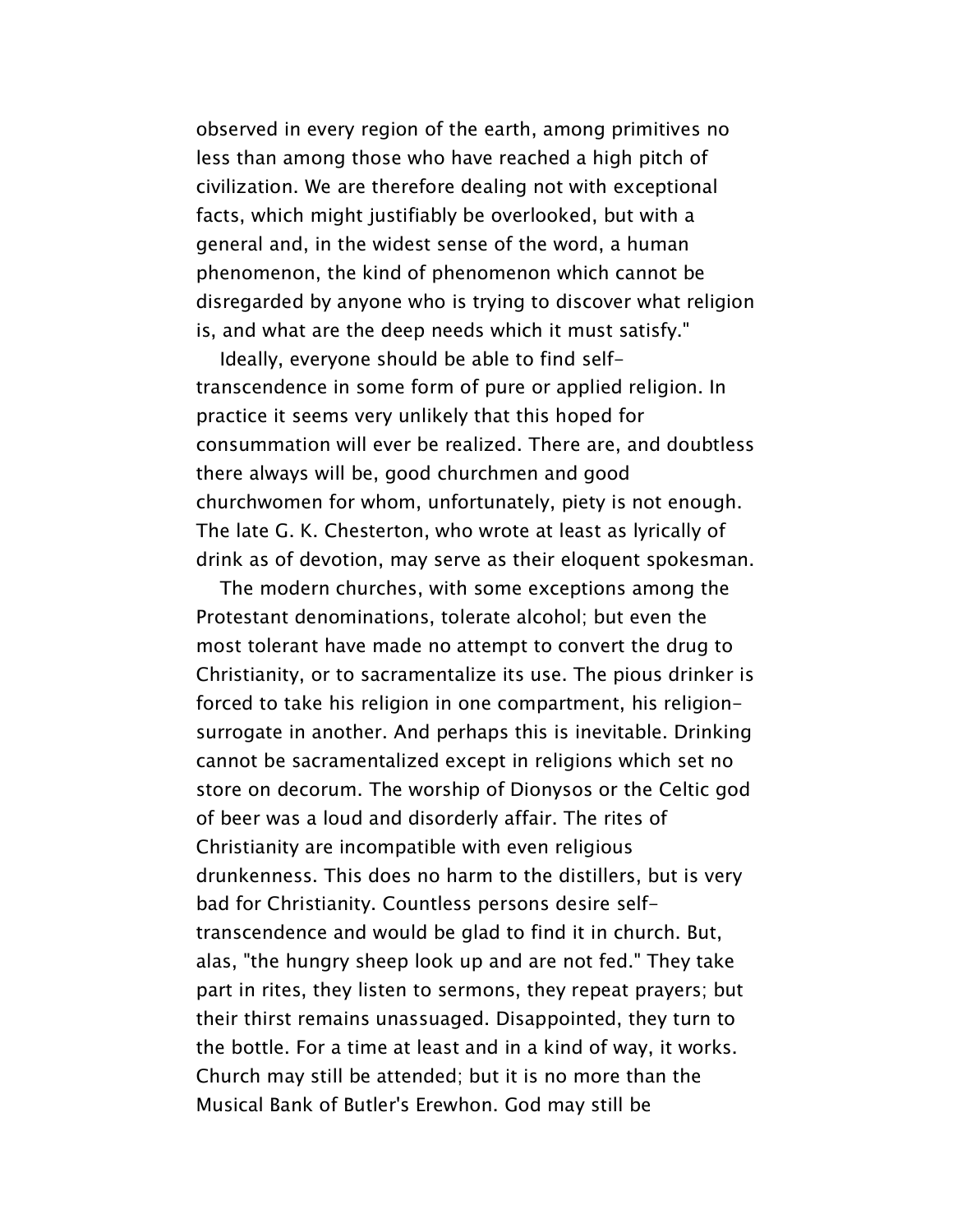acknowledged; but He is God only on the verbal level, only in a strictly Pickwickian sense. The effective object of worship is the bottle and the sole religious experience is that state of uninhibited and belligerent euphoria which follows the ingestion of the third cocktail.

 We see, then, that Christianity and alcohol do not and cannot mix. Christianity and mescalin seem to be much more compatible. This has been demonstrated by many tribes of Indians, from Texas to as far north as Wisconsin. Among these tribes are to be found groups affiliated with the Native American Church, a sect whose principal rite is a kind of Early Christian agape, or love feast, where slices of peyote take the place of the sacramental bread and wine. These Native Americans regard the cactus as God's special gift to the Indians, and equate its effects with the workings of the divine Spirit.

 Professor J. S. Slotkin, one of the very few white men ever to have participated in the rites of a Peyotist congregation, says of his fellow worshipers that they are "certainly not stupefied or drunk.... They never get out of rhythm or fumble their words, as a drunken or stupefied man would do.... They are all quiet, courteous and considerate of one another. I have never been in any white man's house of worship where there is either so much religious feeling or decorum." And what, we may ask, are these devout and well-behaved Peyotists experiencing? Not the mild sense of virtue which sustains the average Sunday churchgoer through ninety minutes of boredom. Not even those high feelings, inspired by thoughts of the Creator and the Redeemer, the Judge and the Comforter, which animate the pious. For these Native Americans, religious experience is something more direct and illuminating, more spontaneous, less the homemade product of the superficial, self-conscious mind. Sometimes (according to the reports collected by Dr. Slotkin) they see visions, which may be of Christ Himself. Sometimes they hear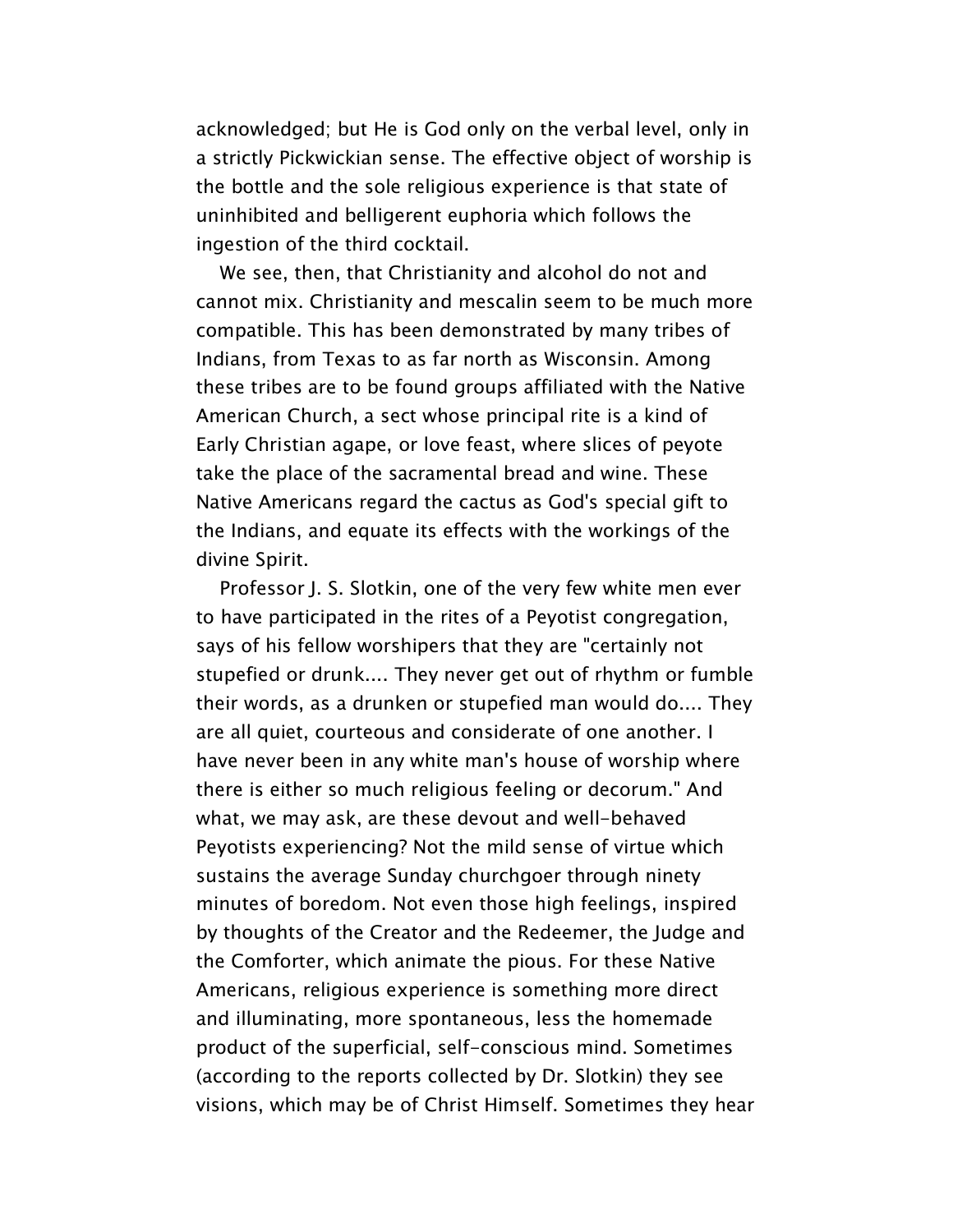the voice of the Great Spirit. Sometimes they become aware of the presence of God and of those personal shortcomings which must be corrected if they are to do His will. The practical consequences of these chemical openings of doors into the Other World seem to be wholly good. Dr. Slotkin reports that habitual Peyotists are on the whole more industrious, more temperate (many of them abstain altogether from alcohol), more Peaceable than non-Peyotists. A tree with such satisfactory fruits cannot be condemned out of hand as evil.

 In sacramentalizing the use of peyote, the Indians of the Native American Church have done something which is at once psychologically sound and historically respectable. In the early centuries of Christianity many pagan rites and festivals were baptized, so to say, and made to serve the purposes of the Church. These jollifications were not particularly edifying; but they assuaged a certain psychological hunger and, instead of trying to suppress them, the earlier missionaries had the sense to accept them for what they were, soul-satisfying expressions of fundamental urges, and to incorporate them into the fabric of the new religion. What the Native Americans have done is essentially similar. They have taken a pagan custom (a custom, incidentally, far more elevating and enlightening than most of the rather brutish carousals and mummeries adopted from European paganism) and given it a Christian significance.

 Though but recently introduced into the northern United States, peyote-eating and the religion based upon it have become important symbols of the red man's right to spiritual independence. Some Indians have reacted to white supremacy by becoming Americanized, others by retreating into traditional Indianism. But some have tried to make the best of both worlds, indeed of all the worlds—the best of Indianism, the best of Christianity, and the best of those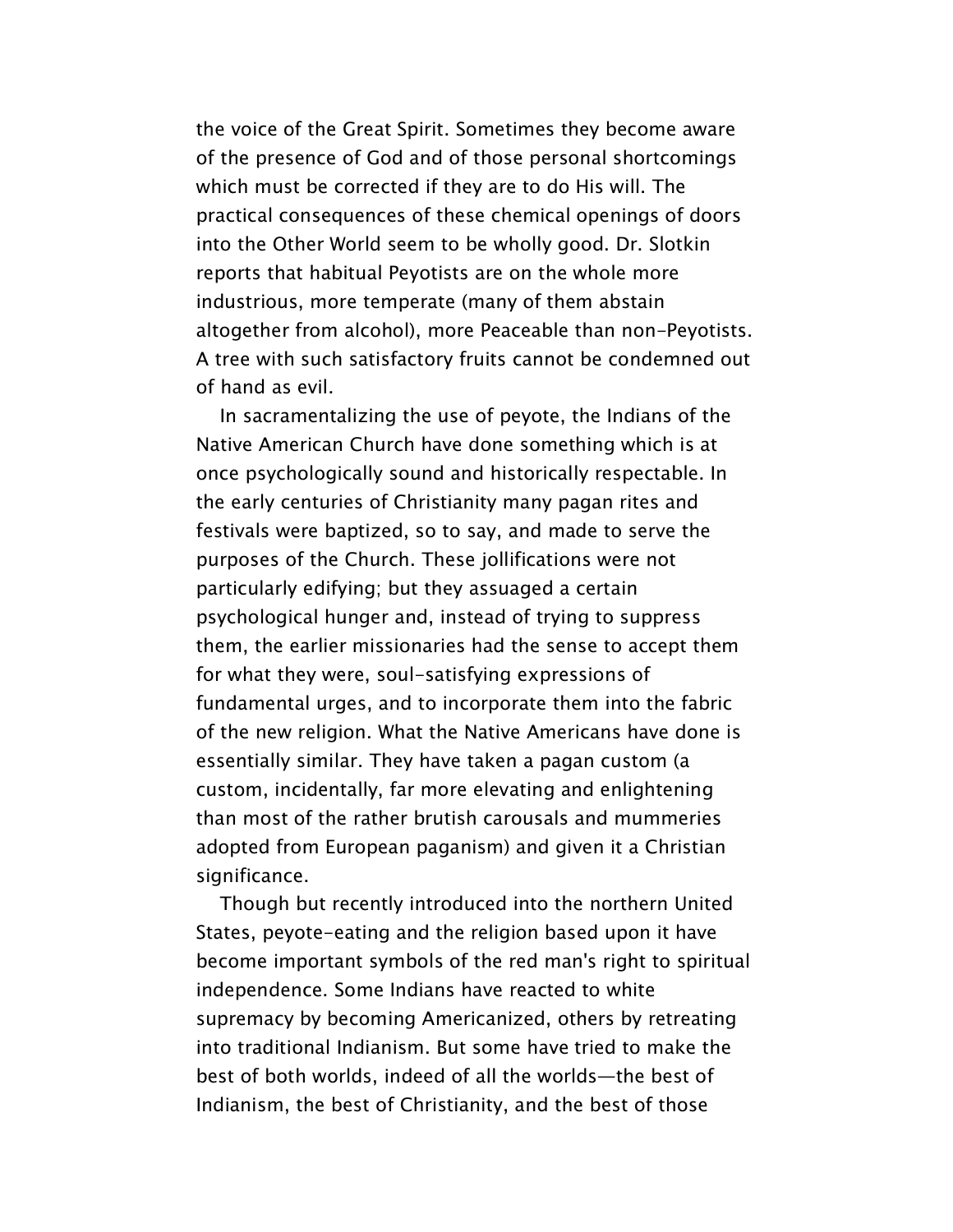Other Worlds of transcendental experience, where the soul knows itself as unconditioned and of like nature with the divine. Hence the Native American Church. In it two great appetites of the soul— the urge to independence and selfdetermination and the urge to self-transcendence-were fused with, and interpreted in the light of, a third—the urge to worship, to justify the ways of God to man, to explain the universe by means of a coherent theology.

Lo, the poor Indian, whose untutored mind Clothes him in front, but leaves him bare behind.

But actually it is we, the rich and highly educated whites, who have left ourselves bare behind. We cover our anterior nakedness with some philosophy—Christian, Marxian, Freudo-Physicalist—but abaft we remain uncovered, at the mercy of all the winds of circumstance. The poor Indian, on the other hand, has had the wit to protect his rear by supplementing the fig leaf of a theology with the breechclout of transcendental experience.

 I am not so foolish as to equate what happens under the influence of mescalin or of any other drug, prepared or in the future preparable, with the realization of the end and ultimate purpose of human life: Enlightenment, the Beatific Vision. All I am suggesting is that the mescalin experience is what Catholic theologians call "a gratuitous grace," not necessary to salvation but potentially helpful and to be accepted thankfully, if made available. To be shaken out of the ruts of ordinary perception, to be shown for a few timeless hours the outer and the inner world, not as they appear to an animal obsessed with survival or to a human being obsessed with words and notions, but as they are apprehended, directly and unconditionally, by Mind at Large—this is an experience of inestimable value to everyone and especially to the intellectual. For the intellectual is by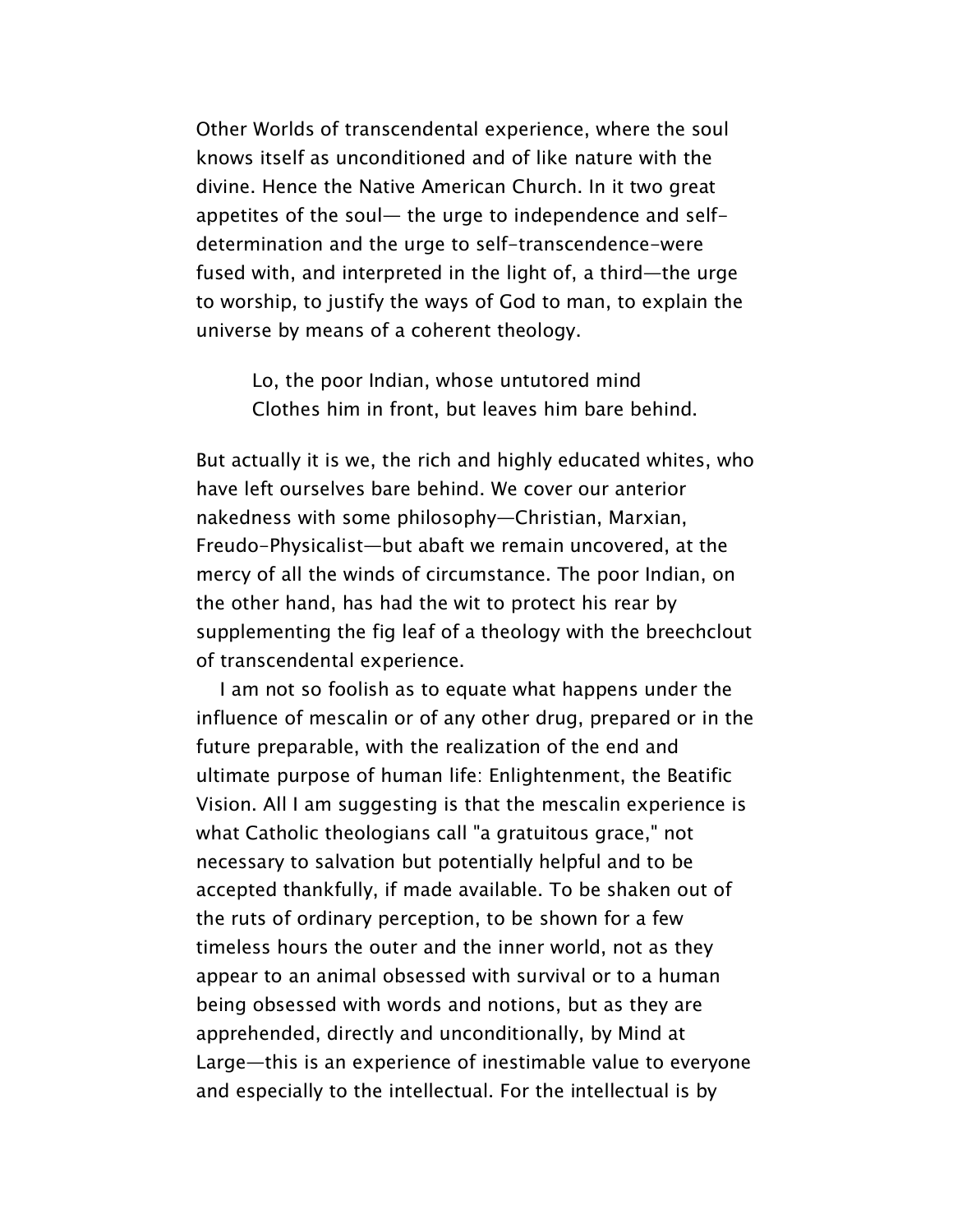definition the man for whom, in Goethe's phrase, "the word is essentially fruitful." He is the man who feels that "what we perceive by the eye is foreign to us as such and need not impress us deeply." And yet, though himself an intellectual and one of the supreme masters of language, Goethe did not always agree with his own evaluation of the word. "We talk," he wrote in middle life, "far too much. We should talk less and draw more. I personally should like to renounce speech altogether and, like organic Nature, communicate everything I have to say in sketches. That fig tree, this little snake, the cocoon on my window sill quietly awaiting its future-all these are momentous signatures. A person able to decipher their meaning properly would soon be able to dispense with the written or the spoken word altogether. The more I think of it, there is something futile, mediocre, even (I am tempted to say) foppish about speech. By contrast, how the gravity of Nature and her silence startle you, when you stand face to face with her, undistracted, before a barren ridge or in the desolation of the ancient hills." We can never dispense with language and the other symbol systems; for it is by means of them, and only by their means, that we have raised ourselves above the brutes, to the level of human beings. But we can easily become the victims as well as the beneficiaries of these systems. We must learn how to handle words effectively; but at the same time we must preserve and, if necessary, intensify our ability to look at the world directly and not through that half opaque medium of concepts, which distorts every given fact into the all too familiar likeness of some generic label or explanatory abstraction.

 Literary or scientific, liberal or specialist, all our education is predominantly verbal and therefore fails to accomplish what it is supposed to do. Instead of transforming children into fully developed adults, it turns out students of the natural sciences who are completely unaware of Nature as the primary fact of experience, it inflicts upon the world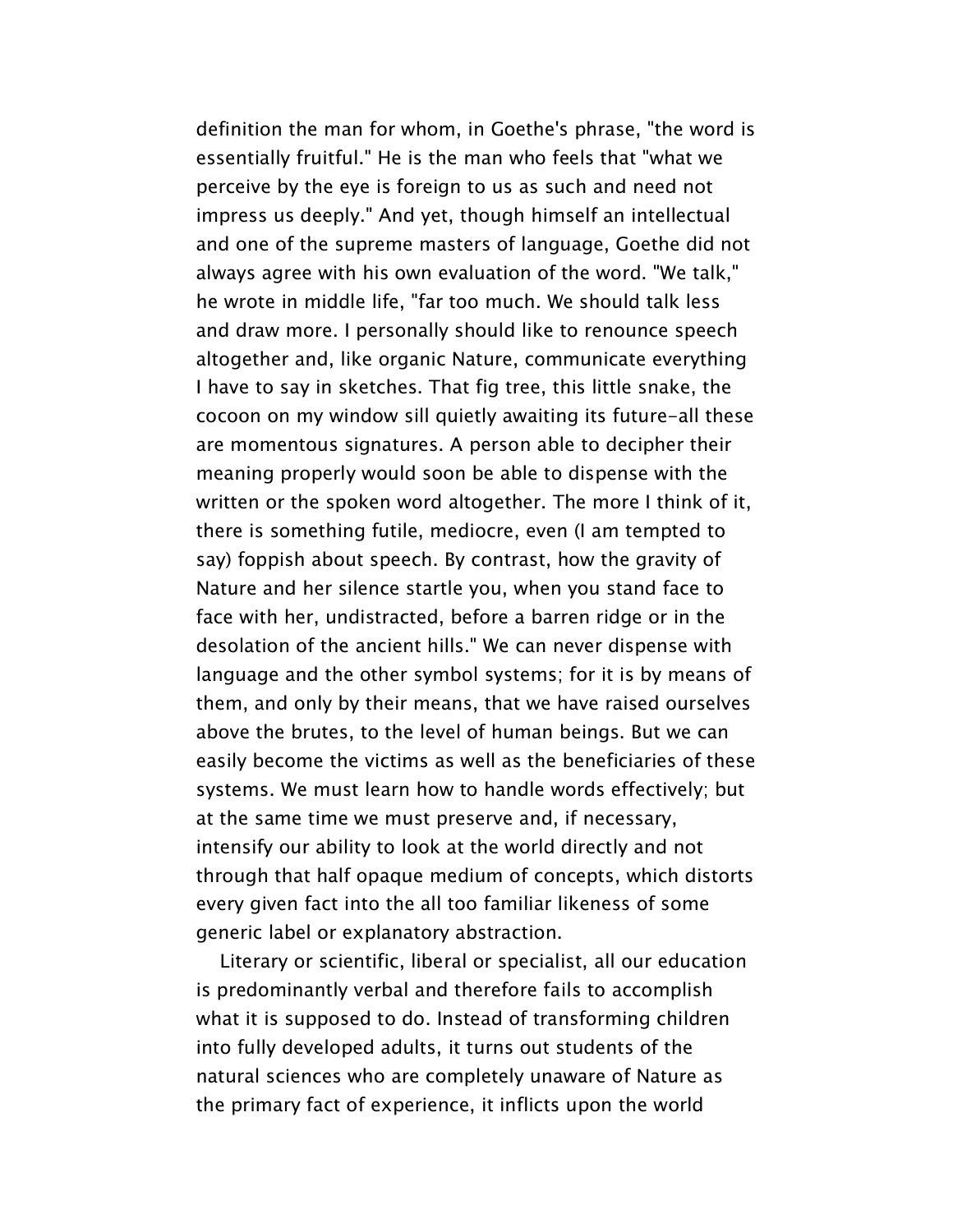students of the humanities who know nothing of humanity, their own or anyone else's.

 Gestalt psychologists, such as Samuel Renshaw, have devised methods for widening the range and increasing the acuity of human perceptions. But do our educators apply them? The answer is, No.

 Teachers in every field of psyche-physical skill, from seeing to tennis, from tightrope walking to prayer, have discovered, by trial and error, the conditions of optimum functioning within their special fields. But have any of the great Foundations financed a project for coordinating these empirical findings into a general theory and practice of heightened creativeness? Again, so far as I am aware, the answer is, No.

 All sorts of cultists and queer fish teach all kinds of techniques for achieving health, contentment, peace of mind; and for many of their hearers many of these techniques are demonstrably effective. But do we see respectable psychologists, philosophers and clergymen boldly descending into those odd and sometimes malodorous wells, at the bottom of which poor Truth is so often condemned to sit? Yet once more the answer is, No.

 And now look at the history of mescalin research. Seventy years ago men of first-rate ability described the transcendental experiences which come to those who, in good health, under proper conditions and in the right spirit, take the drug. How many philosophers, how many theologians, how many professional educators have had the curiosity to open this Door in the Wall? The answer, for all practical purposes, is, None.

 In a world where education is predominantly verbal, highly educated people find it all but impossible to pay serious attention to anything but words and notions. There is always money for, there are always doctorates in, the learned foolery of research into what, for scholars, is the all-important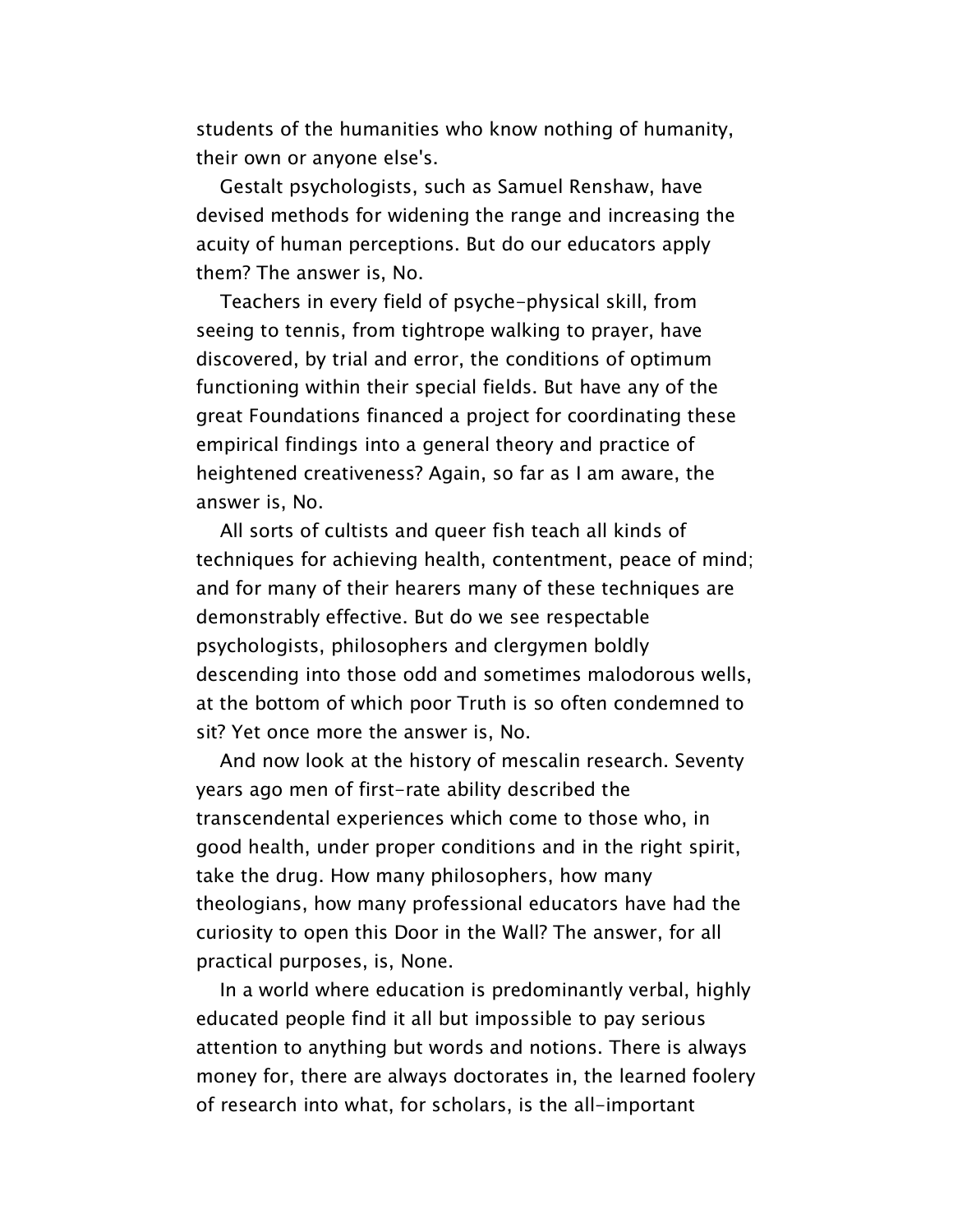problem: Who influenced whom to say what when? Even in this age of technology the verbal humanities are honored. The non-verbal humanities, the arts of being directly aware of the given facts of our existence, ale almost completely ignored. A catalogue, a bibliography, a definitive edition of a third-rate versifier's *ipsissima verba*, a stupendous index to end all indexes—any genuinely Alexandrian project is sure of approval and financial support: But when it comes to finding out how you and I, our children and grand-children, may become more perceptive, more intensely aware of inward and outward reality, more open to the Spirit, less apt, by psychological malpractices, to make ourselves physically ill, and more capable of controlling our own autonomic nervous system—when it comes to any form of non-verbal education more fundamental (and more likely to be of some practical use) than Swedish drill, no really respectable person in any really respectable university or church will do anything about it. Verbalists are suspicious of the non-verbal; rationalists fear the given, non-rational fact; intellectuals feel that "what we perceive by the eye (or in any other way) is foreign to us as such and need not impress us deeply." Besides, this matter of education in the non-verbal humanities will not fit into any of the established pigeonholes. It is not religion, not neurology, not gymnastics, not morality or civics, not even experimental psychology. This being so the subject is, for academic and ecclesiastical purposes, non-existent and may safely be ignored altogether or left, with a Patronizing smile, to those whom the Pharisees of verbal orthodoxy call cranks, quacks, charlatans and unqualified amateurs.

 "I have always found," Blake wrote rather bitterly, "that Angels have the vanity to speak of themselves as the only wise. This they do with a confident insolence sprouting from systematic reasoning."

 Systematic reasoning is something we could not, as a species or as individuals, possibly do without. But neither, if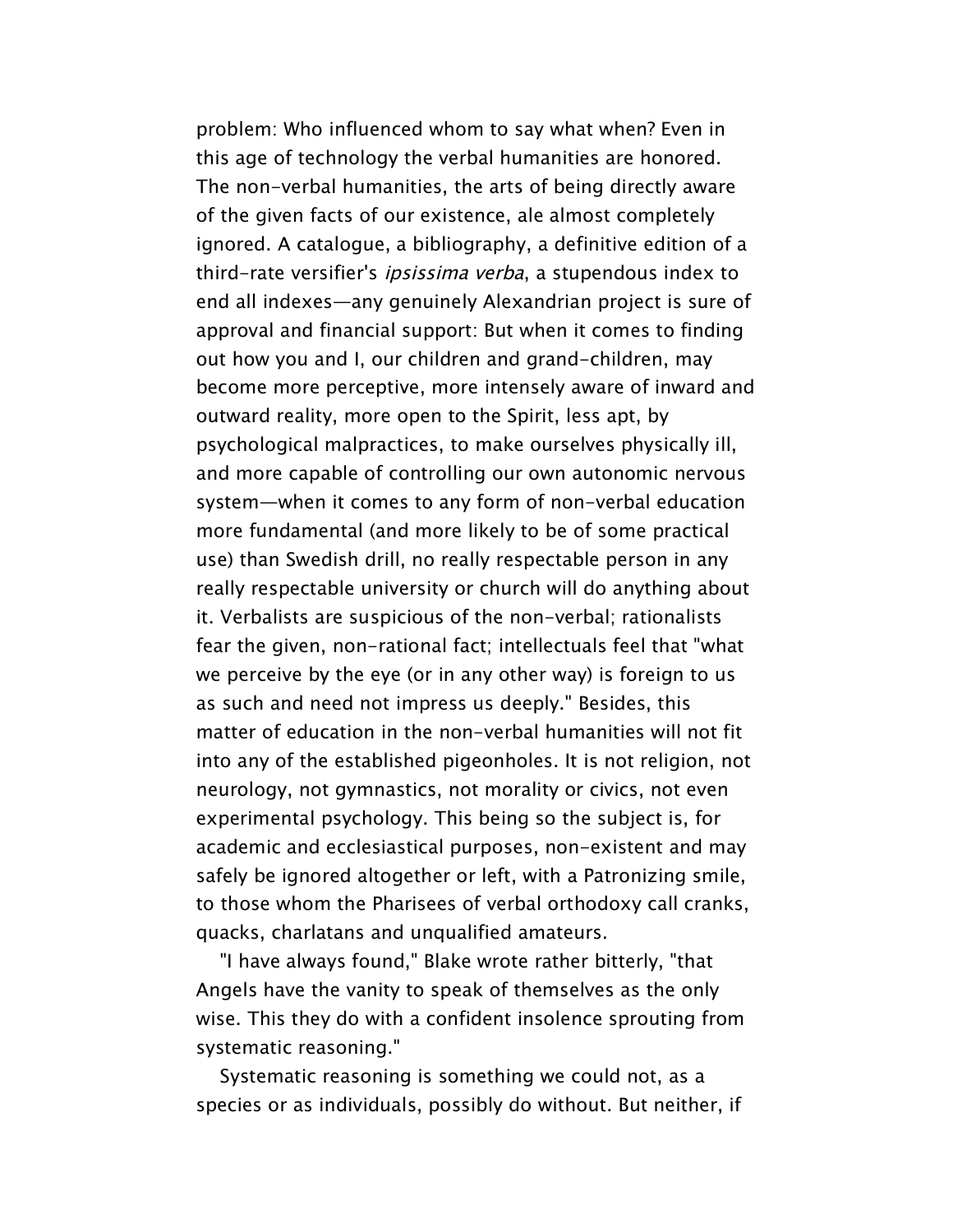we are to remain sane, can we possibly do without direct perception, the more unsystematic the better, of the inner and outer worlds into which we have been born. This given reality is an infinite which passes all understanding and yet admits of being directly and in some sort totally apprehended. It is a transcendence belonging to another order than the human, and yet it may be present to us as a felt immanence, an experienced participation. To be enlightened is to be aware, always, of total reality in its immanent otherness-to be aware of it and yet to remain in a condition to survive as an animal, to think and feel as a human being, to resort whenever expedient to systematic reasoning. Our goal is to discover that we have always been where we ought to be. Unhappily we make the task exceedingly difficult for ourselves. Meanwhile, however, there are gratuitous graces in the form of partial and fleeting realizations. Under a more realistic, a less exclusively verbal system of education than ours, every Angel (in Blake's sense of that word) would be permitted as a sabbatical treat, would be urged and even, if necessary, compelled to take an occasional trip through some chemical Door in the Wall into the world of transcendental experience. If it terrified him, it would be unfortunate but probably salutary. If it brought him a brief but timeless illumination, so much the better. In either case the Angel might lose a little of the confident insolence sprouting from systematic reasoning and the consciousness of having read all the books.

 Near the end of his life Aquinas experienced Infused Contemplation. Thereafter he refused to go back to work on his unfinished book. Compared with this, everything he had read and argued about and written—Aristotle and the Sentences, the Questions, the Propositions, the majestic Summas—was no better than chaff or straw, For most intellectuals such a sit-down strike would be inadvisable, even morally wrong. But the Angelic Doctor had done more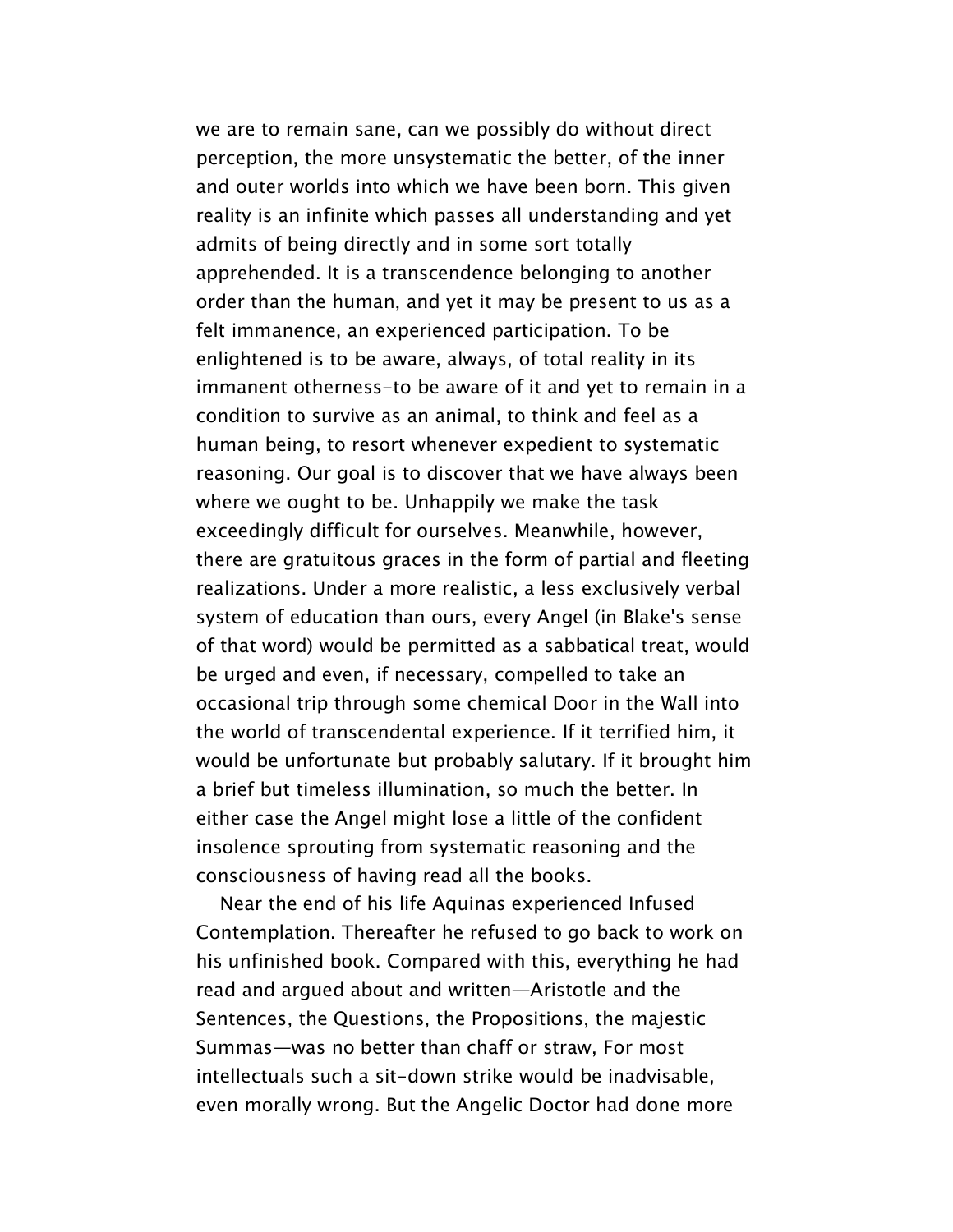systematic reasoning than any twelve ordinary Angels, and was already ripe for death. He had earned the right, in those last months of his mortality, to turn away from merely symbolic straw and chaff to the bread of actual and substantial Fact. For Angels of a lower order and with better prospects of longevity, there must be a return to the straw. But the man who comes back through the Door in the Wall will never be quite the same as the man who went out. He will be wiser but less cocksure, happier but less selfsatisfied, humbler in acknowledging his ignorance yet better equipped to understand the relationship of words to things, of systematic reasoning to the unfathomable Mystery which it tries, forever vainly, to comprehend.

<span id="page-50-0"></span>\*See the following papers: "Schizophrenia. A New Approach." By Humphry Osmond and John Smythies. Journal of Mental Science. Vol. XCVIII. April, 1952.

"On Being Mad." By Humphry Osmond. Saskatchewan Psychiatric Services Journal. Vol. I. No. 2. September. 1952.

"The Mescalin Phenomena." By John Smythies. The British Journal of the Philosophy of Science. Vol. III. February, 1953.

"Schizophrenia: A New Approach." By Abram Hoffer, Humphry Osmond and John Smythies. Journal of Mental Science. Vol. C. No. 418. January, 1954.

Numerous other papers on the biochemistry, pharmacology, psychology and neurophysiology of schizophrenia and the mescalin phenomena are in preparation.

[\(return to text\)](#page-2-0)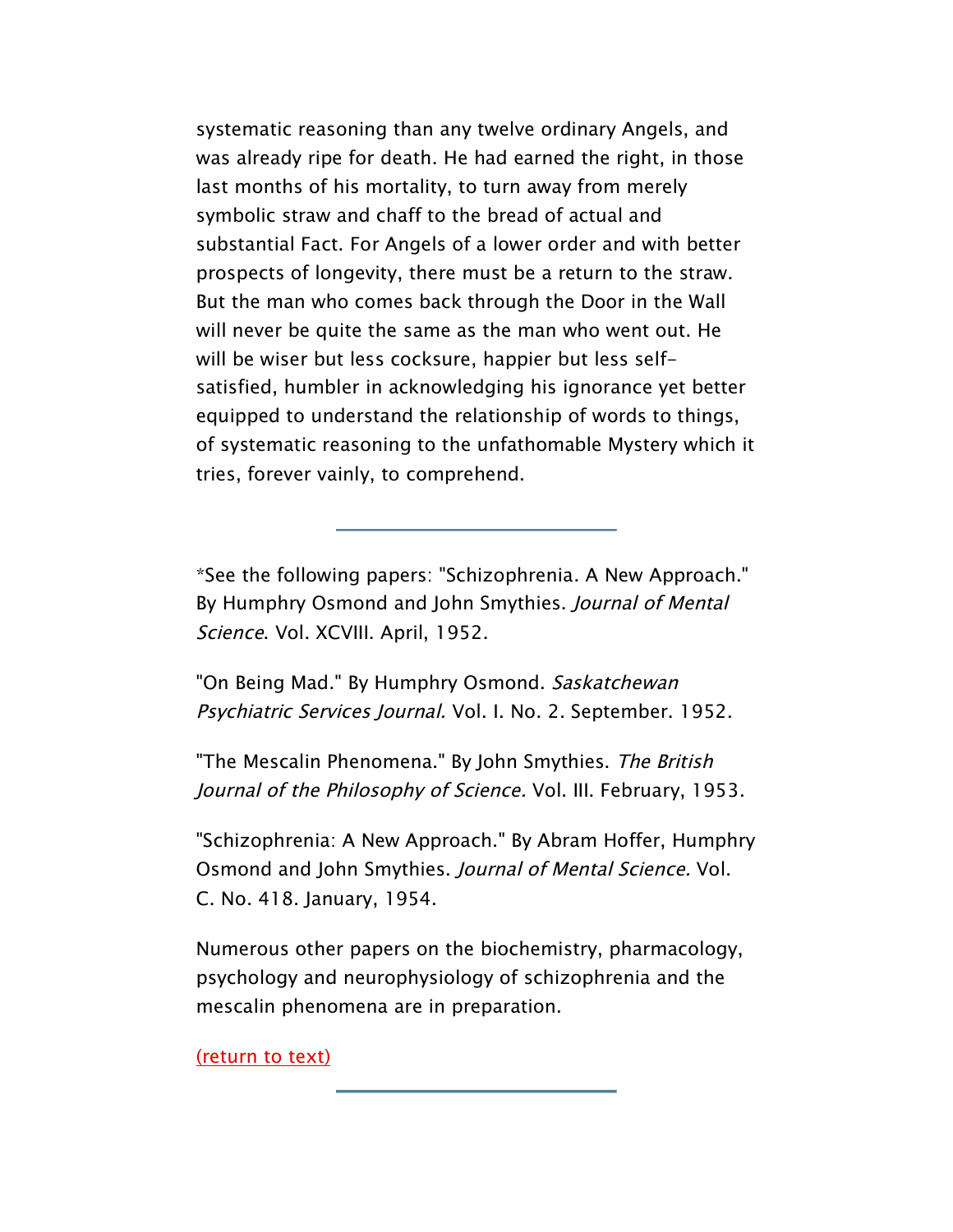<span id="page-51-0"></span>\*In his monograph, Menomini Peyolism, published (December 1952) in the Transactions of the American Philosophical Society, Professor J. S. Slotkin has written that "the habitual use of Peyote does not seem to produce any increased tolerance or dependence. I know many people who have been Peyotists for forty to fifty years. The amount of Peyote they use depends upon the solemnity of the occasion; in general they do not take any more Peyote now than they did years ago. Also, there is sometimes an interval of a month or more between rites, and they go without Peyote during this period without feeling any craving for it. Personally, even after a series of rites occurring on four successive weekends. I neither increased the amount of Peyote consumed nor felt any continued need for it." It is evidently with good reason that "Peyote has never been legally declared a narcotic, or its use prohibited by the federal government." However, "during the long history of Indian-white contact, white offcials have usually tried to suppress the use of Peyote, because it has been conceived to violate their own mores. But these at-tempts have always failed." In a footnote Dr. Slotkin adds that "it is amazing to hear the fantastic stories about the effects of Peyote and the nature of the ritual, which are told by the white and Catholic Indian officials in the Menomini Reservation. None of them have had the slightest first-hand experience with the plant or with the religion, yet some fancy themselves to be authorities and write official reports on the subject." [\(return to text\)](#page-41-0)